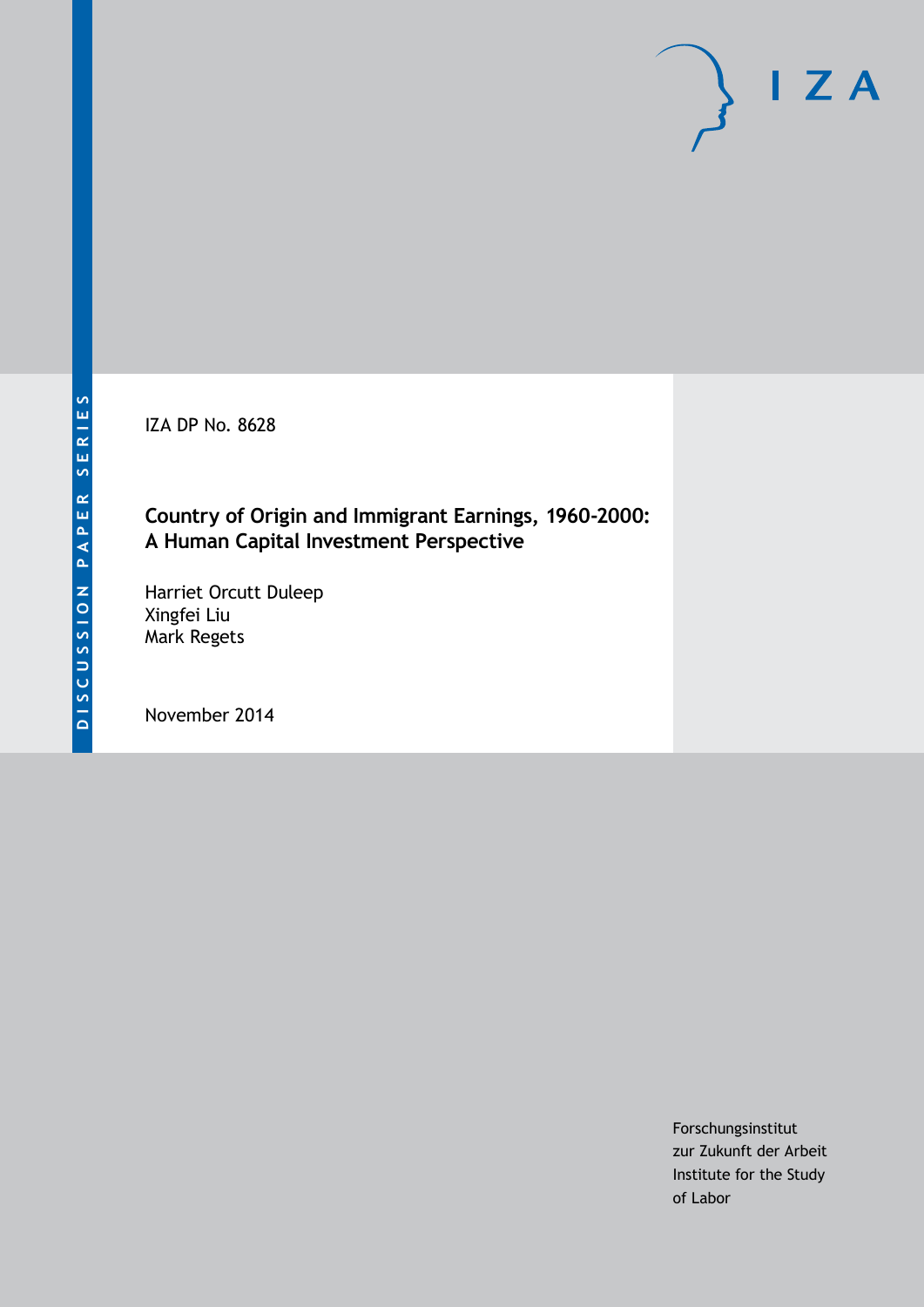# **Country of Origin and Immigrant Earnings, 1960-2000:**

## **A Human Capital Investment Perspective**

## **Harriet Orcutt Duleep**

*College of William and Mary and IZA*

## **Xingfei Liu**

*IZA and Renmin University of China*

## **Mark Regets**

*National Science Foundation and IZA*

Discussion Paper No. 8628 November 2014

IZA

P.O. Box 7240 53072 Bonn **Germany** 

Phone: +49-228-3894-0 Fax: +49-228-3894-180 E-mail: [iza@iza.org](mailto:iza@iza.org)

Any opinions expressed here are those of the author(s) and not those of IZA. Research published in this series may include views on policy, but the institute itself takes no institutional policy positions. The IZA research network is committed to the IZA Guiding Principles of Research Integrity.

The Institute for the Study of Labor (IZA) in Bonn is a local and virtual international research center and a place of communication between science, politics and business. IZA is an independent nonprofit organization supported by Deutsche Post Foundation. The center is associated with the University of Bonn and offers a stimulating research environment through its international network, workshops and conferences, data service, project support, research visits and doctoral program. IZA engages in (i) original and internationally competitive research in all fields of labor economics, (ii) development of policy concepts, and (iii) dissemination of research results and concepts to the interested public.

<span id="page-1-0"></span>IZA Discussion Papers often represent preliminary work and are circulated to encourage discussion. Citation of such a paper should account for its provisional character. A revised version may be available directly from the author.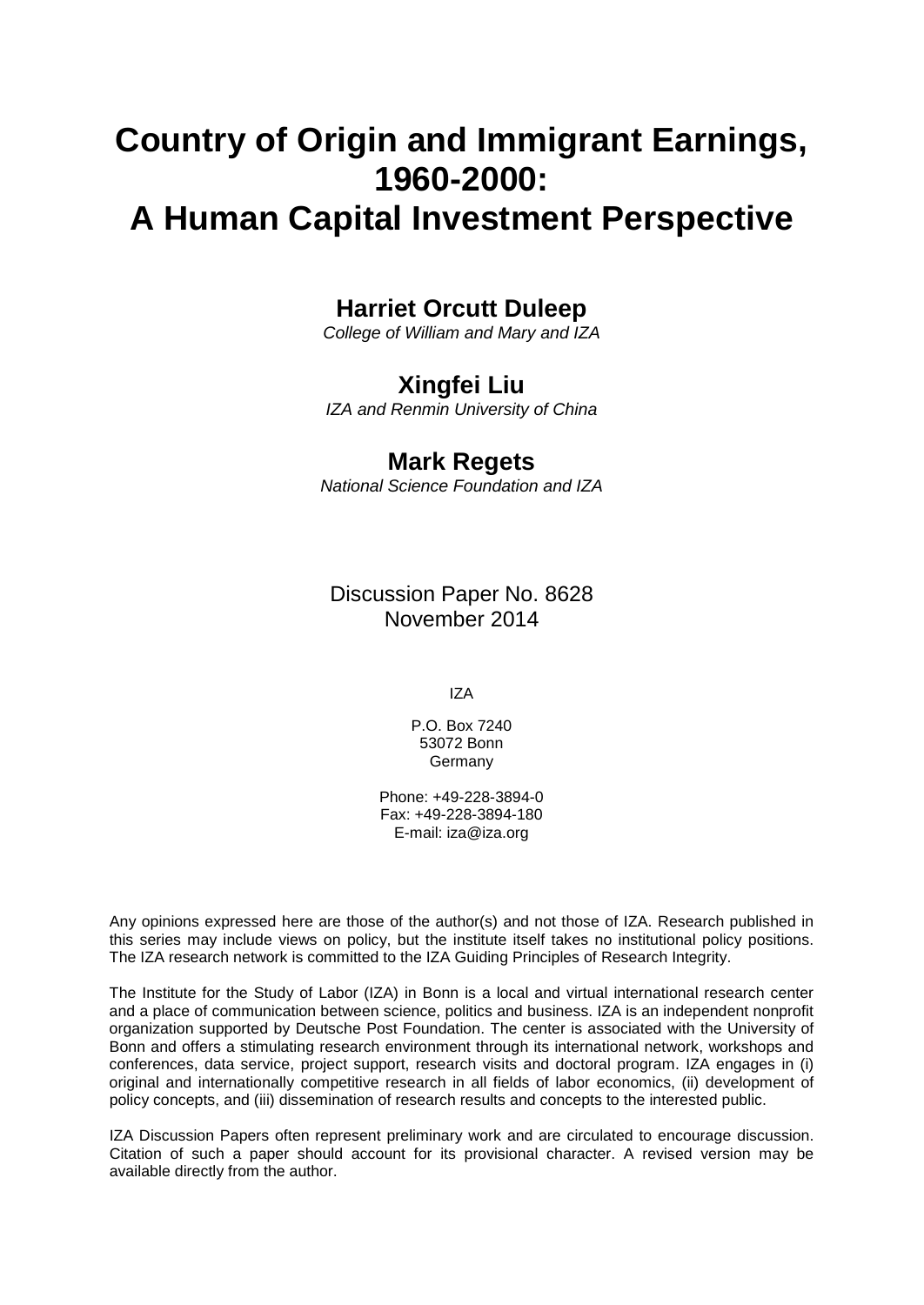IZA Discussion Paper No. 8628 November 2014

## **ABSTRACT**

## **Country of Origin and Immigrant Earnings, 1960-2000: A Human Capital Investment Perspective[\\*](#page-1-0)**

Using microdata from the 1960-2000 decennial censuses, this paper explores how large initial differences in immigrant earnings by country of origin change with duration in the United States. One analysis reveals that country of origin adds less to the explanation of earnings, among working-age adult male immigrants, the longer they reside in the United States. Another discovers that the earnings dispersion of demographically comparable immigrants across countries of origin diminishes with time in the United States. Both indicate convergence in immigrant earnings by country of origin. To probe the sensitivity of these results to immigrant emigration, we pursue a theoretical analysis, which gauges how hypothetical patterns of selective emigration affect the convergence results, and an empirical analysis, which could be more broadly applied as a test for emigration bias. Both suggest that immigrant earnings convergence by country of origin is not an artifact of emigration. The convergence has methodological ramifications for the measurement of immigrant economic assimilation – in studies that follow cohorts and in studies that follow individuals with longitudinal data – and more generally for the study of any process in which unmeasured variables jointly affect initial conditions and subsequent growth.

JEL Classification: J1, J2, J3

Keywords: immigrant economic assimilation, human capital investment, country of origin, immigrant earnings convergence

Corresponding author:

Xingfei Liu IZA Schaumburg-Lippe-Strasse 5-9 53113 Bonn Germany E-mail: [liu@iza.org](mailto:liu@iza.org)

We are grateful to Bob Topel and Yoram Weiss for their comments on earlier versions of this paper. We are also grateful for comments and suggestions on this paper from Massimiliano Tani, Matloob Piracha, Amelie Constant and other seminar participants at the 9th IZA/World Bank Conference on Employment and Development (Lima, Peru, 2014 June) and to Yu Li and other seminar participants at China Center for Human Capital and Labor Market Research Central, University of Finance and Economics (Beijing, China, 2014 June). Past discussions with Michael Leonesio and David Weaver informed and illuminated the theoretical model that forms the foundation for this research.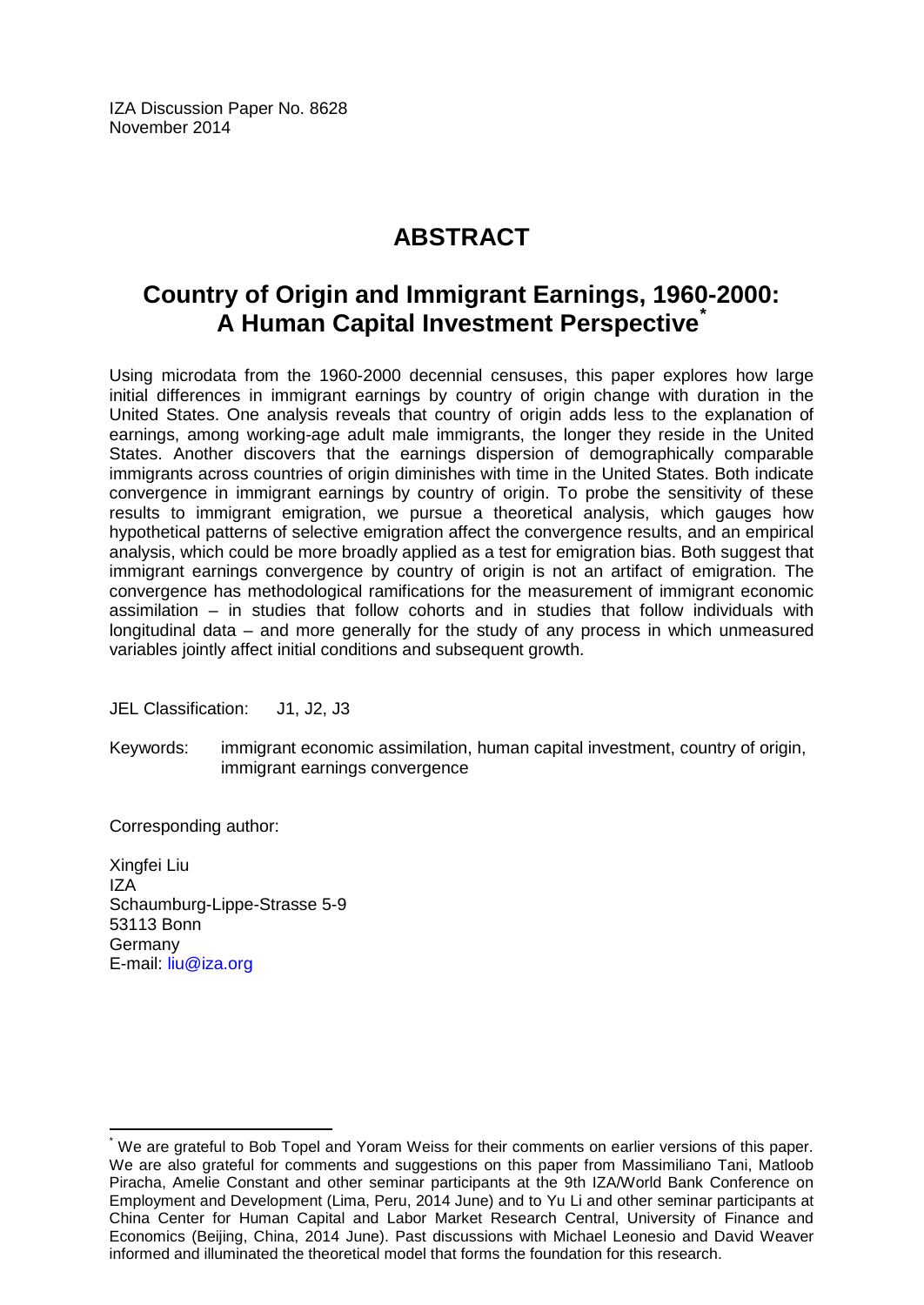#### Country of Origin and Immigrant Earnings, 1960-2000: A Human Capital Investment Perspective

*Studies that have described immigrant cohorts, assessed the progress of immigrants in the United States, and examined the role of ethnicity in labor market behavior have assigned to country of origin a prominent part.* Jasso and Rosenzweig (1986, p. 75)

#### I. INTRODUCTION

As the first economist to theoretically model how country of origin might affect immigrant economic assimilation, Chiswick (1978a, 1979) proposed several hypotheses relating country-specific factors (such as English speaking) to the degree to which source-country skills transfer to the host-country labor market. Jasso and Rosenzweig (1986, 1990a) identified source-country attractiveness, economic conditions, and costs of migration as key factors in country-of-origin's effect on immigrant earnings. The focus of this paper is how country-of-origin earnings' effects change as immigrant men live in the United States.<sup>1</sup>

Twentieth-century America experienced a sea change in the country-of-origin composition of its immigrants. The demise of a U.S. immigration quota system based on national origin and its replacement in 1965 with an admission policy emphasizing family reunification opened the gates to a large and increasing flow of immigrants differing in national-origin composition from prior immigrant flows. Once primarily European, U.S. immigration became predominantly Asian and Hispanic.

Accompanying the source-country transformation was a precipitous decline in the entry earnings of working-age immigrant men relative to U.S. natives—a decline that is most apparent since the 1960's when U.S. immigration policy changed from a national-origins system favoring Western European immigration to a family-based policy.<sup>2</sup> In 1960, working-age immigrant men who entered the United States in 1955-1959 earned on a par with U.S. natives. After 1965, the median initial earnings of immigrant men ages 25-54 as a percent of U.S.-natives' median earnings plummeted: in 1970, those entering the United States in 1965-69 earned 65% of natives' earnings; in 1980, the 1975-79 entrants earned 50% of natives' earnings; and, in 1990, the 1985-89 entrants earned 41% of natives' earnings. These differences remain largely intact when immigrants and natives are categorized by age and years of schooling. Current Population Survey data matched to Social Security longitudinal earnings records tell a similar story. The median earnings of working-age men (ages 25-60) who entered the U.S. in 1960-64 were 100% of native-men's earnings in 1965, 71% in 1970 (for the 1965-69 immigrant cohort), 61% in 1980 (for the 1975-79

<sup>&</sup>lt;sup>1</sup> The role of country/region of origin has been explored in numerous contexts, including its effect on English proficiency (Chiswick and Miller, 1992; Kossoudji, 1988; Rivera-Batiz, 1992), educational attainment (Chiswick and DebBurman, 2004), location choice and admission category (Jaeger, 2007), the labor market effects of immigration (Bohn and Sanders, 2007; Angrist and Kugler, 2003; Pischke and Velling, 1997; Rivera-Batiz and Sechzer, 1991; Gang and Rivera-Batiz, 1994a), women's labor force behavior (Reimers, 1985), immigrant unemployment and union membership (DeFreitas, 1991, 1993), immigrant concentrations and businesses (Andersson et al., 2010), attitudes towards immigrants (Gang and Rivera-Batiz, 1994b), immigrant selectivity (Jasso and Rosenzweig, 1990b; Bauer et al., 2002), immigrant enclaves (Bauer, Epstein and Gang, 2005), employer training of immigrants (Barrett et al., 2013), immigrant welfare use (Hansen and Lofstrom, 2009), and many other contexts.

 $2^2$  The dramatic decline in the initial earnings of U.S. immigrants can be measured with decennial census data. We used the 1980 5% "A" PUMS, the 1970 1% State PUMS based on the 5% questionnaire, and the 1960 1% PUMS (Bureau of the Census, 1983, 1977, and 1975). Although the 1960 census did not collect year-of-immigration information, place of residence in 1955 let us identify immigrants who entered the U.S. between 1955 and 1960.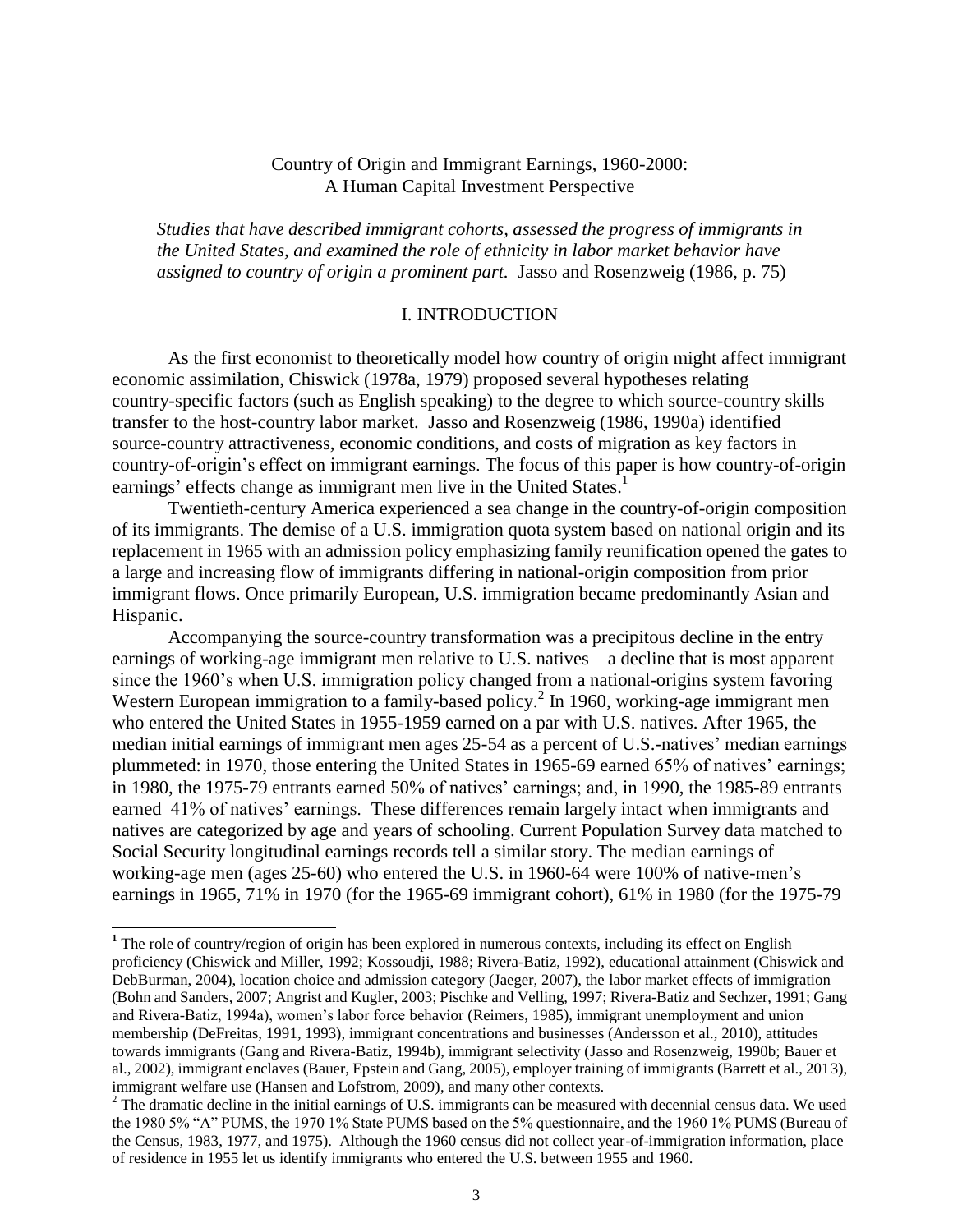cohort), and 54% in 1984 (for the 1982-83 cohort), a decline that persists weighting the foreign born and native born to the same age and years-of-schooling distribution (Duleep and Dowhan, 2002).

The coincidence in timing between the change in immigrants' source-country composition and the decline in immigrants' initial earnings suggests that the former caused the latter. Weighting the 1980 initial earnings of immigrants who entered the U.S. in 1975-1979 by the pre-1965 country-of-origin immigrant mix almost eliminates the large foreign/native differential; rather than earning half of U.S. natives' earnings, recently arrived immigrants in 1980 would have earned on a par with their U.S.-born contemporaries had the pre-1965 source-country mix continued. Yet, the importance of large initial earnings differences associated with country of origin depends on what those differences represent and whether they persist, increase, or diminish. Low initial earnings associated with high human capital investment creates a profoundly different social and economic scenario than low initial earnings associated with low labor market ability.

Part II presents the case that the post-1965 decline in immigrants' education- and age-adjusted entry earnings was caused by decreases in the proportion of U.S. immigrants with skills that immediately transfer to the U.S. labor market. Building on Chiswick's Immigrant Assimilation Model,<sup>3</sup> Part III articulates a human capital investment perspective that predicts that county-of-origin earnings' effects caused by variations in skill transferability diminish as immigrants live and work in the United States. Such a human capital investment perspective, in addition to predicting immigrant earnings convergence, suggests specific guidelines for measuring immigrant economic assimilation. The failure to use these guidelines—regardless of whether analysts follow individuals or synthetic cohorts—misrepresents immigrant economic assimilation (Part IV). Guided by the methodological lessons of a human-capital-investment perspective, two complementary cohort analyses follow. Using 1960 through 1980 decennial census data, Part V measures the importance of country of origin with immigrant time in the United States during the period when changes in U.S. immigrant source-country composition and the accompanying decline in immigrant entry earnings were most intense. Part VI probes the sensitivity of these results to emigration. The paper's penultimate section examines whether the convergence results hold for other, more recent, immigrant cohorts.

#### II. BEHIND THE GREAT IMMIGRANT ENTRY EARNINGS' DECLINE

A plausible explanation for the post-1965 drop in U.S. immigrants' education- and age-adjusted entry earnings is a post-1965 decline in the proportion of immigrants with skills that immediately transfer to the U.S. labor market: the less country-of-origin skills transfer to the U.S. labor market, the lower the initial earnings of immigrants (Chiswick, 1978a, 1979). Two developments associated with the 1965 change in immigration law likely spurred a decline in immigrant skill transferability.

#### Immigration from Less-Economically-Developed Countries Increased

One development was a change in the source-country mix of U.S. immigration from economically developed to less economically developed countries. The national-origin quota system (in place from the 1920's to 1965) favored immigration from the economically developed countries of Western Europe and excluded or severely restricted immigration from other, less economically developed, countries. With the demise of the national-origin quota system, immigration from less economically developed countries rose (D. Reimers, 1996).

Two theories link immigrants' skill transferability to the economic development level of the

<sup>&</sup>lt;sup>3</sup> See Chiswick (1978a, 1979).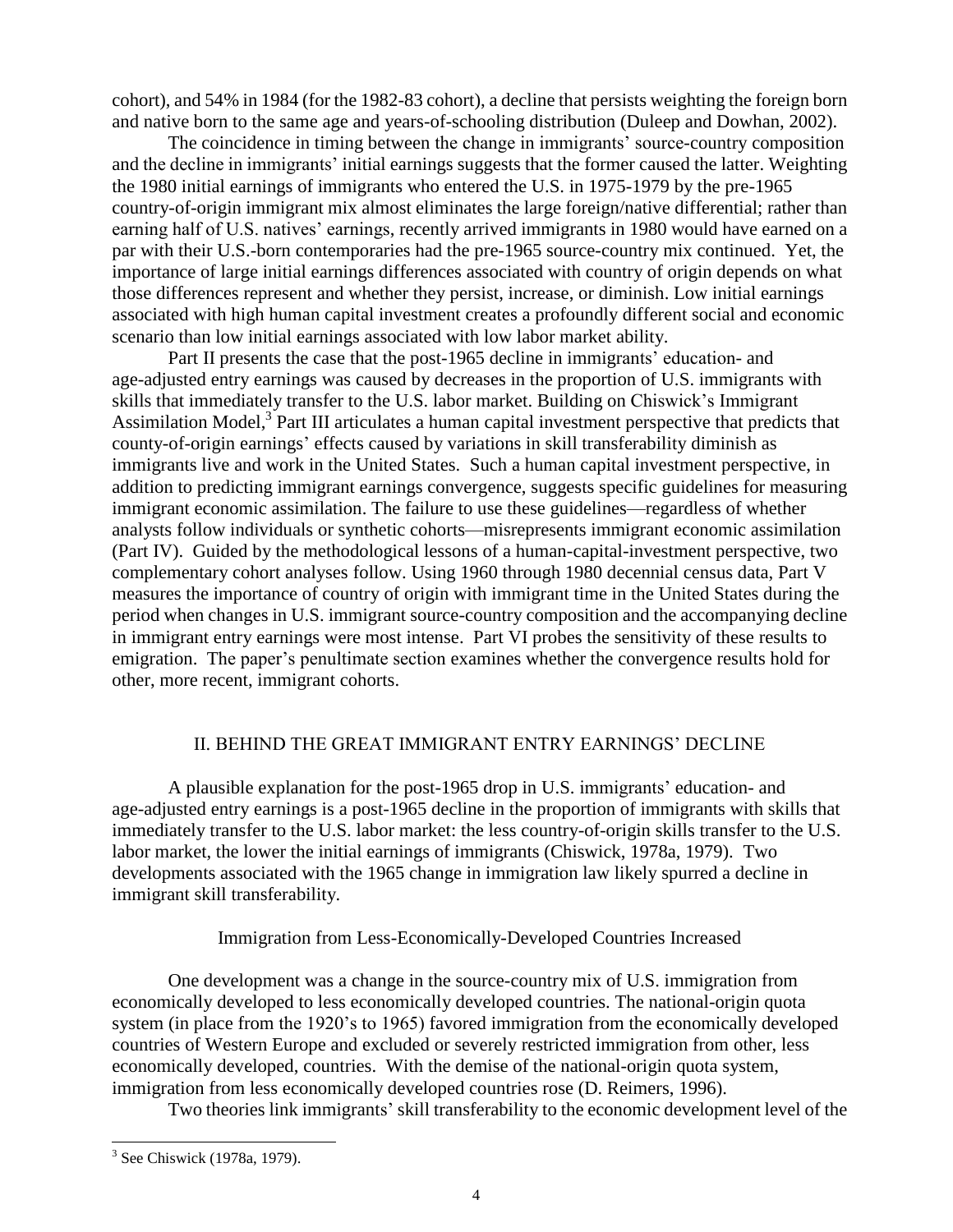countries they come from. Holding constant the level of human capital (years of schooling and work experience), Chiswick (1978a, 1979) speculates that immigrants hailing from economically developed countries have skills that transfer easily to the U.S. because these countries share similar educational systems, industrial structures, and labor-market reward structures with the U.S.; the skills of immigrants from less economically developed countries transfer less readily to the U.S. labor market (initially resulting in lower U.S. earnings) because the formal education and work experience in these countries are less applicable to the U.S. labor market.

Duleep and Regets (1997b, c) suggest another theory that links immigrants' skill transferability to the economic development level of the countries they come from. Rather than reflecting variations in the skills learned by growing up and working in different source countries, U.S. immigrants from less-developed countries have lower skill transferability because the limited opportunities in less-developed countries make it worthwhile for individuals to migrate, even when immigration entails substantial post-migration investments in new skills and credentials such as learning English, undertaking additional training, or starting a business; their statistical twins in economically developed countries would only migrate if there were positions for them in the U.S. that immediately valued their source-country skills, and they did not have to invest in new human capital.

Regardless of the underlying etiology, the initial earnings of U.S. immigrants do, on average, increase with the economic development level of immigrants' source countries. Immigrants from regions of the world with levels of economic development similar to the U.S., such as Western Europe, have initial earnings approaching or exceeding those of comparably educated and experienced U.S. natives; those hailing from the economically developing countries of Asia and Central America have low initial earnings relative to their U.S.-born counterparts (Table 1). When we regressed the median 1989 entry earnings of immigrant men in the 1985-1990 cohort on source-country per capita gross domestic product we found that the initial earnings of immigrant men increase  $2,280$  dollars for each 10-percentage-point increase in per capita  $\overline{GDP}^4$ . Given this relationship, it isn't surprising that as immigration from less-economically-developed countries increased, the initial earnings of U.S. immigrants decreased.

#### A Decrease in Initial Earnings for the Same Countries

In addition to the change in the source-country composition of U.S. immigration, the pre-1965 national-origins admission program affected how prospective migrants responded to the post-1965 admission program, with predictable effects on the skill-transferability (hence initial-earnings) of immigrants *from the same source countries*.

The Immigration and Nationality Act of 1965 eliminated country-specific quotas that discriminated against particular groups and introduced a system of restricted and non-restricted admission categories greatly favoring immigrants with family members in the United States. It also made some room for employment-based immigration: under this law, in effect until 1990, 20

 $\overline{\phantom{a}}$ 

<sup>&</sup>lt;sup>4</sup> The  $R^2$  for this regression is .48. The 1987 per capita GDP of each source country is per adult GDP as a percent of the U.S. per adult GDP. The observations on U.S. median earnings for immigrant men and per capita GDP are for the following countries: Argentina, Australia, Bangladesh, Bolivia, Brazil, Canada, Chile, China, Colombia, Costa Rica, Czechoslovakia, Dominican Republic, Ecuador, Egypt, El Salvador, Fiji, France, West Germany, Greece, Guatemala, Guyana, Haiti, Honduras, Hong Kong, Hungary, India, Indonesia, Iran, Ireland, Israel, Italy, Jamaica, Japan, Jordan, The Republic of Korea, Laos, Malaysia, Mexico, Morocco, Myanmar, Netherlands, New Zealand, Nicaragua, Nigeria, Pakistan, Panama, Peru, Philippines, Poland, Portugal, Romania, South Africa, Spain, Sri Lanka, Sweden, Switzerland, Syria, Taiwan, Thailand, Trinidad and Tobago, Turkey, U.S.S.R., United Kingdom, Venezuela, and Yugoslavia. All countries for which we had information on the GDP per adult were included. Median earnings for immigrant men in the 1985-90 cohort from the aforementioned 65 countries were estimated using a 6 percent microdata sample created by combining and reweighting the 1990 Census of Population 5% and 1% Public Use samples. The statistics on GDP per adult as a percent of U.S. GDP per adult are from Heston and Summers (1991).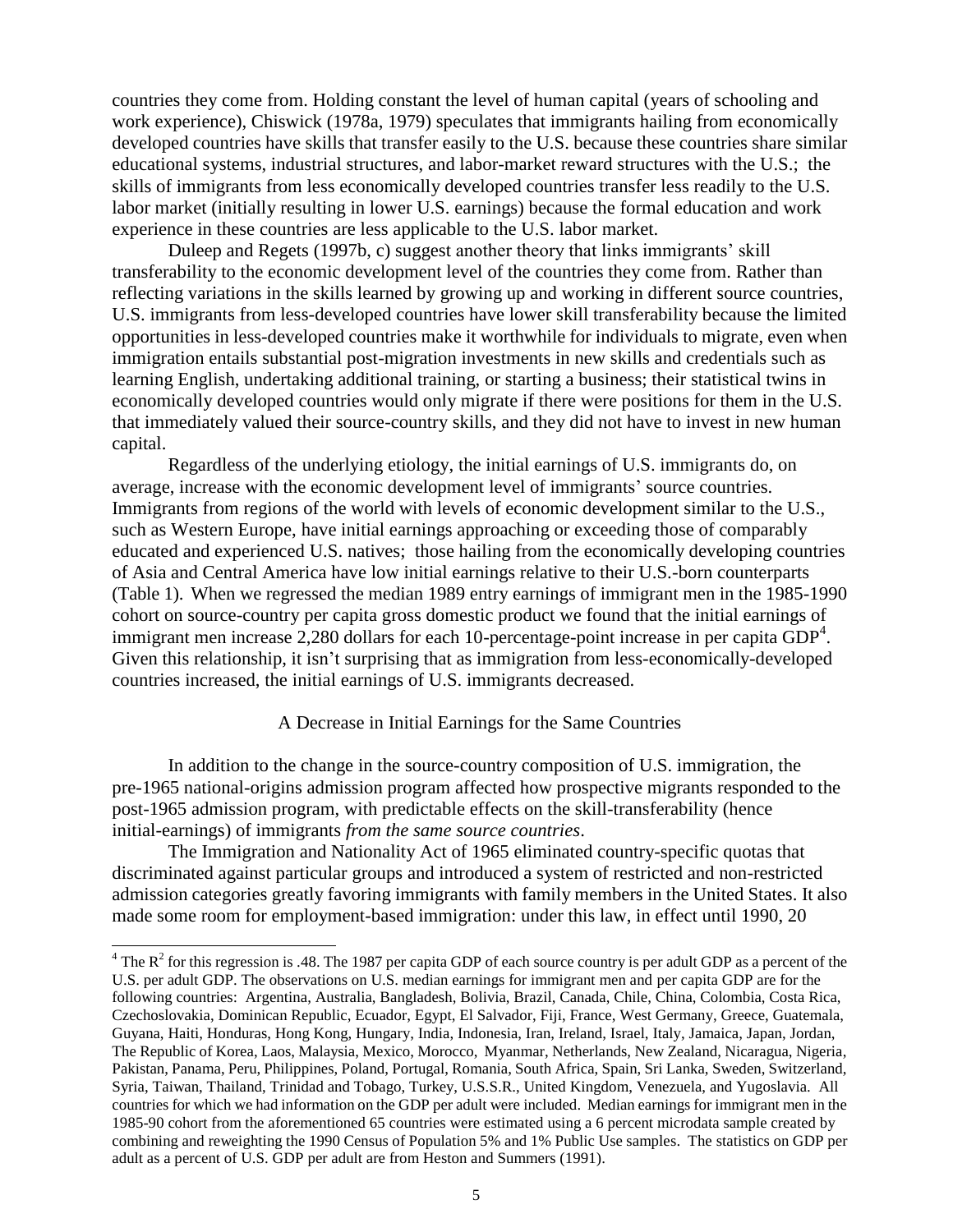percent of the numerically restricted visas were allocated to applicants on the basis of their occupational skills.<sup>5</sup> The very nature of the employment-based admission process (entailing employers hiring immigrants with specific occupational skills for specific jobs) insures that employment-based immigrants will have higher initial U.S. earnings, than family-based immigrants—a prediction confirmed by several analyses.<sup>6</sup>

When the immigration policy changed in 1965, the national origins legislation had been in place for some 40 years. Potential migrants from countries that had previously faced severe U.S. immigration restrictions lacked U.S. family members. Unable to secure a U.S. footing via the family admission programs, qualified prospective migrants immigrated via the employment-based admission categories. As these employment-based immigrants established a U.S. base, their relatives—with less transferable skills—followed, using the family-based admission categories to become U.S. immigrants. In this way, the proportion of U.S. immigrants, from the same source country, lacking skills that immediately transfer to the U.S. labor market, grew in the years following 1965. This scenario explains why the entry earnings of immigrants from several Asian countries declined in the post-1965 era. For instance, the 1970 earnings of working-age Korean men who entered the U.S. in 1965-1970 were 75% of the earnings of working-age U.S.-born men; the 1990 earnings of the 1985-90 Korean immigrant cohort were 44% of the corresponding U.S.-born benchmark.

In summary, a transformation in the source-country composition of U.S. immigration, from economically developed to less economically developed likely contributed to a post-1965 decline in U.S. immigrant skill transferability of U.S. immigrants. In addition, prior immigration restrictions in conjunction with the post-1965 employment- and family-based admission categories contributed to a post-1965 decline in immigrant skill transferability, hence initial earnings, for immigrants from specific countries.

#### III. WHY WE WOULD THEORETICALLY EXPECT COUNTRY-OF-ORIGIN EFFECTS TO DIMINISH WITH TIME

Chiswick (1978a, 1979) theorized that when immigrants enter the U.S., or other host country, they lack (in varying degrees) the skills specific to that country that would enable their human capital to be fully valued in the labor market of their new home. To increase the labor market value of their source-country human capital, immigrants engage in various forms of human-capital investment such as learning English, pursuing informal and formal schooling and training, and becoming knowledgeable about the destination country's institutions, production methods, and technical terms. As English and other host-country-specific skills or credentials are gained, the labor market value of the immigrant's source-country human capital is restored.

Building on Chiswick's Immigrant Assimilation Model, Duleep and Regets (1999, 2002) articulated an Immigrant Human Capital Investment (IHCI) model that formalizes Chiswick's concept of skill transferability to the host-country's labor market while highlighting the human-capital-investment implications of two other aspects of skill transferability. One, immigrants whose source-country skills do not fully transfer to the destination country's labor market will, by virtue of their lower wages, have a lower opportunity cost of human-capital

<sup>&</sup>lt;sup>5</sup> The occupational skills (or employment-based) classification embraced two components: workers, skilled and unskilled, in occupations for which labor is deemed scarce, and professionals, scientists, and artists of exceptional ability.

<sup>&</sup>lt;sup>6</sup> Jasso and Rosenzweig (1995), Duleep and Regets (1996a, b) and DeSilva (1996) all find that employment-based immigrants start their host-country lives with higher earnings than their family-based statistical twins. However, family-based immigrants have higher earnings growth and, with time, the earnings of family and employment-based immigrants converge.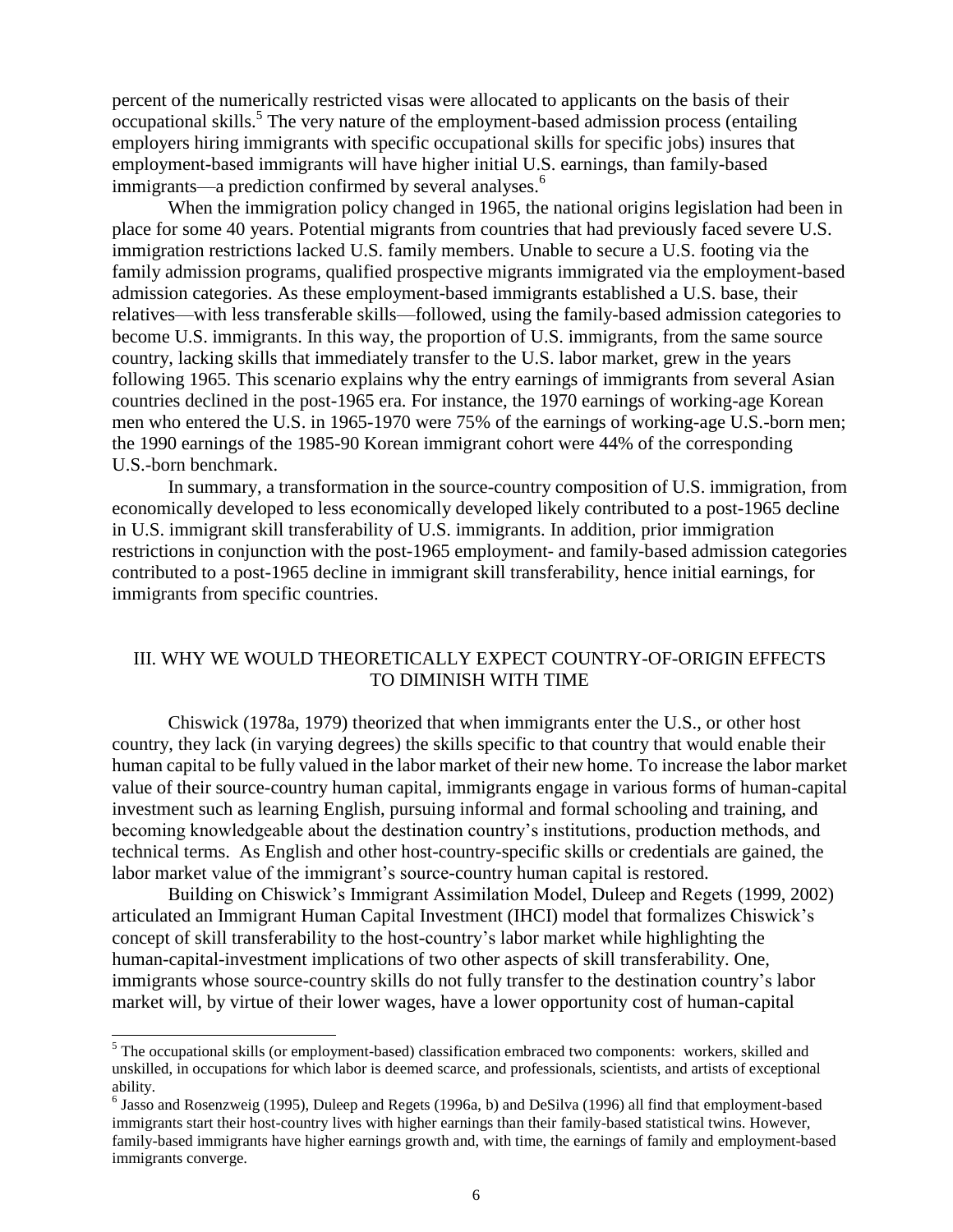investment than natives or immigrants with high-skill transferability.<sup>7</sup> Two, source-country human capital that is not valued in the destination country's labor market is useful for learning new skills. Persons who have learned one set of skills have advantages in learning new skills; they have learned how to learn. Moreover, common elements between old and new skills aid learning.<sup>8</sup> Combining the lower opportunity cost of human capital investment with the usefulness of the undervalued human capital for learning implies that low-skill transferability immigrants will be more likely than natives or high-skill transferability immigrants to invest in human capital *in general*, as opposed to or in addition to human capital that "only" restores the labor-market value of their original source-country human capital.<sup>9</sup>

Thus three principal considerations link low skill transferability to high investment in human capital, hence high rates of earnings growth, and suggest that the initial divergence in immigrant earnings by country of origin will diminish with duration in the United States. Higher rates of immigrant human capital investment will occur for immigrants with low skill transferability because: (1) host-country skills make source-country skills more usable in the host-country labor market; (2) the opportunity cost of learning new skills is lower when initial U.S. earnings opportunities are low; and (3) skills not immediately valued in the host-country labor market are useful for learning new skills. Because low-skill-transferability immigrants will invest more than high-skill-transferability immigrants (holding initial human capital levels constant), there will be an inverse relationship between entry earnings and earnings growth. Across groups, the lower the entry earnings, the higher the earnings growth and over time, as entry earnings fall (rise), earnings growth rises (falls). $^{10}$ 

In summary, a human capital investment perspective predicts that source-country earnings' effects will diminish with time in the United States to the extent that these effects reflect variation in immigrants' initial U.S. skill transferability. This will be true regardless of whether skill-transferability differences stem from variations in the skills learned growing up and working in different source countries (as suggested by Chiswick), or from an opportunity-driven selection mechanism (as suggested by Duleep and Regets), or both.

#### IV. METHODOLOGICAL IMPLICATIONS OF A HUMAN CAPITAL INVESTMENT PERSPECTIVE

Beyond predicting country-of-origin convergence in immigrant earnings, a human capital investment perspective prescribes a strategy for measuring immigrant economic assimilation that diverges from the path generally taken.

Whether using pooled cross-sections (where analysts exploit cross-sections from multiple years to follow year-of-entry immigrant cohorts over time) or longitudinal data on individuals, analysts typically pool immigrants who have entered their destination country at different points in time and estimate a variant of the following model:  $\log y_i = X'\beta + \gamma'C_i + \alpha'YSM + \epsilon_i$  where  $y_i$ 

 $\overline{\phantom{a}}$ 

 $^7$  The time they spend learning new skills, instead of applying their current skills to earning, is less costly than it is for natives or for high-skill transferability immigrants, who earn more with the same level of schooling and experience. <sup>8</sup> For more discussion on this point, refer to Duleep and Regets (1999, 2002).

<sup>&</sup>lt;sup>9</sup> This may explain why Green (1999) finds a greater propensity of immigrants to change occupations than natives beyond what can be explained by an assimilation effect; the timing of the changes across year-of-entry cohorts suggests that they are in response to an evolving demand for different types of labor-market skills. A topic for further research, along the lines pursued by Green, is what are the effects on a nation's economic productivity of the skill acquisition of immigrants that accompanies their high earnings growth? In addition to the ideas in the Chiswick and Duleep/Regets models, an alternative or contributing factor in the propensity to invest in human capital is an individual's propensity to undertake risk. Direct evidence on risk attitudes and migration is explored in Jaeger et al. (2010).

<sup>&</sup>lt;sup>10</sup> The inverse relationship is predicted by Chiswick's Immigrant Assimilation model and gains further support via Duleep and Regets' IHCI model.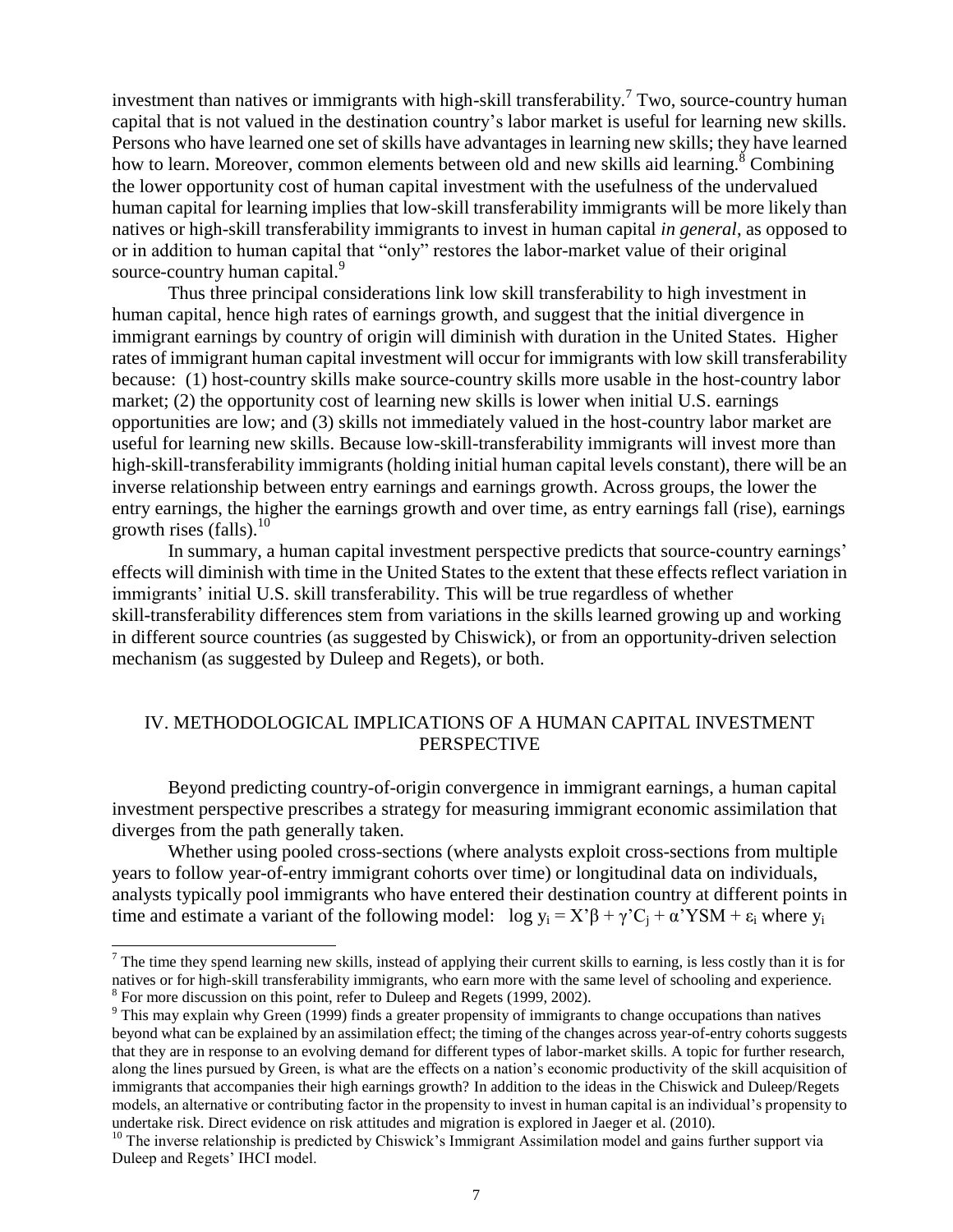denotes the earnings of immigrant i; X is a vector of variables measuring education and experience, and  $\beta$  the corresponding coefficients; YSM measures years since migration; and  $C_i$  is a set of dummy variables representing each year-of-immigration category, j.

The original impetus for this model was to control for unobserved variables that affect immigrant earnings and vary with year-of-entry cohort. Analysts believed that including a categorical (aka dummy) 0-1 variable for each year-of-entry immigrant cohort controls for cohort differences (not captured by observed variables) in immigrant earnings trajectories. An important assumption underlying this methodology is that (once observable variables are controlled for) changes in the entry earnings of immigrant cohorts are not accompanied by changes in earnings growth. In stark contrast, a human capital perspective predicts that (controlling for initial levels of human capital) decreases in entry earnings are *systematically* accompanied by increases in earnings growth, and vice versa.

With a systematic inverse relationship between entry earnings and earnings growth, the dummy-variable cohort methodology produces misleading results in all situations where entry earnings (adjusted for observable variables) change. Specifically, in analyses that pool year-of-entry cohorts and include a dummy variable for each year-of-entry cohort, the earnings growth estimate (the estimated coefficient on years since migration) is an average of the earnings growth rates of all of the year-of-entry cohorts. With an inverse relationship between entry earnings and earnings growth, the actual earnings growth of a recent cohort with lower initial earnings than earlier cohorts (controlling for age and education) will be higher than the preceding cohorts' earnings growth; an estimate based on the average of the earnings' growth rates of all the year-of-entry cohorts underestimates its earnings growth. The actual earnings growth of a recent cohort with higher initial earnings than earlier cohorts will be lower than the preceding cohorts' earnings growth; an estimate based on the average of the earnings' growth rates of all the year-of-entry cohorts overestimates its earnings growth.<sup>11</sup>

This qualification holds whether the analyst's focus is the study of all immigrants—where changes in initial earnings may arise from changes in the source-country composition of U.S. immigration—or the study of U.S. immigrants from a single country—where inter-cohort changes in immigrant entry earnings may reflect changes in that source-country's level of economic development or the admission programs its emigrants use to become U.S. immigrants. More generally, by not allowing earnings growth to change as entry earnings change, the dummy-variable cohort approach obfuscates important inter-cohort transformations in immigrant earnings paths while failing to control for unobserved variables that affect immigrant earnings and vary with year-of-entry cohort. Since cohorts that vary in their entry-level earnings systematically vary in their earnings growth, each year-of-entry cohort should, ideally, be separately examined, thereby freeing its earnings-trajectory estimation from the paths of other cohorts.

Analysts also typically incorporate all possible year-of-entry cohorts in their analysis, including those for which the available earnings information only begins years after the immigrants' initial year of entry. Yet, to avoid implicit assumptions about the relationship between entry earnings and earnings growth, the analyst should include only year-of-entry cohorts that can be followed from the immigrants' initial years in the host country. This approach, though reducing the information that is used, insures that conclusions are not the result of an assumed relationship between immigrants' entry earnings and earnings growth.<sup>12</sup>

A human capital perspective further suggests that returns to schooling and experience will differ markedly between high- and low-skill transferability immigrants. Since low-skill transferability immigrants will be more engaged in human capital investment than

 $11$  See also Green and Worswick (2012) on this and related points.

 $12$  Note that this approach avoids confounding effects of age and assimilation and the choice of an appropriate reference group (see, for instance Kossoudji, 1989 and Lalonde and Topel, 1991).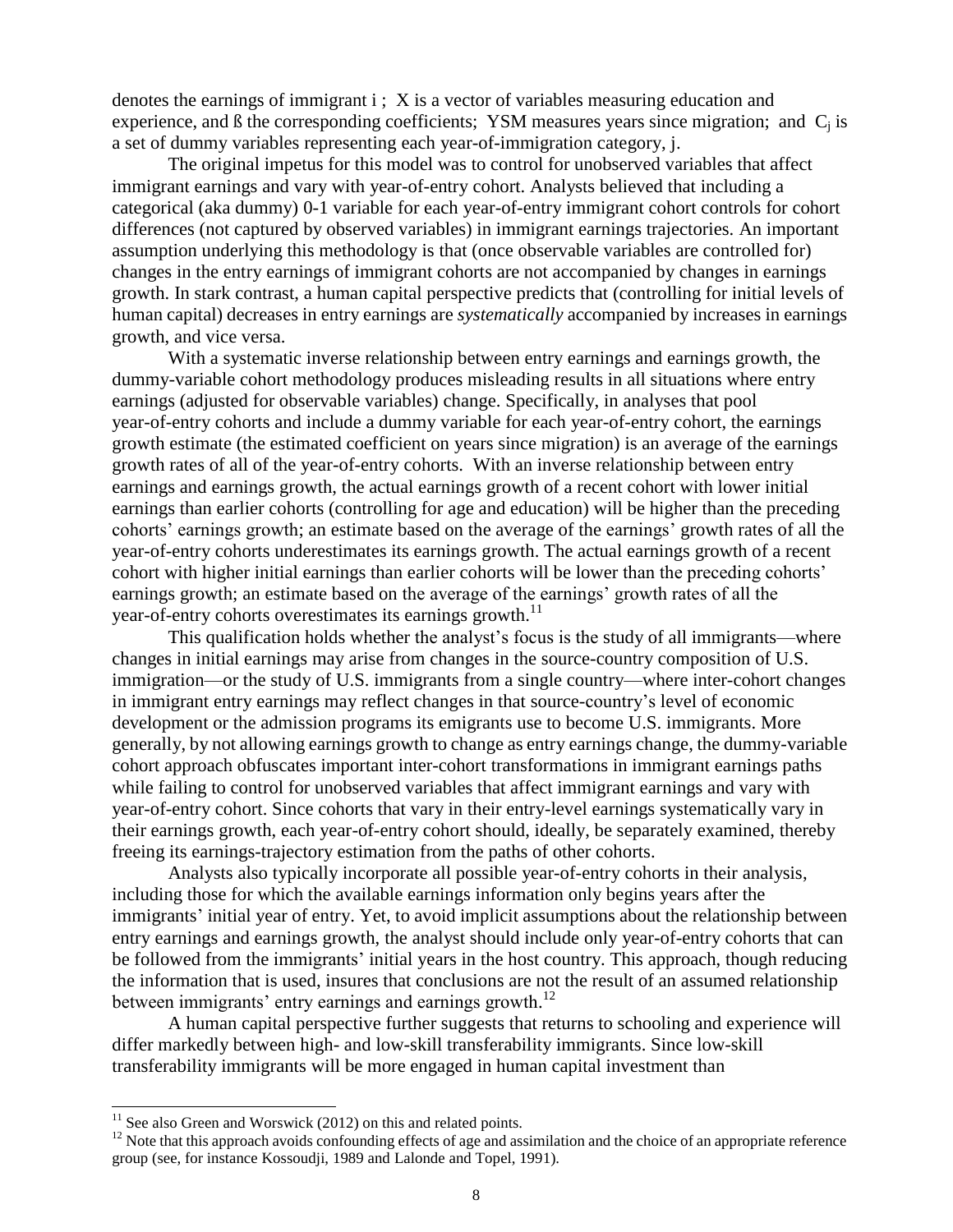high-skill-transferability immigrants, the estimated returns to *cumulative* levels of schooling and experience, in an earnings regression for a given year, will (at least in the initial years of immigration) be much lower for low-skill-transferability immigrants than for immigrants with highly transferable skills. This argues, once again, for examining each year-of-entry cohort separately since cohorts that vary in their entry-level earnings will systematically vary in their human-capital investment patterns.

In fact, the very practice of controlling for years of schooling in immigrant earnings estimations likely depresses the measured earnings growth of immigrants with low initial earnings relative to immigrants of similar age and education level with high initial earnings. According to a human-capital investment perspective, the former will invest in more schooling in the host country than the latter. By controlling for education levels, the resulting higher earnings growth is missed and convergence between the two groups, underestimated.

Finally, a human capital investment perspective cautions against the common practice of excluding from the sample individuals with zero earnings and the self-employed.<sup>13</sup> In studies that follow immigrant cohorts across two or more cross-sections, such as censuses, these sample selection rules make the two census samples unrepresentative of each other and unrepresentative of the same cohort at two points in time: Individuals excluded from the initial census sample because they are unemployed or out of the labor force, perhaps because of job search or time spent in school, may be fully employed, hence included, in the second census sample; immigrants may also move from wage and salary jobs (thereby included in the first census sample) to self-employment (thereby excluded). These issues apply to any cohort followed between censuses (or other data sources), but are particularly important for the study of immigrant economic assimilation since immigrants have high occupational mobility, high in-school rates, and a high propensity to become self-employed.<sup>14,15</sup>

Sample comparability is not an issue when analysts follow the same individuals with longitudinal data. Nevertheless, excluding zero earners omits immigrants who are pursuing job search and learning, instead of earning. Excluding such individuals likely understates immigrant earnings growth in general and in particular for groups with low initial skill transferability, while having less effect on earnings growth estimates for immigrant groups characterized by high initial skill transferability. Excluding the self-employed may also understate immigrant earnings growth, particularly for groups with low initial skill transferability. Gallo and Bailey (1996), Bailey (1987), Portes and Bach (1985), and Waldinger (1989) document an immigrant sector in various industries characterized by mutually beneficial arrangements in which recent immigrants working as unskilled laborers at low wages (or even no wages) in immigrant-run businesses receive training and other forms of support that eventually lead to more skilled positions or self-employment.<sup>16</sup>

The importance of these methodological considerations, and in particular the importance of allowing earnings growth to vary in tandem with entry earnings, can be illustrated by examining how immigrant earnings growth changed during the great immigrant entry earnings' decline. Keeping in mind the methodological guidelines inspired by a human-capital investment perspective—allowing earnings growth to vary with initial earnings, separately examining each

<sup>&</sup>lt;sup>13</sup> This is, of course, standard professional practice for labor economists estimating the rate of return to education and experience from Mincer earnings functions. Excluding the self-employed, for example, has a practical econometric tradeoff; to the extent that the self-employed have different unmeasured characteristics, excluding them introduces a sample selection bias, but also removes returns to physical and financial capital from reported earnings.

<sup>&</sup>lt;sup>14</sup> For occupational mobility, see Akresh (2006, 2008), Chiswick (1978b), Chiswick, Lee, and Miller (2005), Chiswick and Miller (2008, 2009), Green (1999), Jasso and Rosenzweig (1990a, 1995), and Zorlu (2013). For educational investment see, for instance, Duleep and Regets (1999), Chiswick and DebBurman (2004), Van Tubergen and van de Werfhorst (2007), and Jasso and Rosenzweig (1990a).

<sup>&</sup>lt;sup>15</sup> Both analyses of Part V include the self-employed and the second analysis includes all individuals irrespective of labor force status.

<sup>&</sup>lt;sup>16</sup> Lofstrom (2002) finds that including the self-employed reduces the immigrant-native earnings gap by 14%.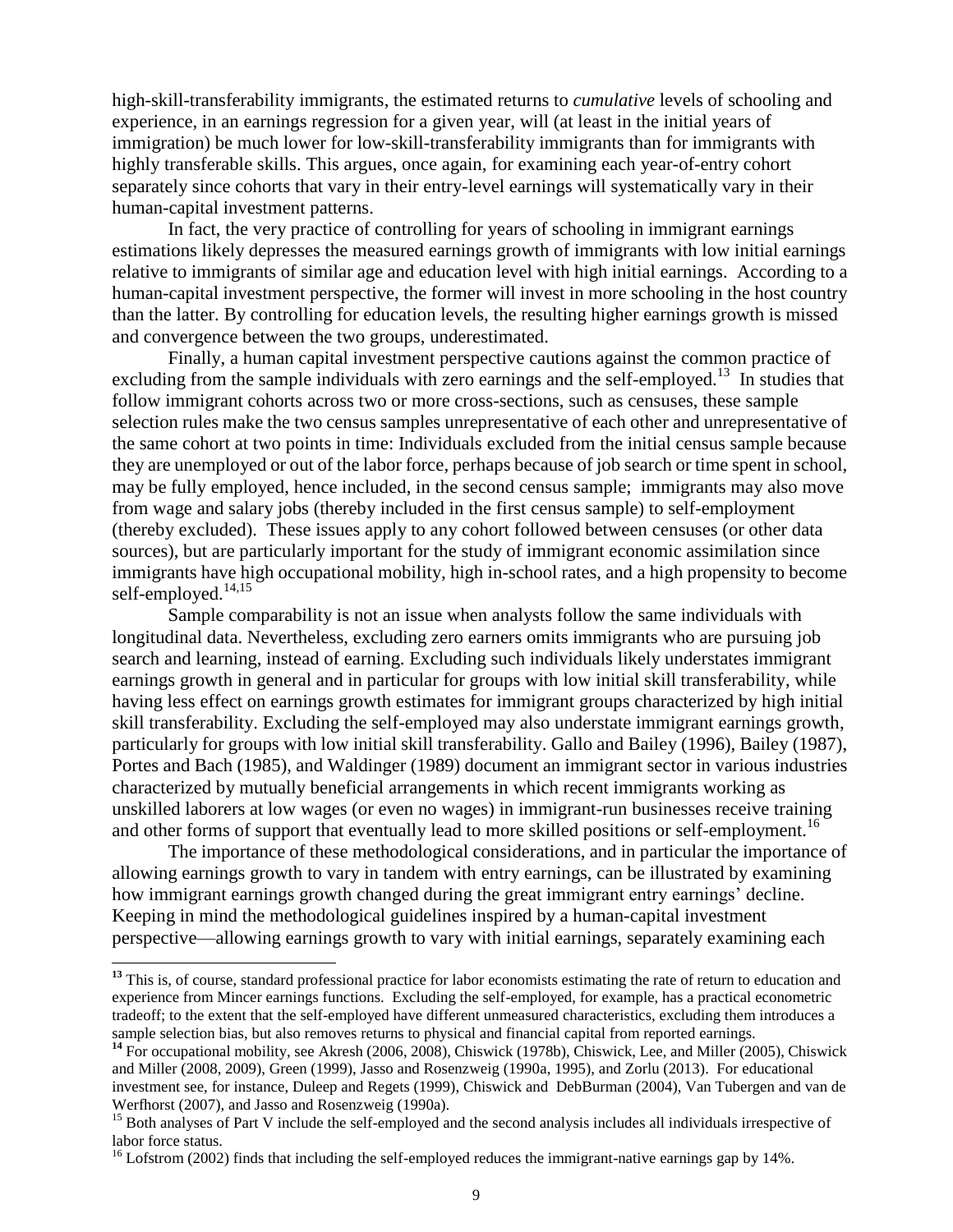year-of-entry cohort, following only cohorts for which we have information on initial earnings, allowing educational attainment to grow (by not controlling for educational attainment), not excluding zero earners and the self-employed—we follow across decennial censuses the earnings of immigrant men who were in the entry cohorts of the great immigrant earnings' decline. If the primary force behind the post-1960 decline in immigrants' entry earnings was a decrease in the proportion of U.S. immigrants with skills that immediately transfer to the U.S. labor market then, according to a human-capital-investment perspective, each decline in immigrant entry earnings should be accompanied by an increase in earnings growth. If, on the other hand, the primary force behind the post-1960 decline in immigrants' entry earnings was a decline in immigrant labor market quality then each decline in immigrant entry earnings should be accompanied by either lower earnings growth or no change in earnings growth.

Removing the usual assumptions that underlie most estimations of immigrant earnings unveils an extraordinary picture (solid lines of Figure 1). As immigrants' entry earnings decreased over time, their earnings growth increased to such an extent that by the time of the subsequent census, ten years later, the earnings of the more recent cohort equals the relative earnings that earlier cohorts had achieved after 10 years. For instance, despite a 23.4 percent drop in the initial earnings relative to natives between the 1965-1970 and the 1975-1980 immigrant entry cohorts, their relative earnings by the time of the subsequent decennial census are 85 percent (in 1980) for the 1965-1970 cohort and 84 percent (in 1990) for the 1975-1980 cohort. The convergence occurs because the more recent cohort, with lower relative entry earnings, had much higher earnings growth.

A radically different picture emerges when we impose a trademark of the dummy-variable cohort methodology—the assumption of inter-cohort constancy in earnings growth. By estimating a model in which year-of-entry cohort effects are measured with year-of-entry dummy variables, cohort entry earnings are accurately portrayed. However, since the predicted earnings growth of the 1985-90 cohort is an average of the earnings growth rates of all three year-of-entry cohorts, its estimated earnings growth is far below its true earnings growth, as shown with a broken line in Figure 1.

Using the dummy-variable cohort methodology to measure whether earnings convergence occurs across source-country groups (the focus of Part V) is also problematic to the extent that changes occurred over time in the age- and education-adjusted earning trajectories of immigrants from specific countries.<sup>17</sup> Convergence will be underestimated if recent country-specific cohorts with low initial earnings (relative to recent cohorts of other country-of-origin groups) were preceded by cohorts (from the same country of origin) with higher entry earnings and recent country-specific cohorts with high initial earnings (relative to recent cohorts of other country-of-origin groups) were preceded by cohorts with lower entry earnings. Convergence will be overestimated with the dummy-variable cohort methodology to the extent that recent cohorts with relatively low initial earnings (compared with recent cohorts of other country-of-origin groups) were preceded by cohorts with lower entry earnings and recent cohorts with relatively high initial earnings were preceded by cohorts with higher entry earnings.

In Part V, we allow earnings growth to vary with initial earnings by separately analyzing each year-of-entry cohort and following only cohorts for which we have information on initial earnings.

 $17$  Such changes could stem from a variety of causes including the relaxation of immigration restrictions, the post-1965 emphasis on family admissions, changes in the macro-economies of the sending and receiving countries, and over time changes in the economic development of the source country relative to the host country.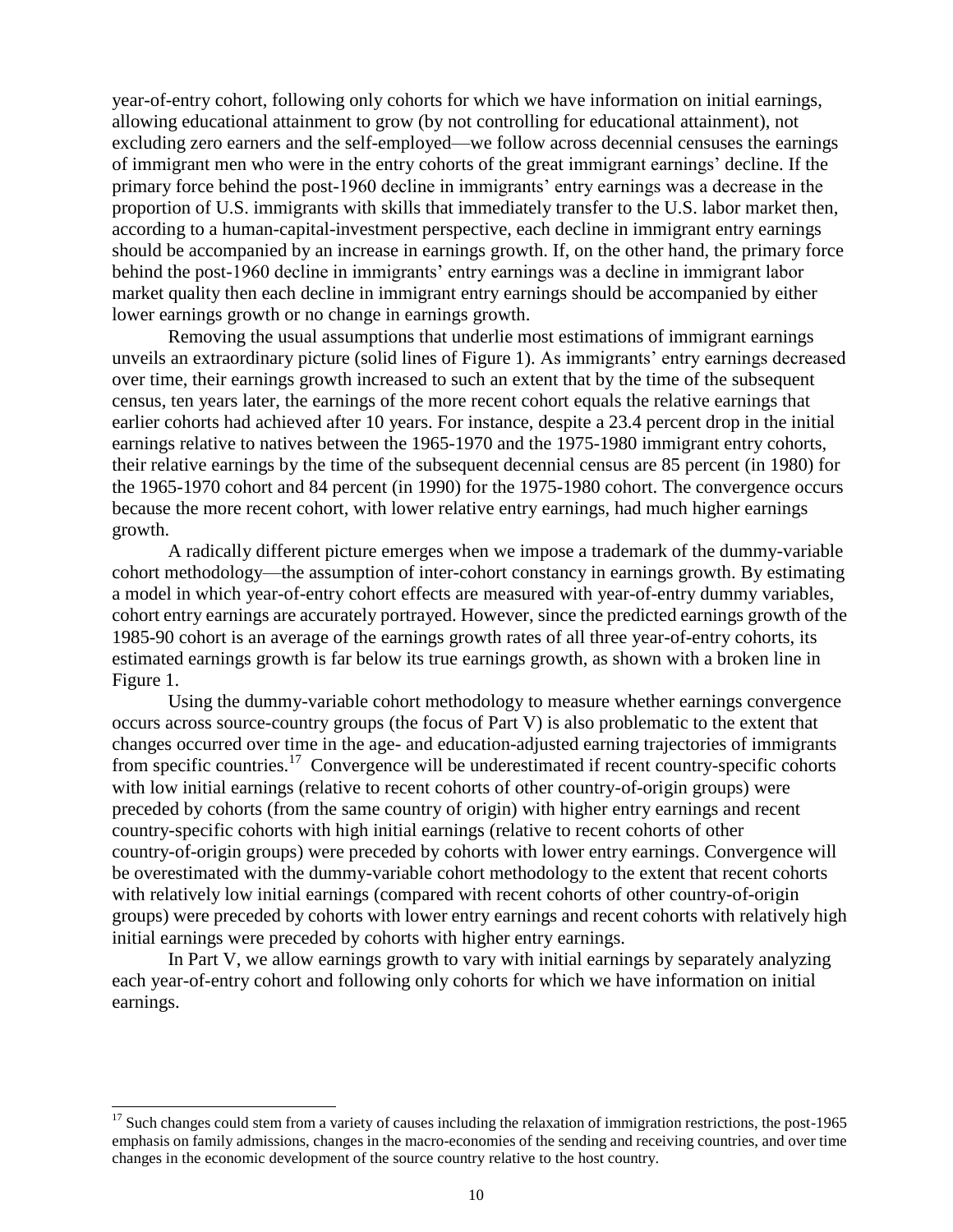#### V. MEASURING THE IMPORTANCE OF COUNTRY OF ORIGIN AS A DETERMINANT OF IMMIGRANT EARNINGS

Whether country-of-origin influences increase, decrease, or stay constant with time in the United States depends upon their underlying causes. If they primarily reflect intergroup differences in immigrant skill transferability, then earnings differences should narrow: low-skill-transferability immigrants—immigrants whose source-country skills initially transfer poorly to the U.S. labor market and who thus have lower initial earnings—will have higher earnings growth, than high-skill-transferability immigrants. If country-of-origin effects primarily reflect the selection of more or less able individuals then such influences will persist or even grow in importance with time in the United States since low (high) ability likely dampens (increases) earnings growth; individual ability affects both the workplace productivity associated with a given level of human capital and an individual's ability to gain new human capital. In addition, as immigrants spend time in the United States, their different individual success rates would increase within-country variance in earnings. This, in and of itself, would lead to an increase with U.S. residence in the importance of country of origin as a determinant of immigrant earnings.

Key evidence that country-of-origin effects diminish comes from Chiswick (1978a, 1979), who discovered that U.S. immigrants from non-English-speaking countries had lower initial earnings but higher earnings growth than immigrants from English-speaking countries. Chiswick's seminal research was based on 1970 census data. However, as introduced and empirically tested in Chiswick (1980), inter-cohort changes in unmeasured immigrant quality may produce biased estimates of immigrant earnings growth in analyses based on a single cross-section. Following cohorts of immigrants provides a potential solution to the cross-sectional bias problem, as long as both entry earnings and earnings growth are allowed to vary.<sup>18</sup>

To shed further empirical light on whether country-of-origin influences diminish with time in the United States, we pursue two complementary cohort analyses. The first examines the relationship between the importance of country of origin, as a determinant of immigrant earnings, and immigrant time in the United States. The second examines whether the dispersion of earnings of demographically comparable immigrants, across different source countries, decreases over time. These analyses test three empirical implications of the skill-transferability explanation for country-of-origin differences in immigrant earnings: (1) earnings-related characteristics other than country of origin, such as years of schooling and experience, should become better predictors of immigrant earnings with time in the United States; (2) the importance of country of origin as a determinant of immigrant earnings should fade with residence in the United States; and (3) the earnings of demographically comparable immigrants, regardless of origin, should converge over time.

Measuring the Explanatory Value of Country of Origin at Entry and Ten Years Later

The skills transferability explanation for intergroup differences in the initial education- and age-adjusted earnings of immigrants predicts that as immigrants with low skill transferability invest more heavily in U.S. human capital, than immigrants with high skill transferability, the importance of country of origin as a determinant of immigrant earnings will decrease while the importance of other earnings-related characteristics will increase. To determine how the importance of country of origin as a determinant of immigrant earnings changes with immigrant time in the United States, we estimated two log earnings regressions, shown below, for various immigrant entry cohorts using the

 $18$  Because of the inverse relationship between entry earnings and earnings growth, in cases where immigrant entry earnings have been falling over time, cross-sectional estimation will overestimate the earnings growth of earlier year-of-entry cohorts while producing more accurate estimates than the dummy-variable cohort methodology of the earnings growth of the recent immigrant cohorts.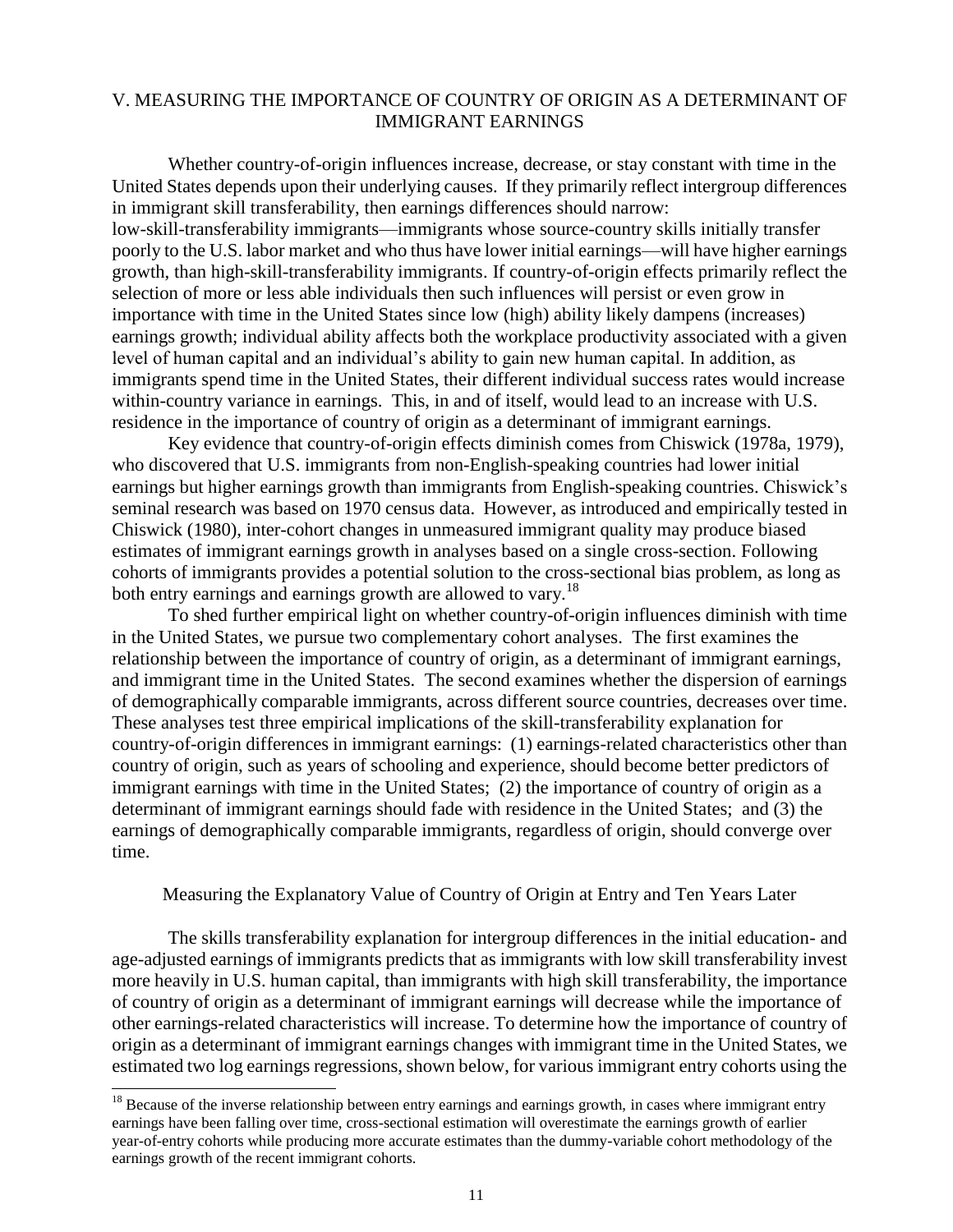Public Use Micro Samples (PUMS) from the 1960, 1970, and 1980 censuses.<sup>19</sup>

The first earnings regression—the basic human capital model—includes years of schooling, years of work experience, and experience squared as regressors.<sup>20</sup> This earnings function was purposely kept sparse to allow other differences in productivity to be captured by country-of-origin variables in a second model, which added to the base set of regressors a set of dummy variables denoting an individual immigrant's country or region of origin, both alone and interacted with the education and experience variables. Including interactions with education and experience allows country of origin to add explanatory power through country-of-origin differences in the value of education and experience, as well as through differences in the regression intercept. *human capital model*:  $\log y_{it} = \alpha + \beta_1 Ed_{it} + \beta_2 Exp_{it} + \beta_3 Exp_{it}^2 + \epsilon_{it}$ 

*human capital model with country-of-origin variables*:

l

 $\log y_{it} = \alpha + \beta_1 Ed_{it} + \beta_2 Exp_{it} + \beta_3 Exp_{it}^2 + \gamma_1 G_i + \gamma_2 G_i \cdot Ed_{it} + \gamma_3 G_i \cdot Exp_{it} + \gamma_4 G_i \cdot Exp_{it}^2 + \epsilon_{it}$ where  $y_{it}$  = the earnings of individual i in year t; Ed = years of schooling; Exp = age minus years of schooling minus 6; and  $G_{ii}$  = a categorical variable denoting the source country j (or country-group j) of immigrant i.

The above pair of earnings regressions was first estimated for a cohort of immigrant men, aged 25-54, who had only been in the United States 0-5 years. (The cohort that had entered the United States during the 5 years prior to a decennial census.) Using the subsequent decennial census, we estimated the same pair of earnings equations, for the same cohort, 10 years later and aged 35-64. We could thus compare for each cohort the extent to which adding country of origin increased the explanatory value of the earnings regression at time of entry and 10 years later, as measured by R-squared.<sup>21</sup>

<sup>21</sup> It is often suggested that we use  $\overline{R}^2$  versus  $R^2$  in this analysis. Theoretically  $R^2$  is the correct measure since it measures the portion of the variance accounted for by a model's variables and coefficients.  $\overline{R}^2$  is useful for choosing between model specifications as it adjusts for the model's number of explanatory variables relative to the number of data points the model is estimated on, decreasing with the addition of explanatory variables that improve the model by less than expected by chance. This adjustment, however, means that we cannot interpret a change in  $\overline{R}^2$ , with the addition of the country variables, as the real increase in explanatory power. (We cannot interpret the difference in  $\overline{R}^2$  after adding the country variables as the increase in explanatory power of the source-country variables minus the increase in explanatory power from adding the same number of random variables.) Differences in  $\mathbb{R}^2$  are more relevant than differences in  $\overline{R}^2$  for our analysis, even if some portion of the change in explanatory power is due to chance. Moreover, in each case we add the same number of country variables to the model, reducing degrees of freedom by the same number of points. To the extent that this results in a roughly similar increase in  $R^2$  by chance, the proportional change in the explanatory power of the country variables overtime will be understated, not overstated.

Empirically, it doesn't matter whether we use  $R^2$  or  $\overline{R}^2$ . For the cohorts examined in Table 7—with the sample size for each cohort exceeding 30,000 observations— $R^2$  or  $\overline{R}^2$  are nearly identical, differing only after the first two or three digits following the decimal point. Smaller sample sizes characterize the earlier cohorts of Table 2: There are 2,665 observations for the 1955-59 cohort in 1960 and 2,168 in 1970; 3,577 observations for the 1965-69 cohort in 1970 and

| $\alpha$ , $\beta$ and $\beta$ are the contracted in the contracted of $\alpha$ and $\beta$ in terms of it are shown below. |                 |                    |                   |                               |
|-----------------------------------------------------------------------------------------------------------------------------|-----------------|--------------------|-------------------|-------------------------------|
| Entry Cohort, Census year                                                                                                   | $R^2$ for human | $R^2$ for HC model | Change in $R^2$   | Percentage change             |
|                                                                                                                             | capital model   | with country       | from adding       | in $\mathbb{R}^2$ from adding |
|                                                                                                                             |                 | variables          | country variables | country variables             |
| 1955-59, 1960                                                                                                               | .1144           | .2531              | .1387             | 121.2                         |
| 1955-59, 1970                                                                                                               | .1594           | .2202              | .0608             | 38.1                          |
| 1965-69, 1970                                                                                                               | .0805           | .1540              | .0735             | 91.30                         |
| 1965-69, 1980                                                                                                               | .1662           | .2029              | .0367             | 22.08                         |

17,683 in 1980. To assuage any concerns, the results for Table 2 in terms of  $\overline{R}^2$  are shown below.

<sup>&</sup>lt;sup>19</sup> We used the 1980 5% "A" PUMS, the 1970 1% State PUMS based on the 5% questionnaire, and the 1960 1% PUMS (Bureau of the Census, 1983, 1977, and 1975). The 1960 census did not collect year-of-immigration information; place of residence in 1955 permits us to identify immigrants who entered the U.S. between 1955 and 1960.

<sup>&</sup>lt;sup>20</sup> We limit our focus to annual earnings. No information is provided in any census on wages per se. Although information on hours and weeks worked is available in the 1980 census, it is only recorded in broad brackets in the 1960 and 1970 censuses.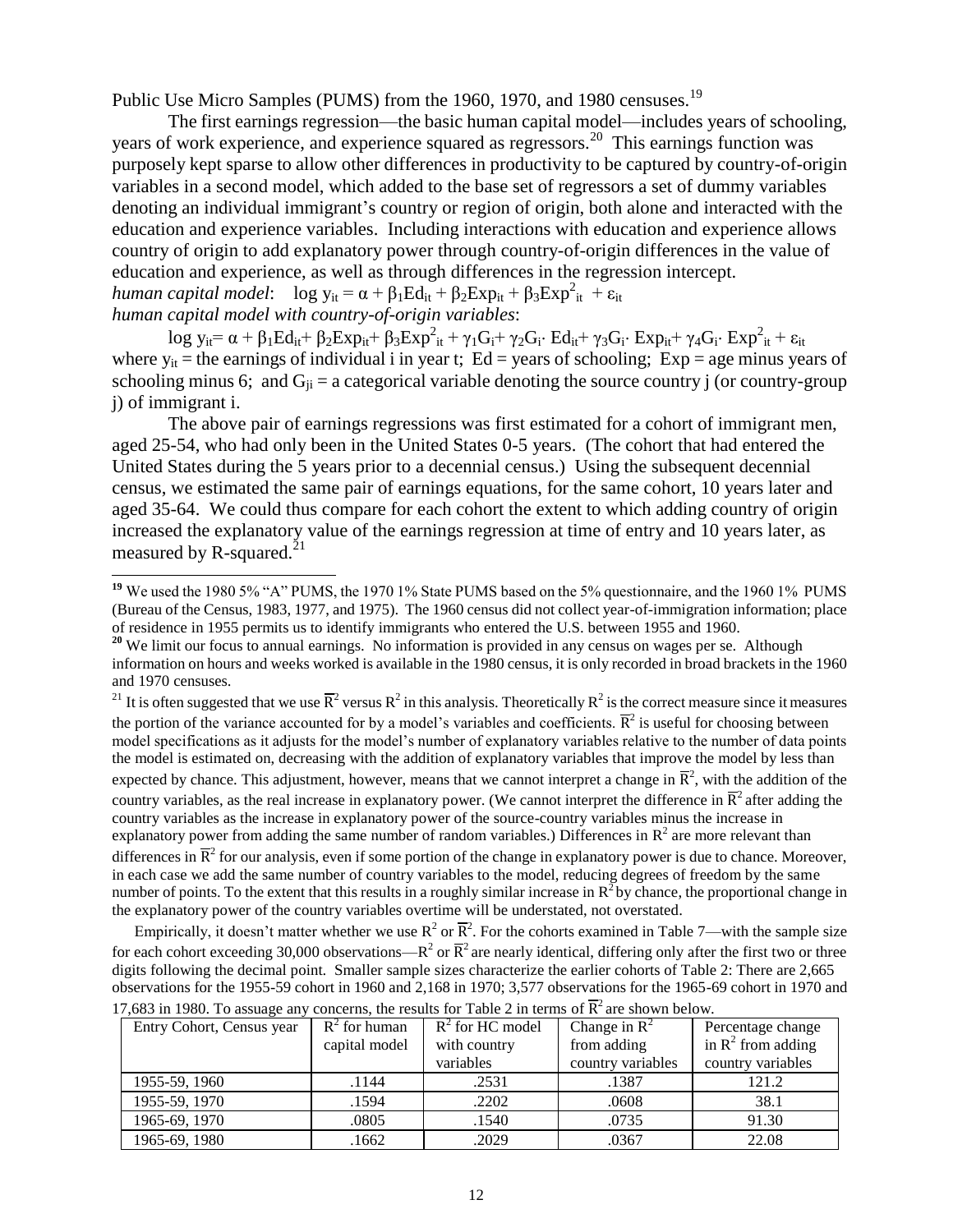The results from this analysis following the 1955-59 and 1965-69 cohorts are shown in Table 2.<sup>22</sup> We see for each cohort that the  $R^2$  for the base regression increases with the passage of ten years. Since we limit our sample for each regression to those who entered the United States during the same 5-year period, but whose ages span 30 years, most of the variation in experience in the sample occurs before migration. Since we start with 25-year-olds, much of the variation in education reflects education outside of the United States.<sup>23</sup> The same holds true for the ten-year-after regressions: although individuals now may have substantial U.S. experience, there is little additional variation in the amount of U.S. experience in the sample. Thus the  $R^2$  for the base model primarily measures the explanatory power of country-of-origin human capital; its increase over time is consistent with an increase in the value of country-of-origin human capital over time, as it both complements and aids in the acquisition of new U.S. skills.

Country-of-origin effects over time can be seen more directly from the fourth and fifth columns where both the absolute and relative gain in  $R^2$  from adding country of origin is dramatically smaller ten years after our initial observations for each cohort. This suggests that the importance of country of origin as a determinant of immigrant earnings for a given cohort decreases with immigrant time in the United States.

#### *Do the changes in R<sup>2</sup>reflect other processes?*

Quite apart from our hypothesis of immigrant earnings convergence, unexplained earnings variation will change over the life cycle, and in different economic environments. Since the early 1970's, earnings dispersion has increased due to differences in the return to observed (and, it is often theorized, unobserved) human capital. In addition younger workers' observed earnings (as opposed to potential earnings) will vary in part due to greater variation in the proportion of earnings foregone due to human capital investment, while older workers' earnings will vary in part due to greater variation in the stock of human capital. To what extent do the changes in  $\mathbb{R}^2$  for each cohort reflect an immigrant phenomenon conforming to the skills transferability hypothesis versus the change in age range from the first to the second period, or the over-time change in the earnings distribution? The sensitivity of our analyses to these life-cycle and period effects may be partially tested by examining the changes in  $R^2$  that occur following a cohort of U.S.-born men.<sup>24</sup>

Table 2a shows little change in the explanatory power of the basic human capital model for native male cohorts followed between 1960 and 1970, and between 1970 and 1980. Going from 1960 to 1970,  $R^2$  rose for natives, but by a much smaller amount than for the 1955-59 entry-cohort immigrants (Table 2). Going from 1970 to 1980, the base model  $R^2$  for natives fell slightly, while the base model  $R^2$  for the 1965-69 entry-cohort immigrants more than doubled. Consistent with initial differences in skill transferability, the initial base-model  $R^2$  for the entry-cohort immigrants is lower than for natives in both 1960 and 1970; ten years later, it is somewhat greater for immigrants than for natives in both periods.

#### Measuring Earnings Dispersion at Entry and Ten Years Later

We also test whether the earnings differences of demographically comparable immigrants by country of origin narrow with years since migration. To do this, we examine the degree of dispersion in the median earnings of immigrant men by country of origin within age/education cells for cohorts that had entered the United States during the five years prior to a decennial census, and again ten years later. Median earnings were measured within education and age subsets for 27

**<sup>22</sup>** Full regression results are available from the authors.

<sup>&</sup>lt;sup>23</sup> We use the term "much" but not "all" advisedly: among persons 25 years old and older, Duleep and Regets (1999) find higher rates of school attendance for recent immigrants than for natives.

<sup>&</sup>lt;sup>24</sup> It is not, of course, possible to use country-of-origin dummies with natives.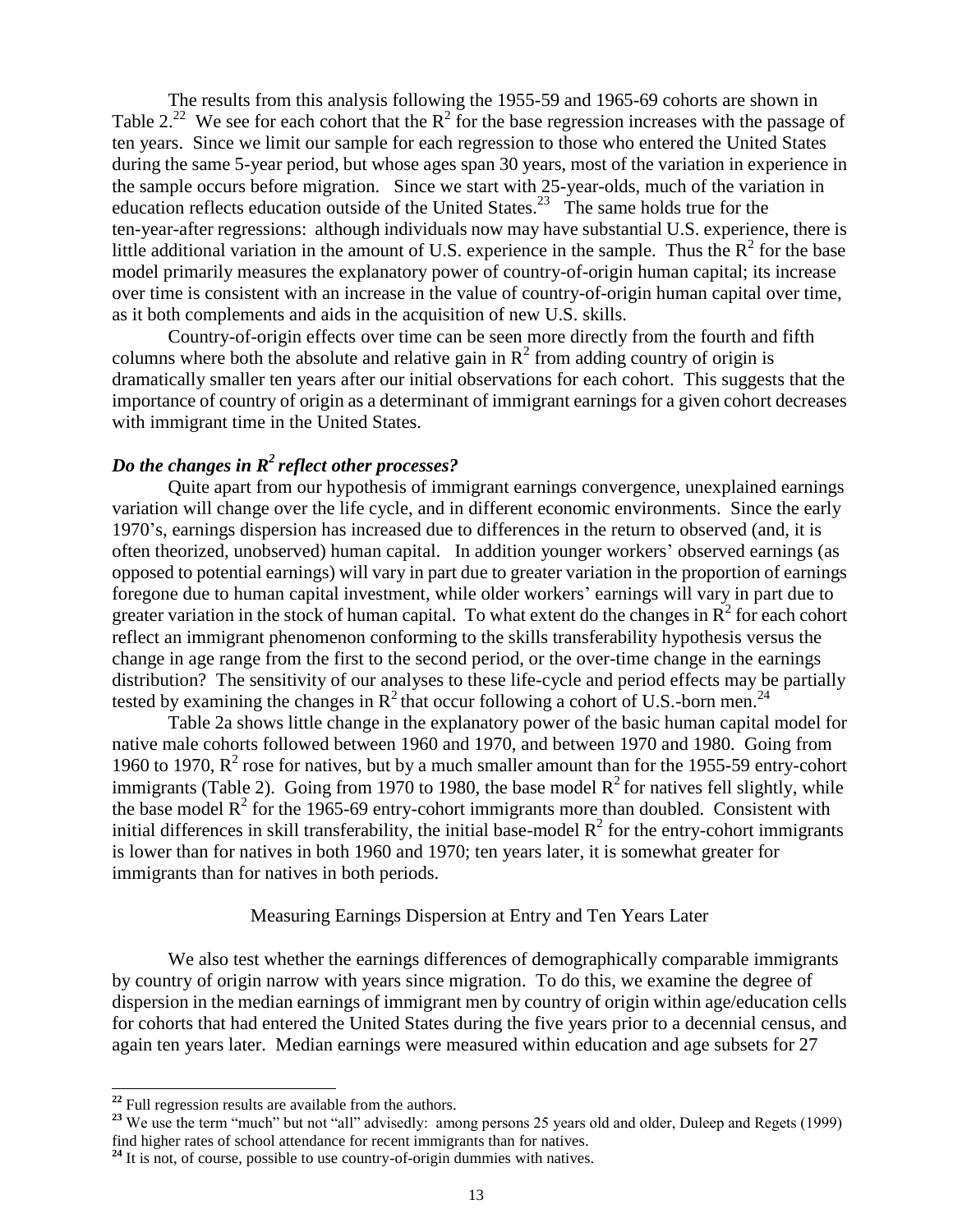countries, cell sample sizes permitting.<sup>25</sup> We chose the coefficient of variation, defined in this case as  $\sigma/\bar{x}_{\text{med}}$  (the standard deviation of the distribution of median earnings divided by the mean of the distribution of median earnings) as our measure of dispersion since this measures dispersion in relation to mean earnings, which grew substantially in both real and nominal terms over the 1960's and 1970's.<sup>26</sup> All 8 cohort comparisons, shown in Table 3, reveal important reductions in the coefficient of variation (CV) after ten years: within age and education groups, the across-source-country earnings variation declines by 13 to 55 percent.

As with the previous analysis using  $\mathbb{R}^2$ , we explore the sensitivity of this analysis to intra-cohort changes in age distribution and census-year earnings distributions by following an age cohort of U.S.-born men between the 1960 and 1970 censuses, and between the 1970 and 1980 censuses. The coefficient of variation in earnings for U.S. natives<sup>27</sup> is shown in Table 3a for the four age/education cells used in Table 3. While the CV of earnings for recent immigrants declined over time in each case, it increased in most cases for native males. The major exceptions are the group of younger, high-education natives, whose earnings CV shows large declines in both periods, and the group of older, high-education natives in the 1960-1970 period, who experienced a small decline. Yet, even in those cases, the percentage decline in the earnings CV for immigrants greatly exceeds that for natives.

#### VI. EMIGRATION BIAS AND THE DECLINE IN THE IMPORTANCE OF COUNTRY OF ORIGIN

Since our findings are based on analyses that follow samples of individuals, across decennial censuses, rather than the same individuals, careful thought must be given to potential biases caused by immigrants leaving the United States.<sup>28</sup> Does the country-of-origin earnings convergence reflect selective emigration systematically related to the U.S. earnings of immigrants?

The type of selection bias of earnings growth caused by emigration, and even the extent of U.S. emigration, are hotly contested issues in immigration research.<sup>29</sup> One continuing theme with

 $\overline{a}$ 

**<sup>29</sup>** Reviews of emigration studies include Lalonde and Topel (1997) and Dustmann and Görlach (2014)

<sup>&</sup>lt;sup>25</sup> Sample size concerns led us to group many countries, and to group age and education each into two categories. Also, any estimate of median earnings based on a sample size of less than 5 individuals was dropped. The education categories are 1-12 years and 13 or more years. The age categories are 25-39 and 40-54 for entry cohorts on the 1960 and 1970 PUMS, and 35-49 and 50-64 for the same cohorts ten years later on the 1970 and 1980 PUMS. The source-country/region selection is kept constant across all of the analyses in this paper, so that the results are not affected by changes in how the source countries/regions were defined. We also did several sensitivity tests and found very similar results regardless of how the source country/regions were defined. The source countries/regions used in the analyses are: Africa, Britain, Canada, China/Taiwan, Cuba, Czechoslovakia, Germany, Greece, Hungary, India, Ireland, Islamic Southwest Asia, Italy, Jamaica, Japan, Korea, Mexico, Oceania, Other Asia, Other Central America, Other Communist Europe, Other Non-Communist Europe, Philippines, Poland, Portugal, South America, and Yugoslavia. Census-based codes to create the multi-country groups are available from the authors.

<sup>&</sup>lt;sup>26</sup> Estimates of standard errors for our estimates of the coefficient of variation follow Kakwani (1990) in which the standard error of a coefficient of variation on a variable X is given by:  $\sigma_{cv} = (((M^2(M_4 - M_2^2) + 4 M_2(M_2^2 - (M M_3))))$  $(16 M<sup>4</sup> (M<sub>2</sub> - M<sup>2</sup>)))<sup>0.5</sup>$  where M is the mean of X,  $M<sub>2</sub>$  is the mean of  $X<sup>2</sup>$ ,  $M<sub>3</sub>$  is the mean of  $X<sup>3</sup>$ , and  $M<sub>4</sub>$  is the mean of  $X<sup>4</sup>$ . In computing the coefficient of variation, each median earnings observation was weighted by the number of individuals in the age/education/country-of-origin category in the starting period.

<sup>&</sup>lt;sup>27</sup> The coefficient of variation in individual earnings is a slightly different concept than that of the CV of median earnings of country-of-origin groups. This alternative measure was used since native males could not be grouped by source country. Although individual earnings show greater total variation, our focus is on how this variation changes over time as a cohort ages, and between time periods.

 $^{28}$  During the period 1908-1950, the U.S. government collected annual statistics on those who left the United States. Using this record of information, Warren and Kraly (1985) estimated that about 75 percent of the immigrants who emigrated during this period did so in their first 5 years of U.S. residence. The analysis of more recent evidence confirms that most immigrants who emigrate do so within their first five years of residence (Duleep, 1994).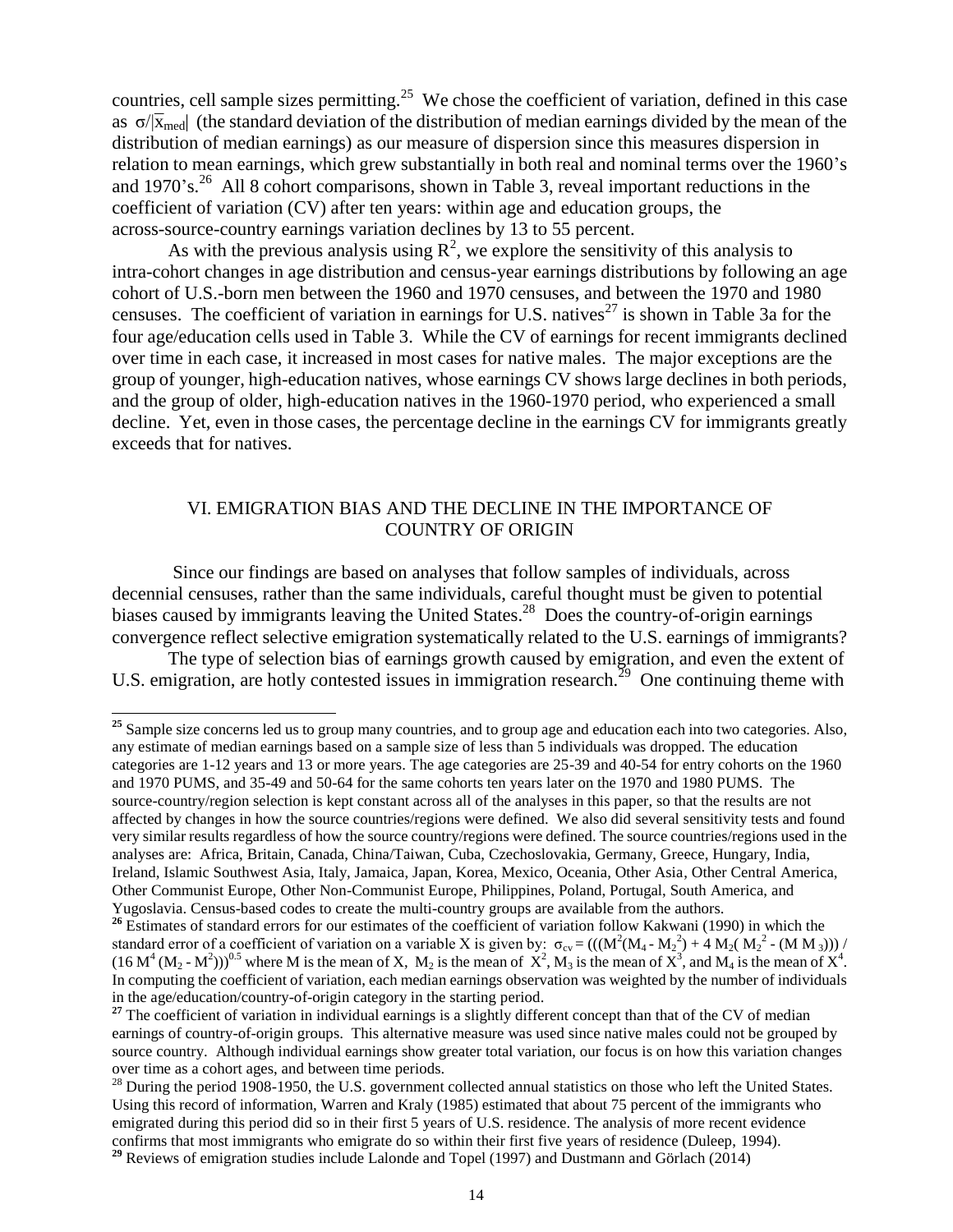early roots is that it is the less successful, relative to immigrants with the same age, education and country of origin, who are most likely to emigrate.<sup>30</sup> In this case, earnings growth estimates based on following immigrant cohorts are biased upwards, since lower earning individuals would not be in the sample for later censuses. Another continuing theme, also with early roots, suggests the reverse. Chiswick failed to find evidence that, controlling for education, the unsuccessful are more likely to emigrate: "If anything, re-emigration rates are higher the greater the transferability of skills and if the original migration is economic in nature" (Chiswick, 1980, p. 4A-17).<sup>31</sup> Despite the opposing predictions, these models (and their descendants in more recent literature) share a common trait: emigration occurs most frequently in the same part of the earnings distribution for each country-of-origin immigrant group, regardless of the group's place in the overall earnings distribution.

In other models, the distribution of emigration within each country-of-origin group is affected by its place in the overall earnings distribution. One emigration-earnings relationship suggests that immigrants from countries with less equal income distributions than the United States would (controlling for education and age) tend to have relatively low U.S. earnings; within those groups, the higher the earnings ability of immigrants, the less they would benefit from living in the U.S. relative to living in their country of origin, and the more likely they would be to emigrate. Immigrants from countries with more equal income distributions than the United States would have relatively high earnings on average; within those groups, the lower the earnings ability of immigrants, the less they would benefit from living in the U.S. relative to living in their country of origin, and the more likely they would be to emigrate.

Given this diversity of perspectives—with opposing conclusions—and the fact that there are other etiologies,  $32$  we pursue two tests to assess the sensitivity of our convergence results to emigration, without embracing any one assumption about the nature of the emigration-earnings relationship. By exploiting the differential relationship that exists between hypothetical emigration patterns and our two analyses of earnings convergence, we first gauge theoretically how potential patterns of emigration, as a function of the U.S. earnings of immigrants, would affect the results of Section V. We then examine emigration bias empirically, re-estimating the two earnings convergence analyses on samples of high- and low-emigration countries.

#### A Theoretical Approach for Assessing the Impact of Emigration

Potential patterns of emigration as a function of the U.S. earnings of immigrants are shown in Figure 2. The series of distributions shown in panels A and B represent hypothetical distributions of U.S. immigrant earnings from particular countries of origin with  $\bar{Y}$  denoting the average earnings of immigrants across all countries of origin. The darkened areas indicate where in each country-of-origin earnings distribution emigration is most likely to occur.

In Panel A, emigration occurs most frequently in the same part of the earnings distribution for each country-of-origin immigrant group, regardless of the group's place in the overall earnings distribution. In the specific example shown, low earners in each country-of-origin immigrant group are more likely to emigrate. This model might fit particularly well if the original decision to immigrate was based in part on knowledge of how fellow countrymen with similar levels of education and experience had fared in the United States. Those in the lower end of the distribution,

 $30$  Yezer and Thurston (1976) proposed this theory in a study of U.S. migration. Other early studies with the prediction that it is the unsuccessful who migrate include Vanderkamp (1972) and DaVanzo (1983). Underscoring the complexity of emigration, DaVanzo(1983, p. 558) notes possible interactions between who emigrates and the timing of emigration: "Only those migrants who return promptly...conform to the 'failure' stereotype..." Also see Davanzo (1976) and DaVanzo and Morrison (1981).

 $31$  Also see Jasso and Rosenzweig (1990a).

 $32$  See, for instance, Dustmann (2000) and Cortes (2004).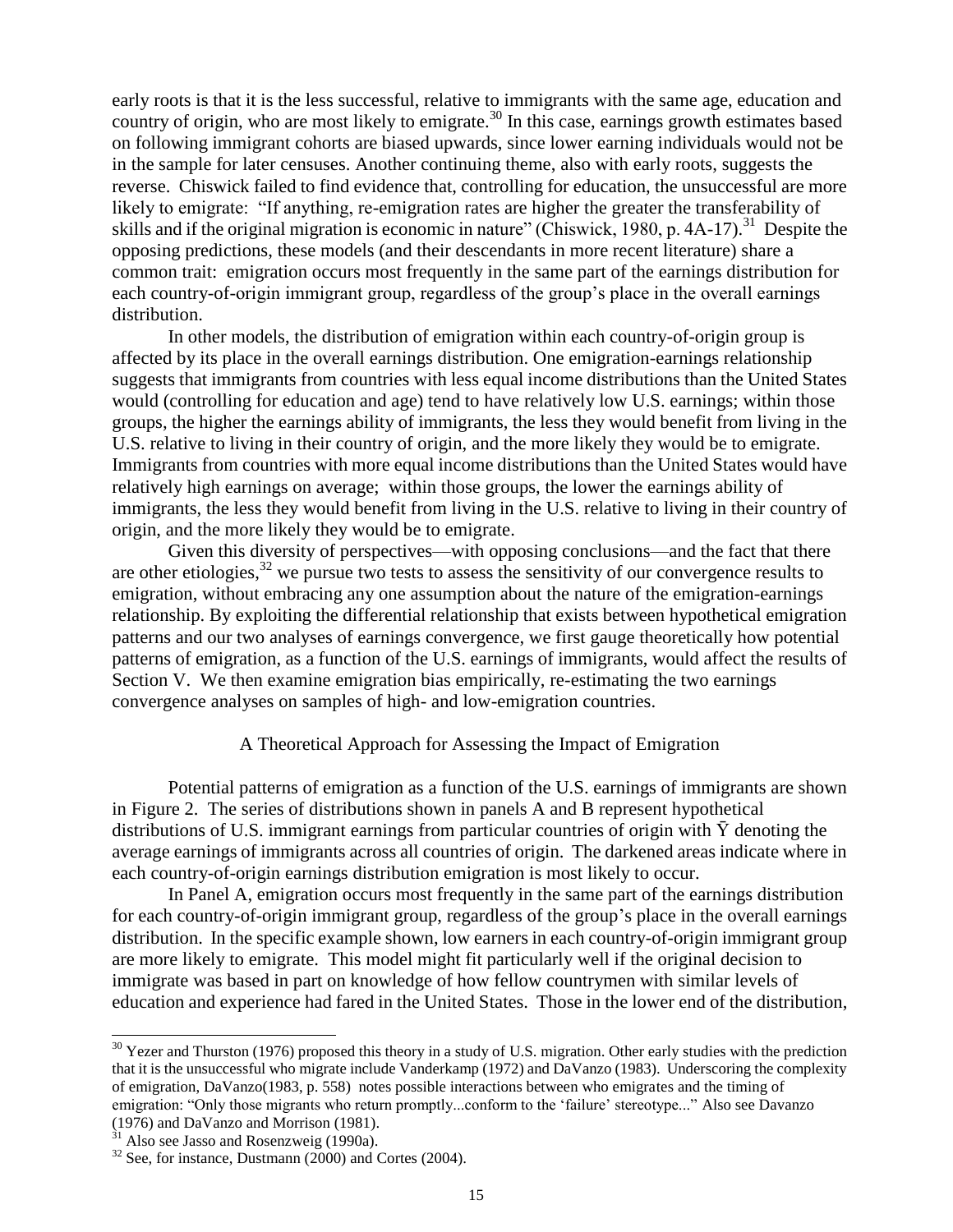who did worse in the job market than they had originally expected, would be the most likely to emigrate. Such a pattern would reduce the dispersion within each country-of-origin group. As a result of emigration, the relative contribution of country of origin to explaining earnings, as measured by the change in  $\mathbb{R}^2$ , would increase. This would lead us to underestimate in our first convergence analysis the decline in the importance of country of origin with immigrant time in the United States.<sup>33</sup> But, since the propensity to emigrate is similarly distributed across all countries, this type of emigration does not pose a problem for our second convergence analysis as it affects only the within-country earnings variance, not the dispersion of median earnings across all countries.

Another variation of Panel A is emigration of the high earners in the right tail of each group's distribution. This has exactly the same effect on our two measures of convergence as emigration from the left tail: the reduction in the dispersion of earnings within each country-of-origin group will cause an overestimate of the importance of country of origin with immigrant time in the U.S., but no change in the dispersion of median earnings.

Finally, consider emigration in the center of each country-of-origin group's earning distribution. While still having no effect on the dispersion of median earnings, this will increase the dispersion of earnings within each country-of-origin group. This scenario is of particular concern to our first analysis of convergence since it would lead us to underestimate the importance of country of origin with immigrant time in the United States and thus *overstate* the decline in its importance.

Panel B shows a different pattern of emigration in which the distribution of emigration within each country-of-origin group is affected by its place in the overall earnings distribution: emigration is more likely among low-earning immigrants from country-of-origin groups with high median earnings and high-earning immigrants from country-of-origin groups with low median earnings. The reverse case can also be considered: high earners from high-earning countries and low earners from low-earning countries are more likely to emigrate. Both scenarios would reduce the dispersion of earnings within the country-of-origin groups. In our first convergence analysis of the change in  $\mathbb{R}^2$ , emigration would lead us to overestimate the importance of country of origin with immigrant time in the U.S., and thereby underestimate the decline in its importance. In our second analysis, these two scenarios would have opposite effects: emigration increases the dispersion of median earnings leading to an underestimate of convergence. The second scenario is of greater concern since it would lead us to overestimate convergence.

The potential biases in our two convergence analyses caused by each stylized pattern of emigration are summarized in Table 4; a plus sign indicates emigration patterns that would cause us to overstate convergence. For each pattern of emigration, at least one of our two analyses measuring earnings convergence is either unaffected, or is biased in such a way to understate earnings convergence. Thus while each of our analyses could produce a spurious convergence due to emigration, none of the theoretical emigration patterns would overstate convergence in both analyses.

#### An Empirical Approach for Assessing the Impact of Emigration

To empirically examine the effect of emigration bias, we re-estimated our two convergence analyses dividing the sample into high- and low-emigration source-country groups. If our findings

<sup>&</sup>lt;sup>33</sup> In the first convergence analysis we compute  $R_{w}^2 - R_{w0}^2$  or  $[1-\Sigma(y_i-\hat{y}_{iw})^2/\Sigma(y_i-\bar{y})^2] - [1-\Sigma(y_i-\hat{y}_{iw})^2/\Sigma(y_i-\bar{y})^2]$  for entering immigrants and for the same cohort 10 years later, where  $\hat{y}_{iw}$  is the predicted earnings of individual i from the equation with country of origin and  $\hat{y}_{iw}$  is the predicted earnings of individual i from the equation without country of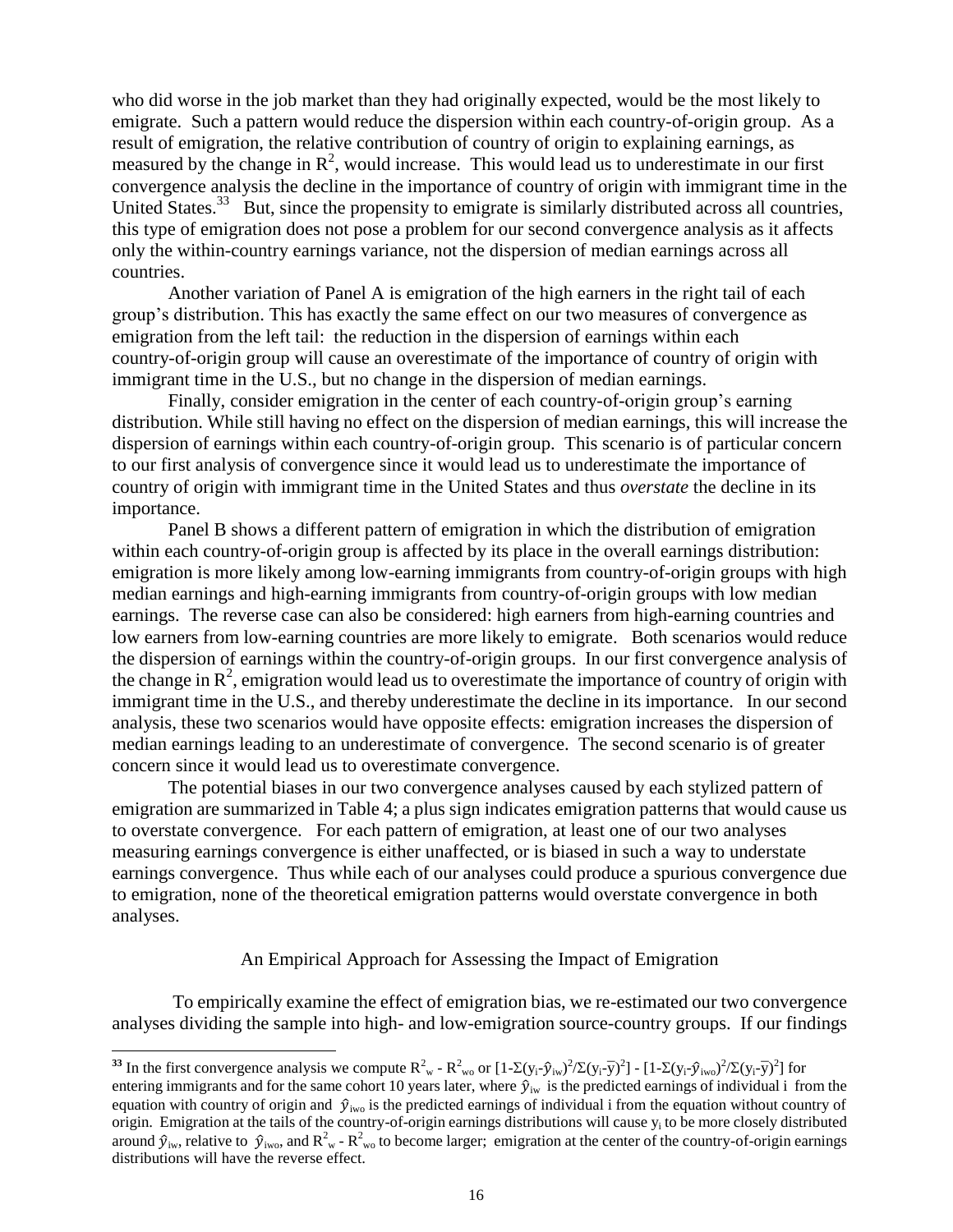of convergence solely reflect emigration, we should consistently find greater convergence in country-of-origin cohorts with high emigration. Re-estimating our analyses on samples divided by emigration level also allows us to determine whether our findings of convergence persist when emigration variation is reduced.

Our measure of 10-year emigration is calculated using the number of observations for each cohort on the 1960-80 decennial censuses adjusted to the 5 percent sampling proportion of the 1980 census file. Since sample sizes and census coverage changes over time make this a crude measure, we use it only to categorize the country-of-origin cohorts as having high or low emigration rates, with the median emigration rate serving as the dividing point.

Table 5 shows our findings when we re-estimate the explanatory power of country of origin over high- and low-emigration samples. For both high and low emigration country-of-origin groups, the addition of country of origin adds less to the explanatory power of the earnings regression after a cohort has been in the United States 10 years. Most importantly, the magnitude of the effects seem unrelated to high or low emigration.

Estimates of the dispersion of median earnings for high and low emigration samples are shown in Table 6. Not surprisingly, there is more variability in the estimates given the decrease in the cell sample sizes after dividing the sample. Nevertheless, in all eight age/education/entry-year cohorts, the coefficient of variation decreases in the ten years between decennial censuses, and no strong pattern emerges of larger (or smaller) reductions in earnings variation for the high-emigration cohorts.

#### VII. MORE RECENT EVIDENCE

Part V used 1960-1980 census data to focus on the immigrant cohorts immediately before and after the Immigration and Nationality Act of 1965, when the earnings of entering immigrants went from equaling to being vastly below U.S. natives' earnings. To determine whether convergence continued for subsequent cohorts of U.S. immigrants, we repeated the analyses of Tables 2 and 3 with more recent census data.<sup>34</sup>

Using 1980-2000 decennial census data, Table 7 shows for the 1975-80 and 1985-90 cohorts the extent to which adding country of origin increases the explanatory value of the earnings regression at time of entry and 10 years later, as measured by R-squared. Following our earlier framework, we estimate a pair of earnings regressions at entry, and ten years later. The first earnings regression in the pair includes as regressors level of schooling<sup>35</sup> and age and age squared (as proxies for years of work experience and experience squared).<sup>36</sup> The second earnings regression adds to the human capital model a set of dummy variables denoting an individual immigrant's country or region of origin, both alone and interacted with the education and

l

<sup>&</sup>lt;sup>34</sup> We used three datasets: a 1980 5% "A" PUMS, a 6% microdata sample created by combining and reweighting the 1990 5% and 1% PUMS, and a 2000 combined 5% and 1% PUMS (Bureau of the Census, 1983, 1992, 2008).

<sup>&</sup>lt;sup>35</sup> Although the 1980 census data have years of schooling, information on schooling achievement in the 1990 data is in categories. To maintain conformity in the explanatory-variable definitions across censuses, we included five dummy variables for schooling categories in both the 1980 and 1990 earnings regressions: 9-11 years, high school degree, some college (including two-year degrees), Bachelor's degree, and graduate degree, for the 1990 census and 9-11 years, 12 years, 13-15 years, 16-17 years, and 18 years or more, for the 1980 census. The excluded variable in both specifications is eighth grade or less. Another complication is that the 1990 census definition measures successful completion of various schooling levels whereas the 1980 definition measures years of completed schooling per se. Analysis of a sample from the Current Population Survey with both the new and old census education questions revealed that 17 years of schooling was most consistent with completion of only a bachelor's degree (Jaeger, 1997, Jaeger and Page, 1996).

**<sup>36</sup>** For the 1980-1990 analysis, age rather than age minus years of schooling minus 6 was used for both periods for consistency. (See the previous note on the 1980-1990 changes in education measurement.)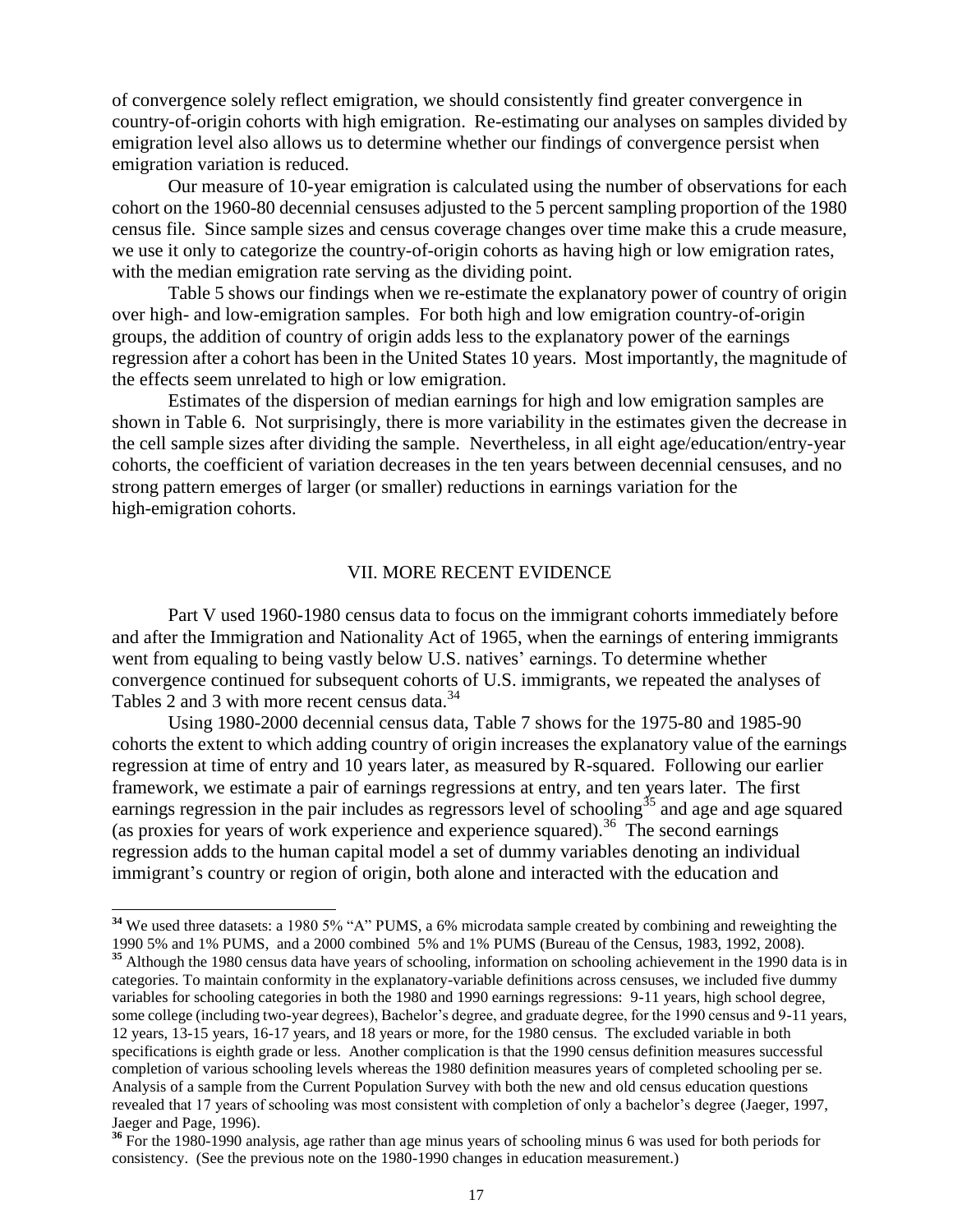experience variables. We find, as before, that the  $R^2$  for the human capital regression increases with the passage of ten years, consistent with the hypothesis that schooling and experience become better predictors of immigrant earnings with time in the United States. Concomitantly, both the absolute and relative gain in  $R^2$  from adding country of origin is dramatically smaller ten years after our initial observations.

Table 8 examines whether earnings convergence occurs across immigrant source-country groups. Confirming our previous results, all of the cohort comparisons delineated by age and education show reductions in the coefficient of variation  $(CV)$  after ten years.<sup>37</sup>

#### VIII. CONCLUSION

We examine how the well-documented importance of country of origin to immigrant earnings changes with time in the United States. Our first analysis reveals a decrease in the explanatory power with time in the United States of country-of-origin variables in earnings regressions estimated across individuals in specific year-of-entry immigrant cohorts. This suggests that the importance of country of origin for explaining earnings decreases as immigrants stay in the United States. Our second analysis reveals a decrease with time in the United States in the dispersion of individual earnings across country of origin within various age/education/year-of-entry cohorts. This suggests that the earnings of demographically comparable immigrants, regardless of origin, tend to converge over time.

As the analyses are based on following cohort samples, emigration is a serious concern. However, theoretical emigration patterns that would cause a spurious decrease in the importance of country of origin in one analysis are the complement of the emigration patterns that would cause a spurious decrease in the other analysis. Moreover, using a technique that could be applied more generally, both results persist in an empirical test of emigration bias.

The convergence results do not appear to be the result of other processes such as labor-market-wide changes in earnings distribution between censuses or to earnings distribution changes that occur, in general, as individuals gain experience. Similar natives over the same periods do not show similar declines in earnings variation, and the importance of the basic human capital model to explain that variation does not change importantly for U.S.-born cohorts over these periods.

Taken as a whole, our analyses suggest that although country of origin plays a prominent role in determining the entry-level earnings of immigrants, its importance decreases with time in the United States. This conclusion is consistent with other research that predicts or finds an inverse relationship, conditional on initial immigrant education levels, between immigrant entry earnings and earnings growth.<sup>38</sup>

The convergence has methodological implications for the measurement of immigrant economic assimilation. In the presence of an inverse relationship between immigrant entry earnings and earnings growth, a methodology that permits entry earnings but not earnings growth to vary misinforms as much, if not more, than a methodology that assumes stationarity in both entry earnings and earnings growth (the cross-sectional methodology). In the presence of an inverse

l

 $37$  As in the previous analyses on earlier cohorts, we test the sensitivity of our results to intra-cohort changes in age distribution and census-year earnings distributions by following an age cohort of U.S.-born men between the 1980 and 1990 censuses and between the 1990 and 2000 censuses. The results echo the results of Tables 2A and 3A. For instance, for the 25-54 age cohort, the base model  $R^2$  in 1980 is .1185 and .1161 in 1990. Going from 1990 to 2000, the base model  $R^2$  for natives fell (.1563 in 1990 and .1222 in 2000).

 $38$  Examples include Chiswick (1978a, 1979), Lalonde and Topel (1991, 1997), Duleep and Regets (1994, 1996a, b; 1997a, b; 1999; 2002), Schoeni (1997), Demombynes (2002), Akresh (2007), Green and Worswick (2012), and Lin (2013).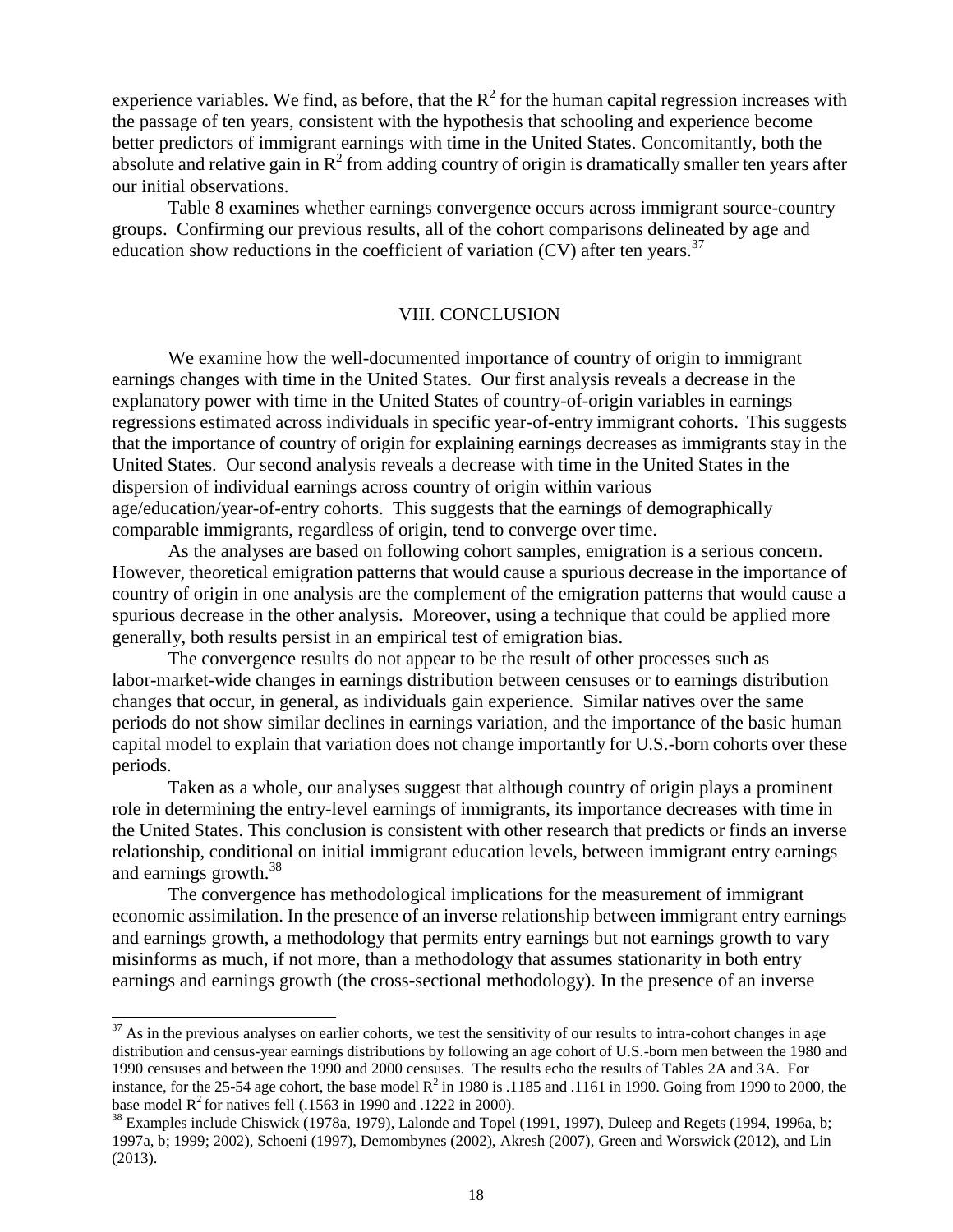relationship, it is as nonsensical to let entry earnings vary, but not earnings growth, as it would be to let earnings growth vary, but not entry earnings. The importance of letting both entry earnings and earnings growth vary holds whether the analyst's focus is all immigrants, or a subset of immigrants.

Because of the large sample sizes and numerous variables, decennial census data will continue to illuminate the over-time transitions of immigrant subgroups. Adopting methodologies that permit both entry earnings and earnings growth to vary, as we have done, is critical in studies that follow cohorts across decennial censuses. It is equally critical for studies that follow individuals with longitudinal data. More generally, it pertains to the analysis of any process in which unmeasured variables jointly affect initial conditions and subsequent growth.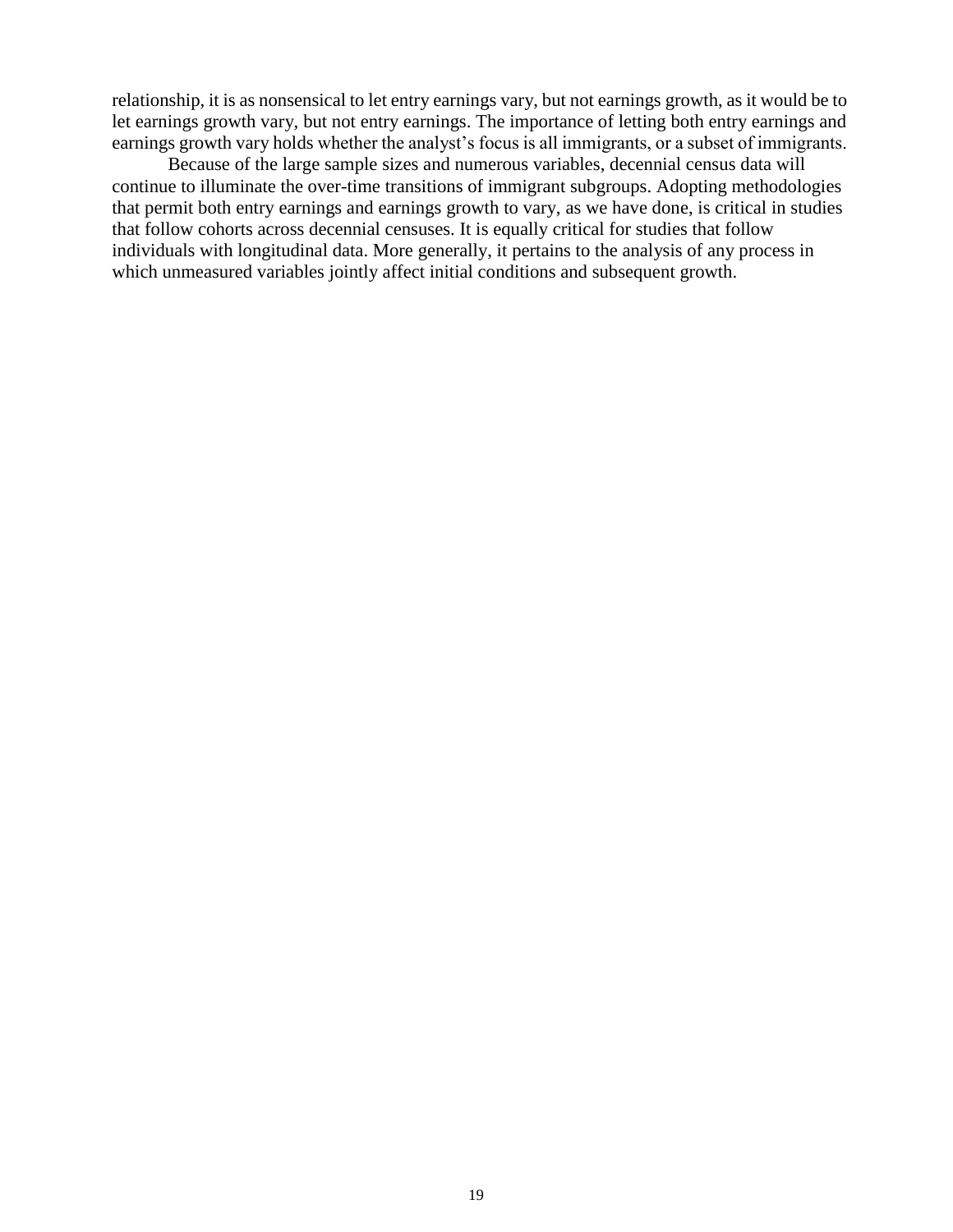#### References

- Akresh, Ilana R. 2006. "Occupational Mobility among Legal Immigrants to the United States." *International Migration Review*, 40(4):854–884.
- —, 2007. "U.S. Immigrants' Labor Market Adjustment: Additional Human Capital Investment and Earnings Growth." *Demography*, 44(4):865-881.
- —, 2008. Occupational Trajectories of Legal U.S. immigrants: Downgrading and Recovery. *Population and Development Review* 34 (3):435–456.
- Andersson, Fredrik, Mónica García-Pérez, John Haltiwanger, Kristin McCue, and Seth Sanders, 2010. "Workplace Concentration of Immigrants," NBER Working Paper No. 16544.
- Angrist, Joshua and Adriana Kugler. 2003. "Protective or Counter-Productive? Labor Market Institutions and the Effect of Immigration on EU Natives," *The Economic Journal*, 113(488):302-331.
- Bailey, Thomas R., 1987. *Immigrant and Native Workers: Contrasts and Competition*, Boulder and London: Westview Press.
- Barrett, Alan, Seamus McGuinness, Martin O'Brien, and Philip O'Connell, 2013. "Immigrants and Employer-Provided Training.‖ *Journal of Labor Research*. 34 (1):52–78.
- Bauer, Thomas, Pereira, P Pedro Pereira, Michael Vogler, and Klaus Zimmermann, 2002. "Portuguese Migrants in the German Labor Market: Performance and Self-Selection" *International Migration Review*. 36(2):467–491.
- Bauer, Thomas, Gil Epstein, and Ira Gang, 2005. "Enclaves, Language and the Location Choice of Migrants.‖ *Journal of Population Economics*, 18(4):649–662.
- Bohn, Sarah and Seth Sanders, 2007. "Refining the Estimation of Immigration's Labor Market Effects," http://public.econ.duke.edu/~staff/wrkshop\_papers/2007-08Papers/Sanders.pdf.
- Bureau of the Census, 1975. *A Public Use Sample of Basic Records from the 1960 Census: Description and Technical Documentation*, Washington, D.C.: Bureau of the Census.
- —, 1977. *Public Use Samples of Basic Records from the 1970 Census: Description and Technical Documentation*, Washington, D.C.: Bureau of the Census.
- —, 1983. *Census of Population and Housing, 1980: Public Use Microdata Samples, Technical Documentation*, Washington, D.C.: Bureau of the Census.
- —, 1992. *Census of Population and Housing 1990: Public Use Microdata Sample, Technical Documentation*, Washington, DC: Bureau of the Census.
- —, 2008. *Census of Population and Housing 2000: Public Use Microdata Sample, Technical Documentation*, Washington, DC: Bureau of the Census.
- Chiswick, Barry, 1978a. "The Effect of Americanization on the Earnings of Foreign-Born Men," *Journal of Political Economy*, October 86(5):897-922.
- —, 1978b. "A Longitudinal Analysis of Occupational Mobility of Immigrants," in ed. Barbara Dennis, *Proceedings of the 30th Annual Winter Meeting, Industrial Relations Research Association*, December, 1977, Madison, Wisconsin, 20-27.
- —, 1979. "The Economic Progress of Immigrants: Some Apparently Universal Patterns," in W. Fellner, ed., *Contemporary Economic Problems*. Washington, D.C.: American Enterprise Institute:359-99.
- —, 1980. *An Analysis of the Economic Progress and Impact of Immigrants*, Department of Labor monograph, N.T.I.S. No. PB80-200454. Washington, DC: National Technical Information Service.
- Chiswick, Barry and Noyna DebBurman. 2004. "Educational Attainment: Analysis by Immigrant Generation," *Economics of Education Review* 23:361–379.
- Chiswick, Barry, Yew Liang Lee, and Paul Miller, 2005. "Longitudinal Analysis of Immigrant Occupational Mobility: A Test of the Immigrant Assimilation Hypothesis." *International Migration Review*, 39 (2):332-353.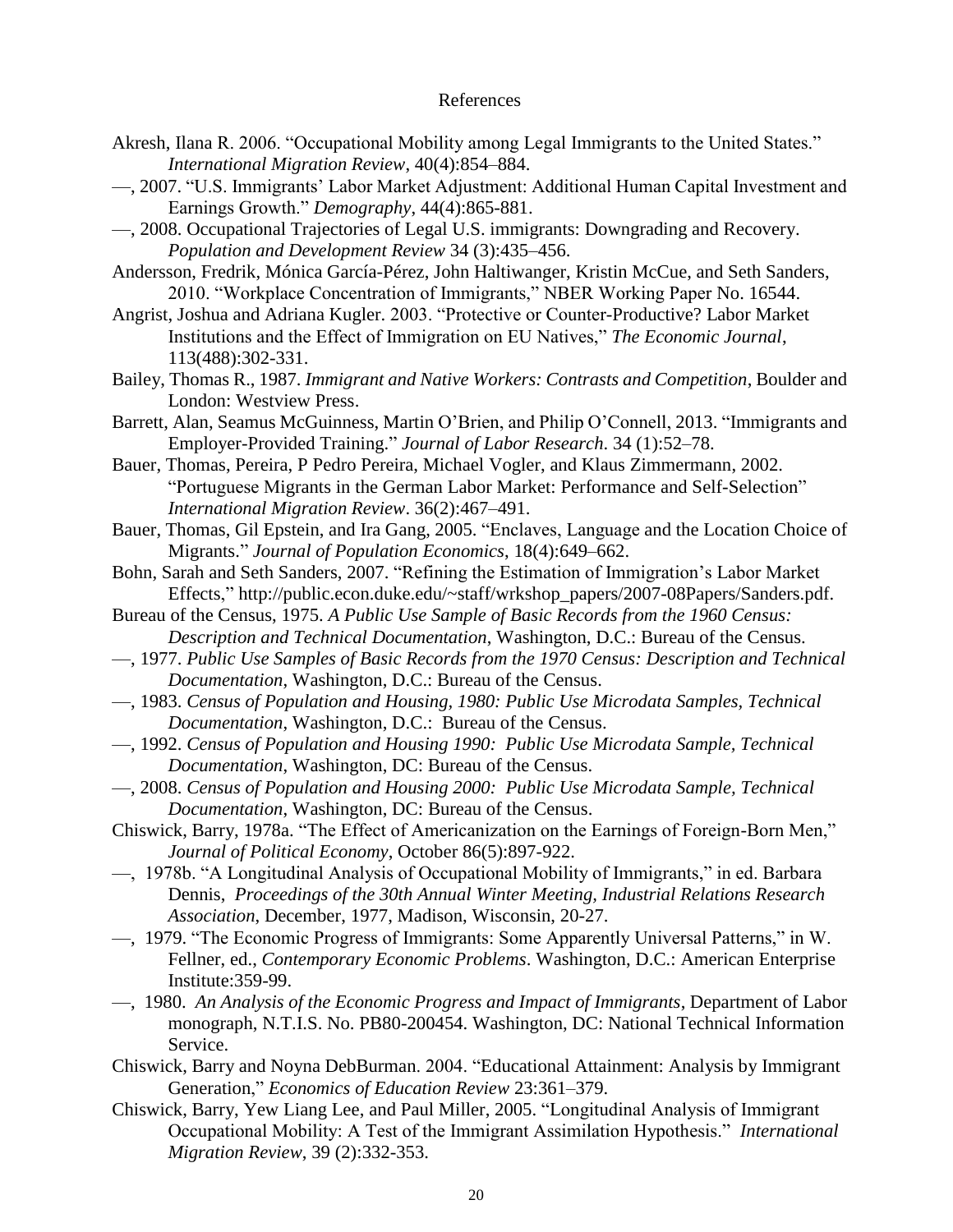- Chiswick, Barry and Paul Miller, 2008. "Occupational Attainment and Immigrant Economic Progress in Australia," *Economic Record*, 84(S1):S45-S56
- —, 2009. ―Earnings and Occupational Attainment among Immigrants,‖ *Industrial Relations*,  $48(3):454 - 465$
- —, 1992. ―Language in the Immigrant Labor Market‖ in ed. Barry Chiswick, *Immigration, Language, and Ethnicity: Canada and the United States*, Washington, DC: American Enterprise Institute, 229-296
- Constant, Amelie and Klaus Zimmermann, 2014. "Self-Employment Against Employment or Unemployment: Markov Transitions Across the Business Cycle," *Eurasian Business Review*, 4:51–87.
- Cortes, Kalena E., 2004. "Are Refugees Different From Economic Immigrants? Some Empirical Evidence on the Heterogeneity of Immigrant Groups in the United States." *Review of Economics and Statistics*. 86 (2):465–480.
- DaVanzo, Julie, 1976. "Differences between Return and Non-Return Migration: An Econometric Analysis," *International Migration Review*, 10(1):13-27
- —, 1983. "Repeat Migration in the United States: Who Moves Back and Who Moves On?," *Review of Economics and Statistics*, 65(4):552-559.
- DaVanzo, Julie, and Peter A. Morrison, 1981. "Return and Other Sequences of Migration in the U.S.," *Demography*, 18(1):85-101.
- DeFreitas, Gregory, 1991. *Inequality at Work: Hispanics in the U.S. Labor Force*, Oxford and New York: Oxford University Press.
- —, 1993. ―Unionization among Racial and Ethnic Minorities,‖ *Industrial and Labor Relations Review*, 46(2):284-301.
- Demombynes, Gabriel M., 2002. "Three Ways of Looking at Immigrant Wage Growth: Analysis with the 1993-1998 Current Population Survey" Institute for Labor and Employment Conference, January.
- DeSilva, Arnold, 1996. "Earnings of Immigrant Classes in the Early 1980's in Canada: A Re-examination," Working Paper, Human Resource Development Canada.
- Duleep, Harriet Orcutt, 1994. "Social Security and the Emigration of Immigrants," Social Security *Bulletin*, 57(1):37-52.
- Duleep, Harriet and Daniel Dowhan, 2002. "Insights from Longitudinal Data on the Earnings Growth of U.S. Foreign-Born Men," *Demography* 39(3):485–506.
- Duleep, Harriet and Mark Regets. 1994. "The Elusive Concept of Immigrant Quality: Evidence from 1960-1980," (1992 American Economic Association version), PRIP-UI-28, Washington, DC: Urban Institute.
- —, 1996a. ―Admission Criteria and Immigrant Earnings Profiles,‖ *International Migration Review*, 30(2):571-90.
- —, 1996b. "Family Unification, Siblings, and Skills" in H. Duleep and P. V. Wunnava (eds.), *Immigrants and Immigration Policy: Individual Skills, Family Ties, and Group Identities*, Greenwich, CT: JAI Press, 219-244.
- —, 1997a. "Measuring Immigrant Wage Growth Using Matched CPS Files," *Demography*, 34(2):239-249.
- —, 1997b. ―Immigrant Entry Earnings and Human Capital Growth,‖ *Research in Labor Economics*, 16:297-317.
- —, 1997c. "The Decline in Immigrant Entry Earnings: Less Transferable Skills or Lower Ability?" *Quarterly Review of Economics and Finance*, 37(S1):189–208.
- —, 1999. ―Immigrants and Human Capital Investment,‖ *American Economic Review*, 89(2):186-191
- $-$ , 2002. "The Elusive Concept of Immigrant Quality: Evidence from 1970-1990," IZA Discussion Paper #631,<http://ftp.iza.org/dp631.pdf>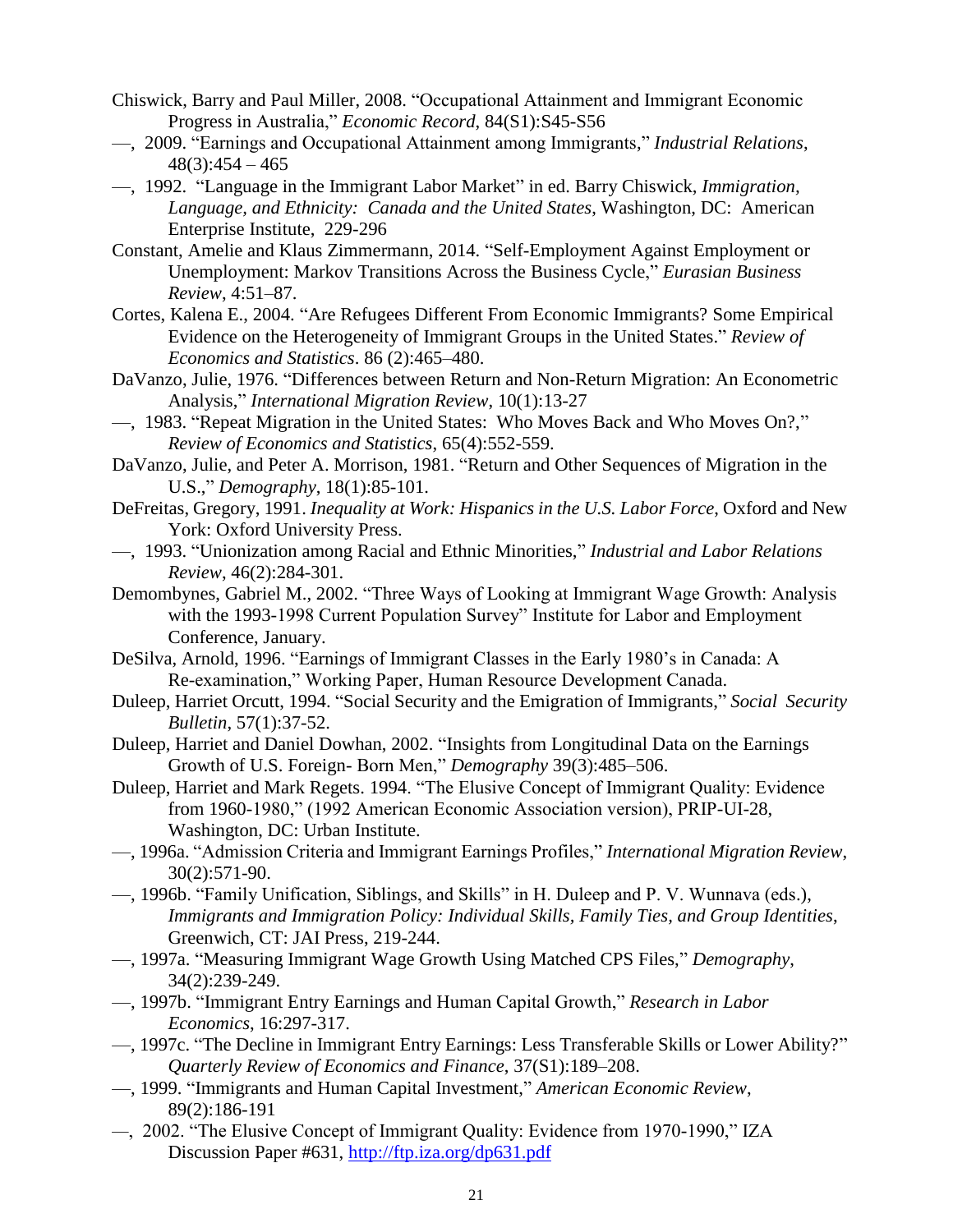- Dustmann, Christian, 2000. "Temporary Migration and Economic Assimilation." Swedish *Economic Policy Review*, 7 (2):213–244.
- Dustmann, Christian and Joseph-Simon Görlach, 2014. "Selective Outmigration and the Estimation of Immigrants' Earnings Profiles." Norface Discussion Paper Series, Norface Research Programme on Migration, Department of Economics, University College London.
- Gallo, Carmenza and Thomas Bailey, "Social Networks and Skills-Based Immigration Policy," in H. Duleep and P. Wunnava, eds., *Immigrants and Immigration Policy: Individual Skills, Family Ties, and Group Identities*, Greenwich, CT: JAI Press, 1996.
- Gang, Ira N. and Francisco L. Rivera-Batiz. 1994a. "Labor Market Effects of Immigration in the United States and Europe: Substitution vs. Complementarity," *Journal of Population Economics*, 7(2):157-175.
- $-$ , 1994b. "Unemployment and Attitudes toward Foreigners in Germany," in *Economic Consequences of Immigration to Germany*, eds. Gunter Steinmann and Ralf Ulrich, Springer-Verlag.
- Green, David A., 1999. "Immigrant Occupational Attainment: Assimilation and Mobility over Time,‖ *Journal of Labor Economics*, 17(1): 49-79.
- Green, David A., and Christopher Worswick. 2012. "Immigrant Earnings Profiles in the Presence of Human Capital Investment: Measuring Cohort and Macro Effects," Labour Economics, 19(2): 241-259.
- Hansen, Jorgen and Magnus Lofstrom, 2009. "The Dynamics of Immigrant Welfare and Labor Market Behavior." *Journal of Population Economics*. 22 (4): 941–970.
- Heston, Alan and Robert Summers, 1991. "The Penn World Table (Mark 5): An Expanded Set of International Comparisons, 1950-1988.‖ *Quarterly Journal of Economics,* 156(2): 327-368.
- Jaeger, David, 1997. "Reconciling the Old and New Census Bureau Education Ouestions: Recommendations for Researchers," *Journal of Business & Economic Statistics*, 15(3): 300-309.
- —, 2007. "Green Cards and the Location Choices of Immigrants in the United States, 1971-2000," *Research in Labor Economics*, 27:131-183.
- Jaeger, David, Thomas Dohmen, Armin Falk, David Huffman, Uwe Sunde and Holger Bonin, 2010. ―Direct Evidence on Risk Attitudes and Migration‖ *Review of Economics and Statistics* 92(3):684-689.
- Jaeger, David A. and Marianne E. Page, 1996. "Degrees Matter: New Evidence on Sheepskin Effects in the Returns to Education,‖ *Review of Economics and Statistics*, 78(4):733-740
- Jasso G. and Rosenzweig, M. R., 1986. "What's in a Name? Country-of-Origin Influences on the Earnings of Immigrants in the United States.‖ *Research in Human Capital and Development* 2(4):75-106.
- —, 1990a. *The New Chosen People: Immigrants in the United States*. New York: Russell Sage Foundation.
- —, 1990b. ―Self-Selection and the Earnings of Immigrants: Comment,‖ *American Economic Review*, 80(1):298-304.
- —, 1995. "Do Immigrants Screened for Skills Do Better than Family-Reunification Immigrants?" *International Migration Review* 29: 85-111.
- Kakwani, Nanak, "Large Sample Distribution of Several Inequality Measures," Living Standards Measurement Study Working Paper #61, World Bank, 1990.
- Kossoudji, Sherrie A. 1988. "English Language Ability and the Labor Market Opportunities of Hispanic and East Asian Immigrant Men," *Journal of Labor Economics*, 6 (2): 205-28.
- —, 1989. ―Immigrant Worker Assimilation: Is It a Labor Market Phenomenon?‖ *Journal of Human Resources*, 24(3) pp. 494-527.
- Lalonde, Robert J. and Robert H. Topel (1991) "Immigrants in the American Labor Market: Quality, Assimilation, and Distributional Effects," The American Economic Review,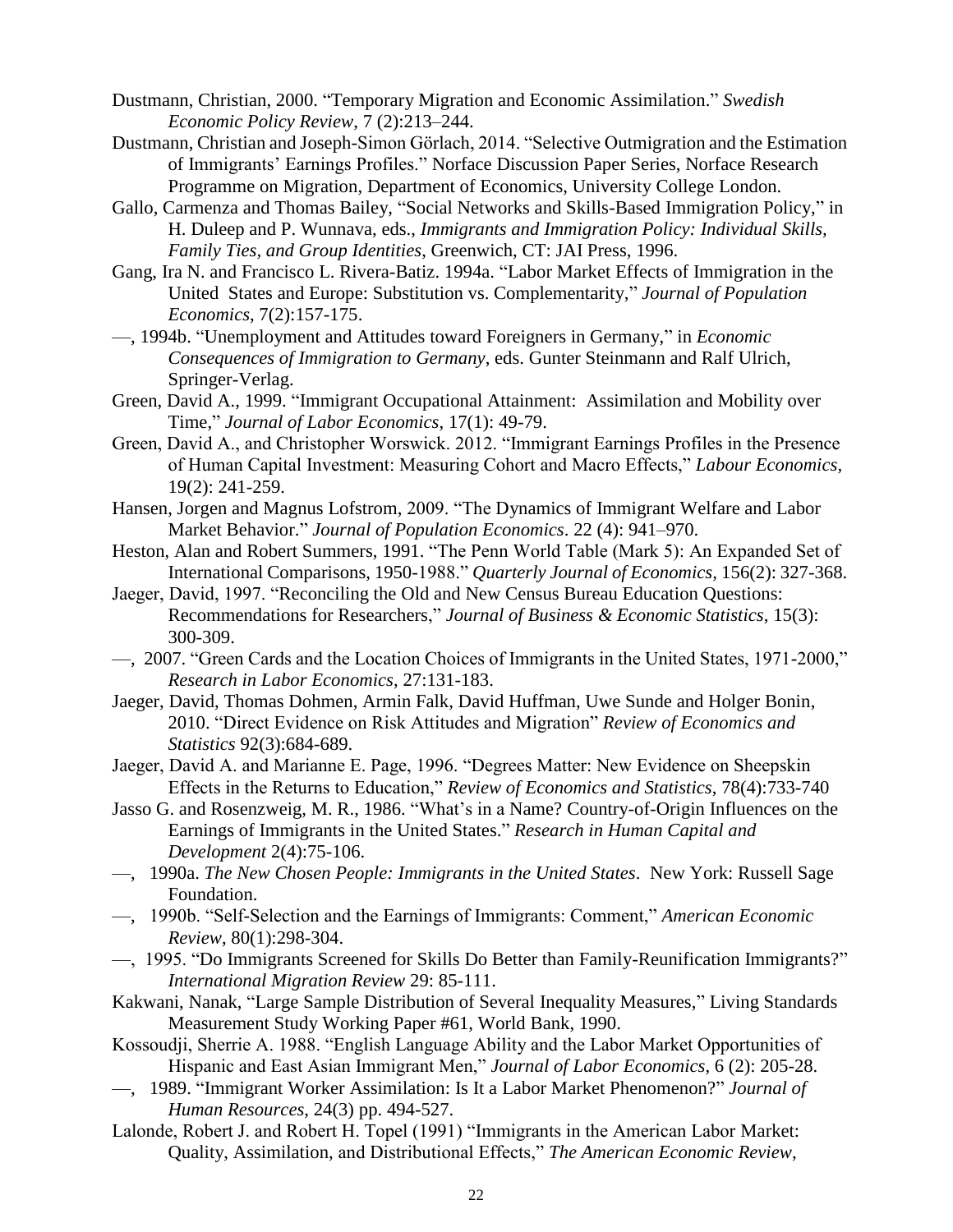81(2):297-302..

- —, 1997. "Economic Impact of International Migration and the Economic Performance of Migrants," in *Handbook of Population and Family Economics*, eds. Mark R. Rosenzweig and Oded Stark, Amsterdam: Elsevier, 800-850.
- Lofstrom, Magnus, 2002. "Labor Market Assimilation and the Self-Employment Decision of Immigrant Entrepreneurs. *Journal of Population Economics*, 15(1):83–114.
- Lin, Carl. 2013. "Earnings Gap, Cohort Effect and Economic Assimilation of Immigrants from Mainland China, Hong Kong, and Taiwan in the United States," *Review of International Economics*, 21(2):249-265.
- Pischke, Jörn-Steffen and Johannes Velling, 1997. "Employment Effects of Immigration to Germany: An Analysis Based on Local Labor Markets," The Review of Economics and *Statistics*, 79(4):594-604.
- Portes, Alejandro, and Robert Bach, 1985. *Latin Journey: Cuban and Mexican Immigrants in the United States*. University of California Press, Berkeley, CA.
- Reimers, Cordelia, 1985. "Cultural Differences in Labor Force Participation among Married Women,‖ *American Economic Review*, 75(2): 251–255.
- Reimers, David, 1996. "Third World Immigration to the United States." in Duleep, H., Wunnava, P.V. (Eds.), *Immigrants and Immigration Policy: Individual Skills, Family Ties, and Group Identities*. JAI Press, Greenwich, CT.
- Rivera-Batiz, Francisco, 1992. "English Language Proficiency and the Earnings of Young Immigrants in U.S. Labor Markets," *Policy Studies Review*, 11(2):165-75.
- Rivera-Batiz, Francisco and Sechzer, Selig, 1991. "Substitution and Complementarity between Immigrant and Native Labor in the United States," in *U.S. Immigration Policy Reform in the 1980s*, eds. F. L. Rivera-Batiz, S.L. Sechzer, and Ira N. Gang, New York: Praeger, 89-116.
- Schoeni, Robert F. 1997. "New Evidence on the Economic Progress of Foreign-Born Men in the 1970s and 1980s,‖ *Journal of Human Resources*, 32(4):683-740.
- Vanderkamp, John, 1972. "Return Migration: Its Significance and Behavior, *Western Economic Journal*, 10(4):460-65.
- Van Tubergen, Frank and Herman van de Werfhorst, 2007. "Post-Immigration Investments in Education: A Study of Immigrants in the Netherlands," *Demography*, 44(4):883–898.
- Waldinger, R., 1989. "Structural Opportunity or Ethnic Advantage? Immigrant Business Development in New York," *International Migration Review*, 23(1):48–72.
- Warren, Robert and Ellen Percy Kraly. 1985. *The Elusive Exodus: Emigration from the United States*. Washington, DC: Population Reference Bureau.
- Yezer, Anthony M.J. and Lawrence Thurston, 1976. "Migration Patterns and Income Change," *Southern Economic Journal*, 42(4):693-702.
- Zorlu, Aslan. 2013. "Occupational Adjustment of Immigrants in the Netherlands," *Journal of International Migration and Integration* November, 14(4): 711-731.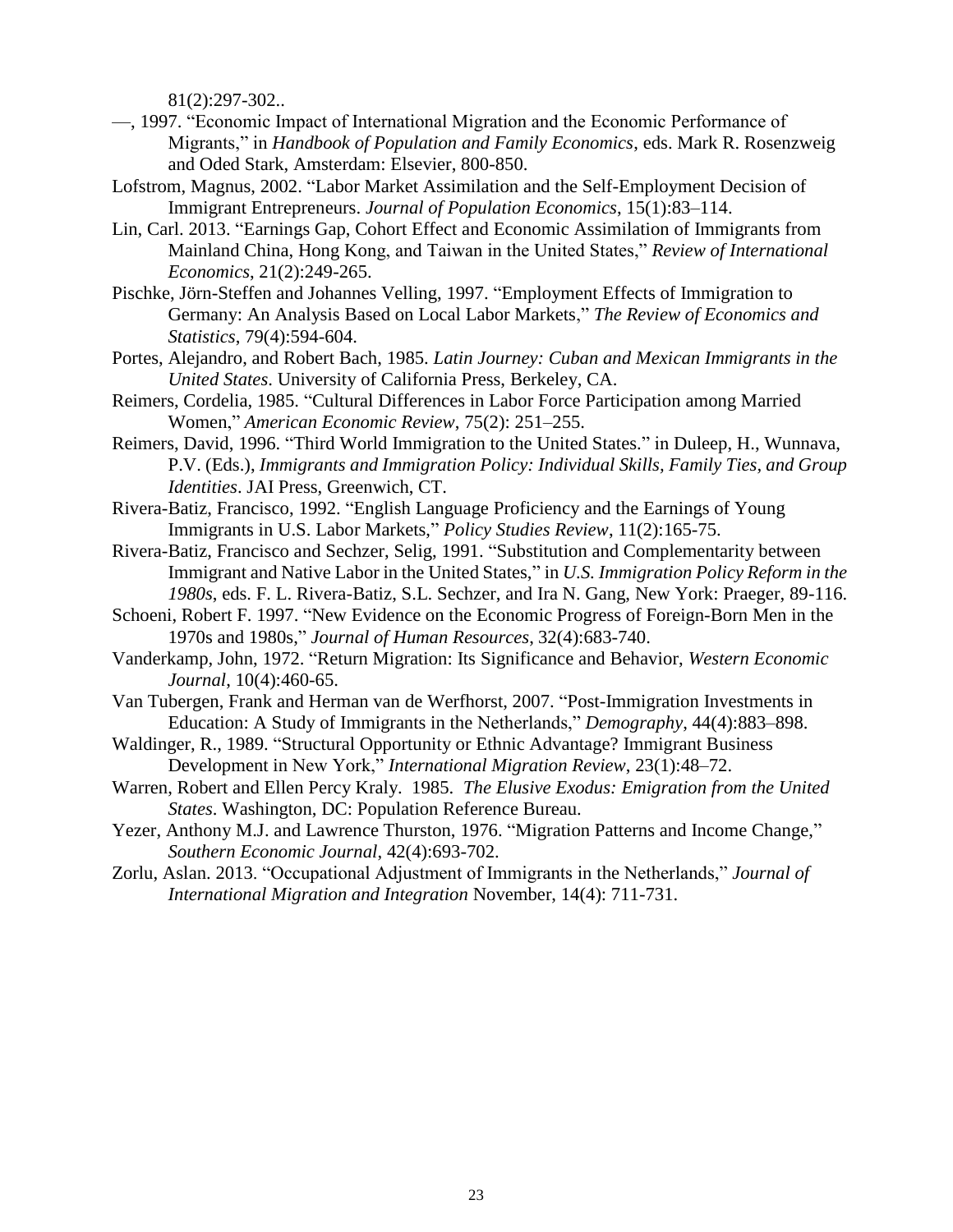| Table 1: Median Entry Earnings in 1989 of Immigrant Men, Aged 25-54, Who Entered the United States Between                                                                                                                  |       |                                                                          |      |      |       |  |  |
|-----------------------------------------------------------------------------------------------------------------------------------------------------------------------------------------------------------------------------|-------|--------------------------------------------------------------------------|------|------|-------|--|--|
|                                                                                                                                                                                                                             |       | 1985 and 1990 Relative to the U.S. Born, by Immigrant Region of Origin:  |      |      |       |  |  |
|                                                                                                                                                                                                                             |       |                                                                          |      |      |       |  |  |
|                                                                                                                                                                                                                             |       | Ratio of 1989 Earnings of the 1985-1990 Immigrant Cohort to U.S. Natives |      |      |       |  |  |
| All<br>$25-39$ years old;<br>$25-39$ years old;<br>$40-54$ years old;<br>$40-54$ years old;<br>$1-12$ years of<br>more than 12<br>$1-12$ years of<br>more than 12<br>school<br>school<br>years of school<br>years of school |       |                                                                          |      |      |       |  |  |
| All immigrants                                                                                                                                                                                                              | .406  | .529                                                                     | .485 | .381 | .500  |  |  |
| By region of origin                                                                                                                                                                                                         |       |                                                                          |      |      |       |  |  |
| Asia                                                                                                                                                                                                                        | .443  | .589                                                                     | .434 | .316 | .439  |  |  |
| Central/South<br>America                                                                                                                                                                                                    | .364  | .506                                                                     | .447 | .376 | .401  |  |  |
| <b>Western Europe</b>                                                                                                                                                                                                       | 1.010 | 1.147                                                                    | .931 | .845 | 1.372 |  |  |
| Estimates are based on a 6% micro-data sample created by combining and reweighting the 1990 Census of Population<br>5% and 1% Public Use samples.                                                                           |       |                                                                          |      |      |       |  |  |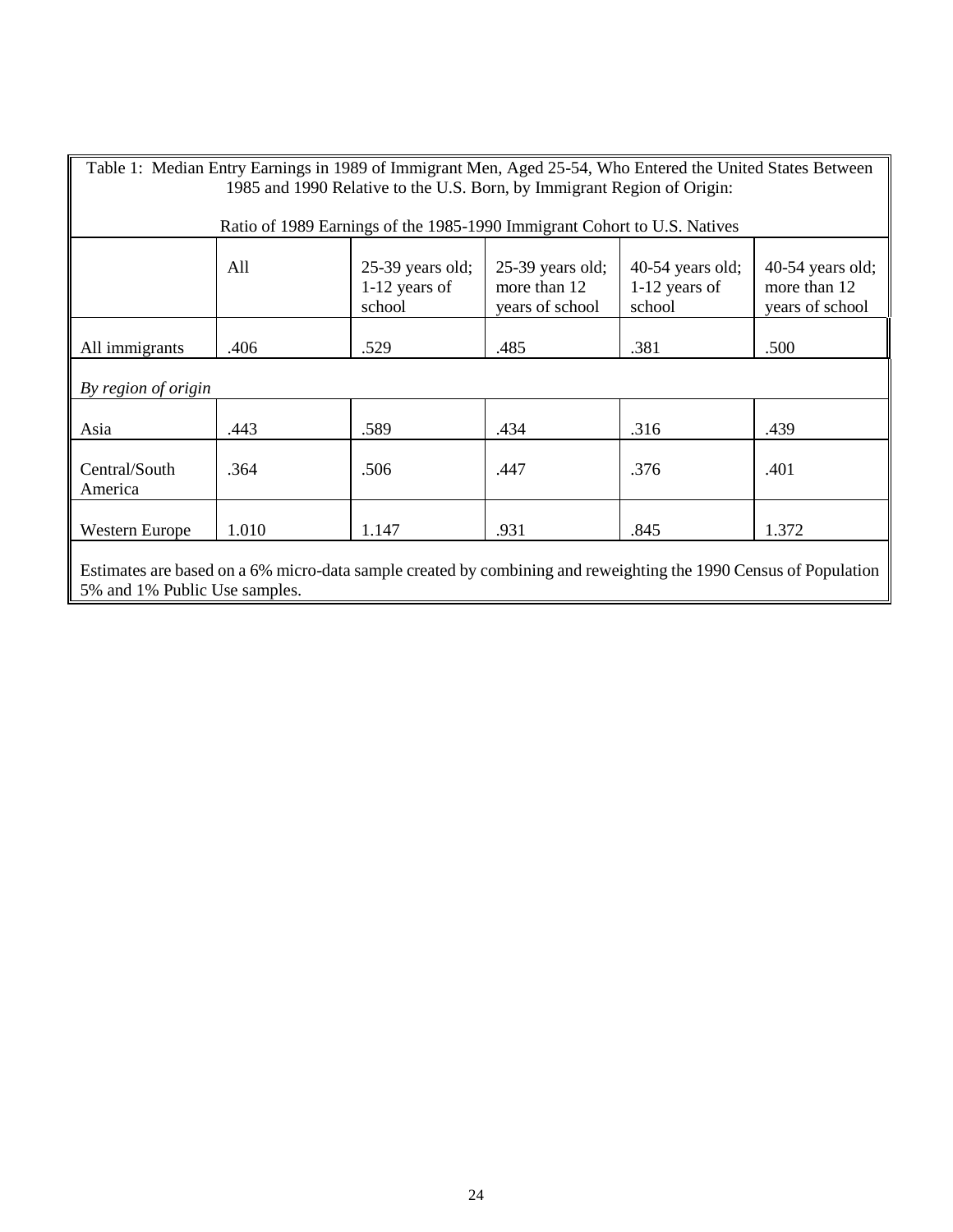| Table 2: Changes in the Explanatory Power of Country of Origin as Time in U.S. Increases<br>1960-1980 Decennial Census Data<br>(Bootstrap standard errors for $R^2$ in parentheses) |                                  |                                                                         |                                                                   |                                                                                |  |  |
|-------------------------------------------------------------------------------------------------------------------------------------------------------------------------------------|----------------------------------|-------------------------------------------------------------------------|-------------------------------------------------------------------|--------------------------------------------------------------------------------|--|--|
| Entry Cohort, Census year                                                                                                                                                           | $R^2$ for human<br>capital model | $R^2$ for human<br>capital model with<br>country-of-origin<br>variables | Change in $R^2$<br>from adding<br>country-of-<br>origin variables | Percentage<br>change in $R^2$<br>from adding<br>country-of-origin<br>variables |  |  |
| 1955-59 cohort                                                                                                                                                                      |                                  |                                                                         |                                                                   |                                                                                |  |  |
| At entry: 1960                                                                                                                                                                      | .1154(.0131)                     | .2758 (.0188)                                                           | .1604                                                             | 139.0                                                                          |  |  |
| Ten years later: 1970                                                                                                                                                               | .1606(.0095)                     | .2493 (.0099)                                                           | .0887                                                             | 55.2                                                                           |  |  |
| 1965-69 cohort                                                                                                                                                                      |                                  |                                                                         |                                                                   |                                                                                |  |  |
| At entry: 1970                                                                                                                                                                      | .0812(.0086)                     | .1731(.0123)                                                            | .0919                                                             | 113.2                                                                          |  |  |
| Ten years later: 1980<br>The base model is the regression of individual log(earnings) on experience experience squared and education In the                                         | .1663(.0055)                     | .2065(.0058)                                                            | .0402                                                             | 24.2                                                                           |  |  |

The base model is the regression of individual log(earnings) on experience, experience squared, and education. In the second model, region/country dummies and region/country interactions with education and experience are included for Africa, Britain, Canada, China/Taiwan, Cuba, Czechoslovakia, Germany, Greece, Hungary, India, Ireland, Islamic Southwest Asia, Italy, Jamaica, Japan, Korea, Mexico, Other Asia, Oceania, Other Communist Europe, Other Non-Communist Europe, Other Central America, Philippines, Poland, Portugal, South America, and Yugoslavia. Estimates are based on the 1980 5% "A" PUMS, the 1970 1% State PUMS based on the 5% questionnaire, and the 1960 1% PUMS. Sample size information for all entry cohorts, at entry and 10 years later, including the more recent cohorts analyzed in Tables 7 and 8, is given in note 21.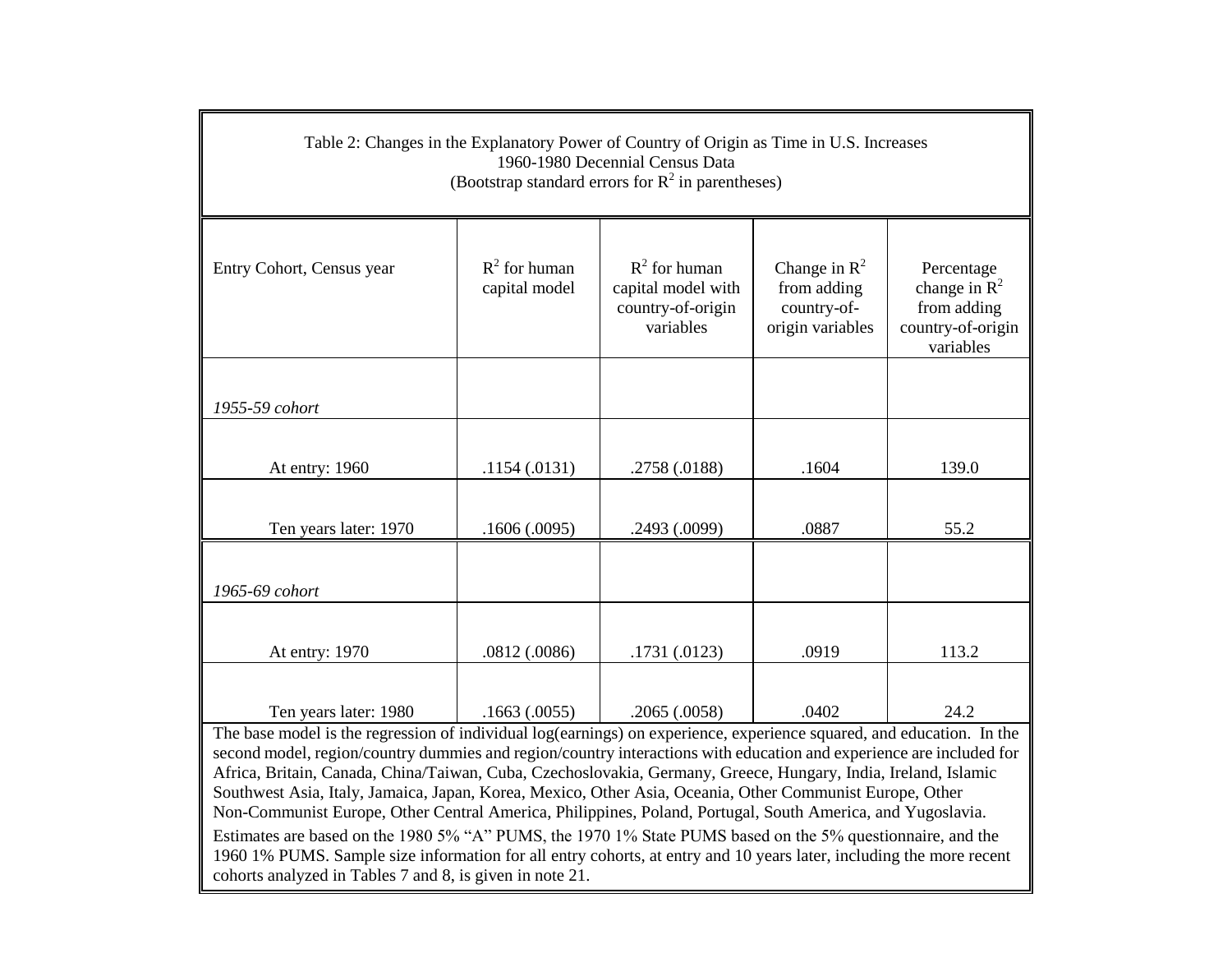| Table 2a: Changes in the Explanatory Power of the Base Model for<br>U.S.-Born Men<br>1960-1980 Decennial Census Data |                      |  |  |  |  |
|----------------------------------------------------------------------------------------------------------------------|----------------------|--|--|--|--|
|                                                                                                                      | $R^2$ for Base Model |  |  |  |  |
| Age, Census year                                                                                                     |                      |  |  |  |  |
| 25-54, 1960                                                                                                          | .1317                |  |  |  |  |
| 35-64, 1970                                                                                                          | .1475                |  |  |  |  |
| Change in $R^2$                                                                                                      | .0158                |  |  |  |  |
|                                                                                                                      |                      |  |  |  |  |
| 25-54, 1970                                                                                                          | .1312                |  |  |  |  |
|                                                                                                                      |                      |  |  |  |  |
| 35-64, 1980                                                                                                          | .1143                |  |  |  |  |
| Change in $R^2$                                                                                                      | $-0.0169$            |  |  |  |  |
| The base model is the regression of individual log(earnings) on experience,<br>experience squared, and education.    |                      |  |  |  |  |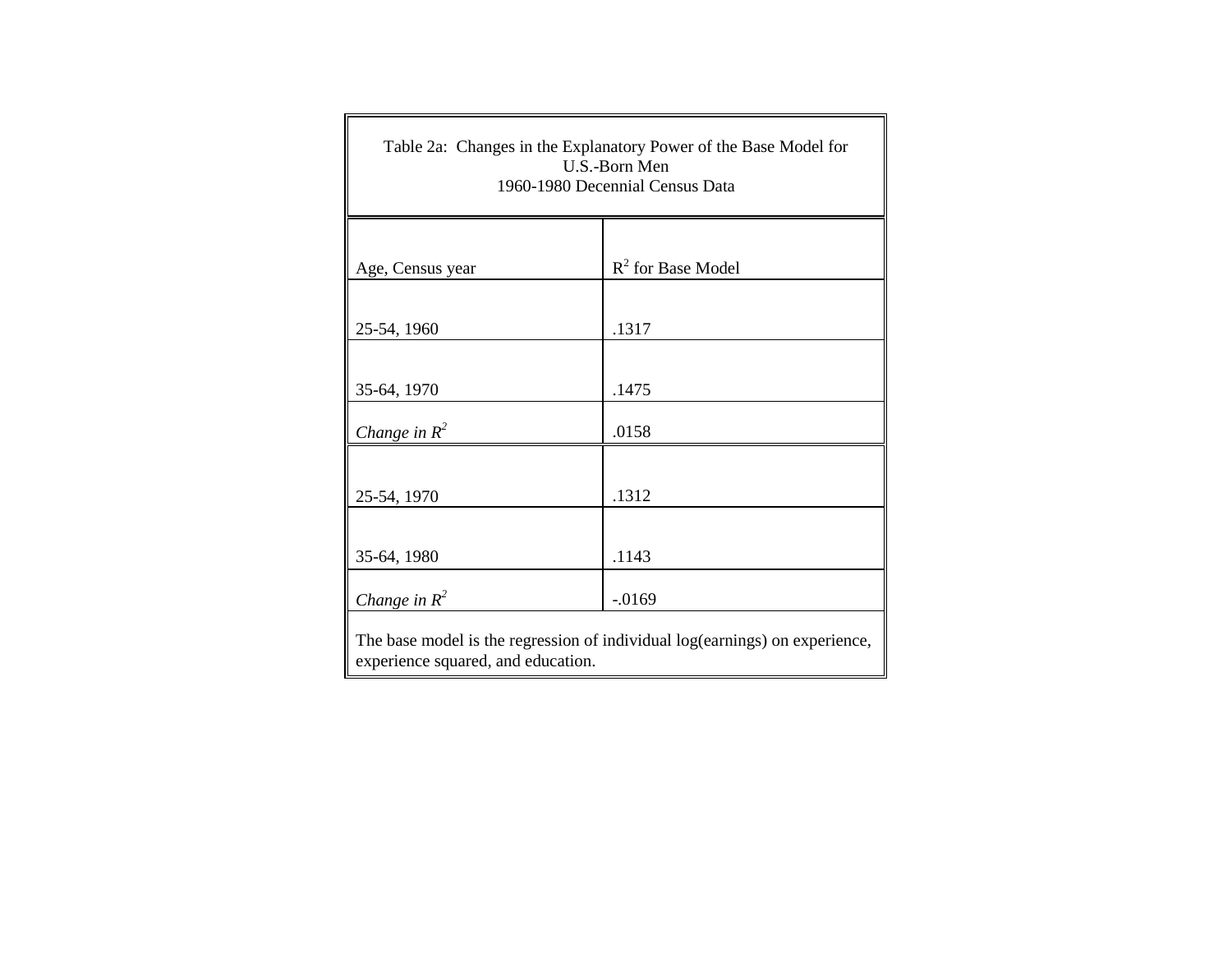| Table 3: Changes in the Dispersion of Median Earnings Across Country-of-Origin Groups<br>1960-1980 Decennial Census Data                      |                                                                                                                                                                                                                                       |              |              |              |  |  |  |
|-----------------------------------------------------------------------------------------------------------------------------------------------|---------------------------------------------------------------------------------------------------------------------------------------------------------------------------------------------------------------------------------------|--------------|--------------|--------------|--|--|--|
| (Coefficients of Variation in Percentages)<br>(Weighted by Initial Cohort Size)<br>(Standard Errors of CV in Parentheses)                     |                                                                                                                                                                                                                                       |              |              |              |  |  |  |
| Entry Cohort, Census year<br>Old<br>Young<br>Young<br>Old<br>Low Education<br>Low Education<br><b>High Education</b><br><b>High Education</b> |                                                                                                                                                                                                                                       |              |              |              |  |  |  |
| 1955-59 cohort                                                                                                                                |                                                                                                                                                                                                                                       |              |              |              |  |  |  |
| At entry: 1960                                                                                                                                | 46.6(2.641)                                                                                                                                                                                                                           | 37.2 (2.590) | 39.0 (3.130) | 39.3 (3.210) |  |  |  |
| Ten years later: 1970                                                                                                                         | 21.1 (0.894)                                                                                                                                                                                                                          | 17.5(2.047)  | 24.9 (1.778) | 18.3 (2.731) |  |  |  |
| Change in CV                                                                                                                                  | $-25.5$                                                                                                                                                                                                                               | $-19.7$      | $-14.1$      | $-21.0$      |  |  |  |
| Percentage Change in CV                                                                                                                       | $-54.7$                                                                                                                                                                                                                               | $-52.9$      | $-36.1$      | $-53.4$      |  |  |  |
| 1965-69 cohort                                                                                                                                |                                                                                                                                                                                                                                       |              |              |              |  |  |  |
| At entry: 1970                                                                                                                                | 28.9 (1.459)                                                                                                                                                                                                                          | 34.7 (1.993) | 30.6 (2.233) | 39.6 (1.695) |  |  |  |
| Ten years later: 1980                                                                                                                         | 25.3 (1.280)                                                                                                                                                                                                                          | 18.4 (1.128) | 24.3 (2.018) | 29.5 (1.258) |  |  |  |
| Change in CV                                                                                                                                  | $-3.6$                                                                                                                                                                                                                                | $-16.3$      | $-6.3$       | $-10.1$      |  |  |  |
| Percentage Change in CV                                                                                                                       | $-12.5$<br>$-47.0$<br>$-20.6$<br>$-25.5$                                                                                                                                                                                              |              |              |              |  |  |  |
|                                                                                                                                               | Young: Aged 25-39 in the year of the first Census used in the comparison.<br>Old: Aged 40-54 in the year of the first Census used in the comparison.<br>Low Education: 1-12 years of schooling. High Education: greater than 12 years |              |              |              |  |  |  |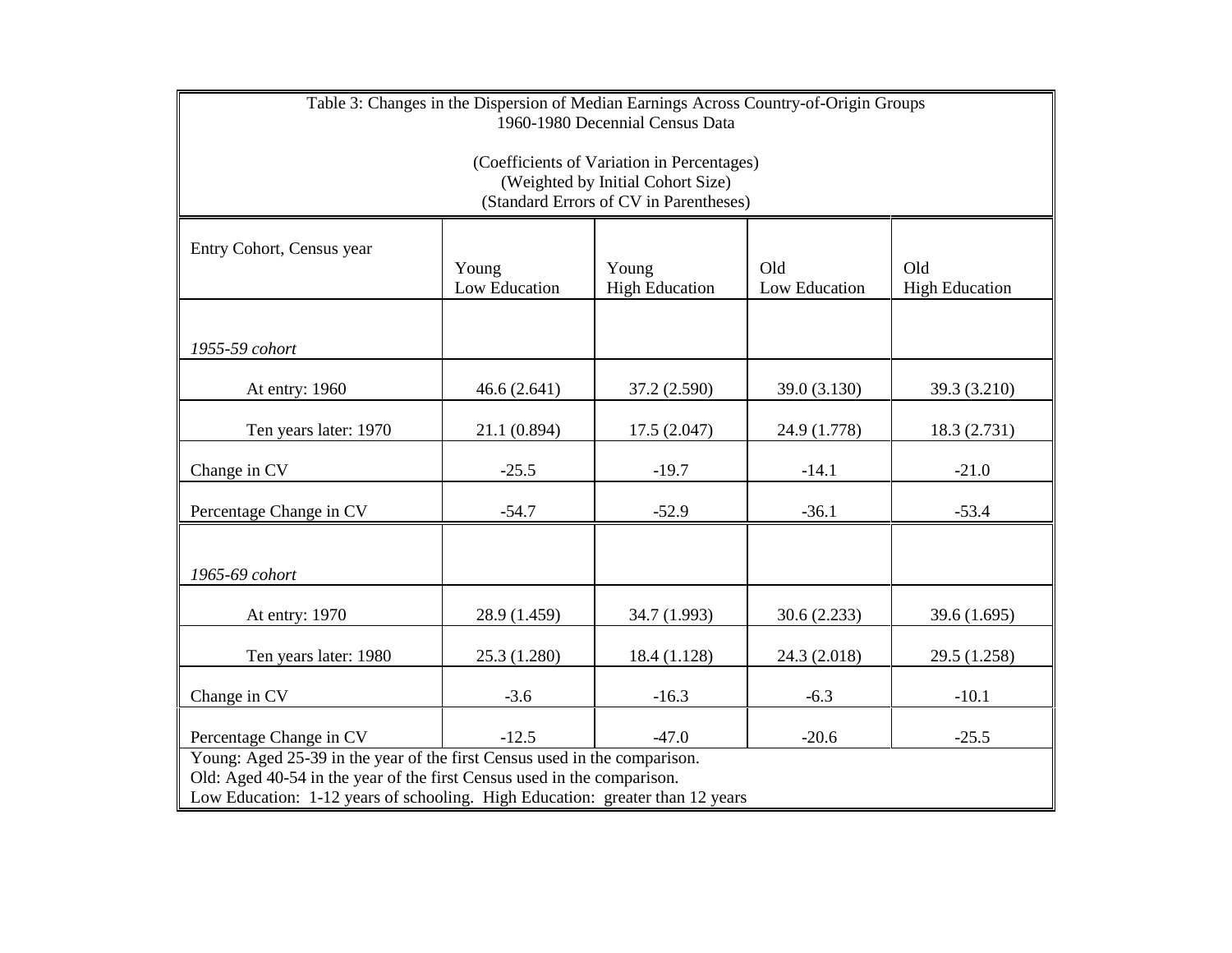| Table 3a: Changes in the Dispersion of Individual Earnings<br>U.S. - Born Men<br>1960-1980 Decennial Census Data                                                                                                                      |      |                                            |      |        |  |  |  |
|---------------------------------------------------------------------------------------------------------------------------------------------------------------------------------------------------------------------------------------|------|--------------------------------------------|------|--------|--|--|--|
|                                                                                                                                                                                                                                       |      | (Coefficients of Variation in Percentages) |      |        |  |  |  |
| Old<br>Old<br>Young<br>Young<br>Age, Census year<br>Low Education<br><b>High Education</b><br>Low Education<br><b>High Education</b>                                                                                                  |      |                                            |      |        |  |  |  |
| 25-54, 1960                                                                                                                                                                                                                           | 63.5 | 81.5                                       | 73.6 | 71.7   |  |  |  |
| 35-64, 1970                                                                                                                                                                                                                           | 68.7 | 64.9                                       | 83.9 | 71.3   |  |  |  |
| Change in CV                                                                                                                                                                                                                          | 5.2  | $-16.6$                                    | 10.3 | $-0.4$ |  |  |  |
| Percentage Change in CV                                                                                                                                                                                                               | 8.2  | $-20.4$                                    | 14.0 | $-.6$  |  |  |  |
| 25-54, 1970                                                                                                                                                                                                                           | 60.7 | 72.3                                       | 72.2 | 66.2   |  |  |  |
| 35-64, 1980                                                                                                                                                                                                                           | 73.2 | 63.7                                       | 96.5 | 73.8   |  |  |  |
| Change in CV                                                                                                                                                                                                                          | 12.5 | $-8.6$                                     | 24.3 | 7.6    |  |  |  |
| 20.6<br>$-11.9$<br>33.7<br>11.5<br>Percentage Change in CV                                                                                                                                                                            |      |                                            |      |        |  |  |  |
| Young: aged 25-39 in the year of the first Census used in the comparison.<br>Old: aged 40-54 in the year of the first Census used in the comparison.<br>Low Education: 1-12 years of schooling. High Education: greater than 12 years |      |                                            |      |        |  |  |  |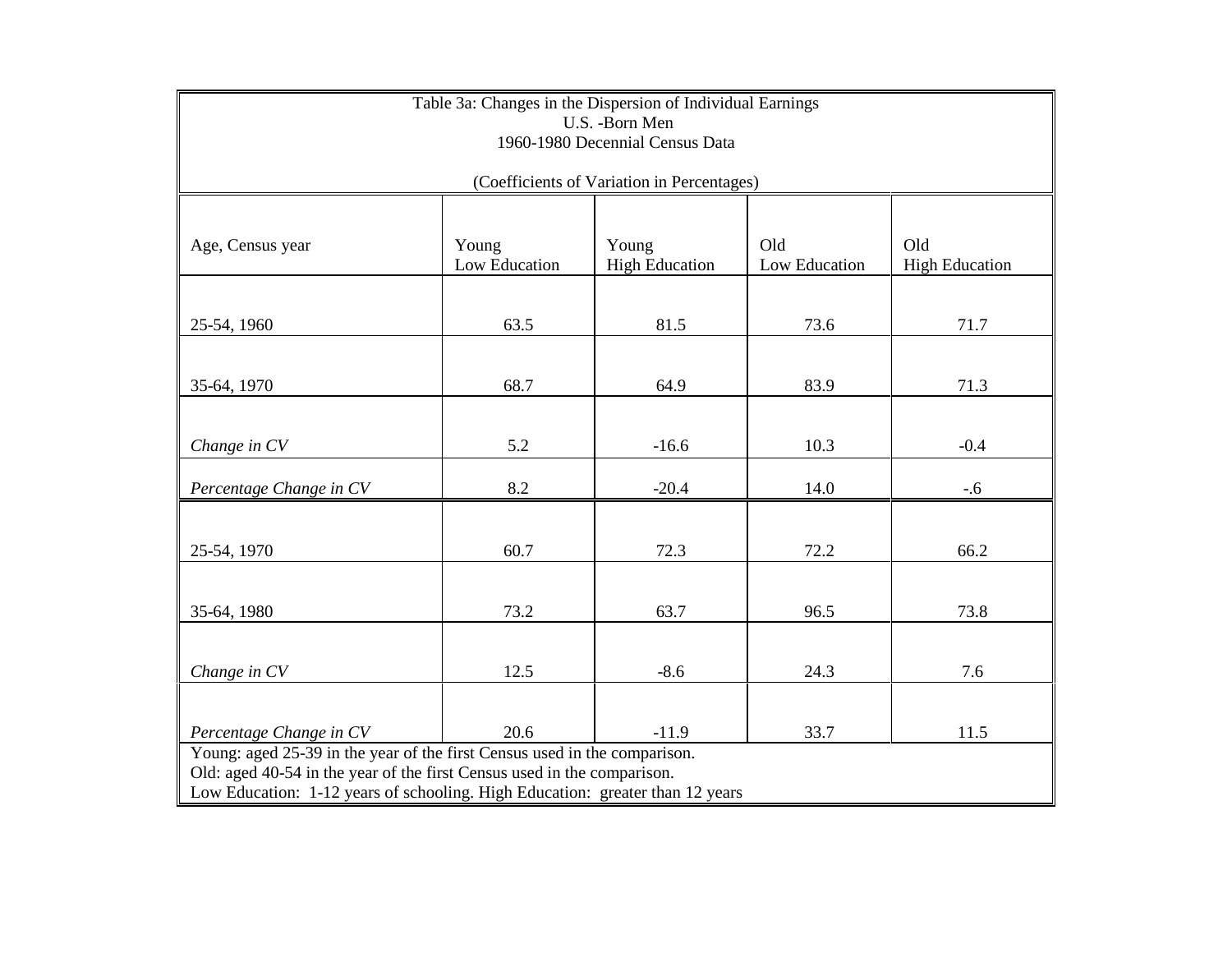| Table 4: Predicted Emigration Biases on Measures of Earnings Convergence Among Country-of-Origin Groups                                                                      |                                                            |                                  |  |  |  |
|------------------------------------------------------------------------------------------------------------------------------------------------------------------------------|------------------------------------------------------------|----------------------------------|--|--|--|
|                                                                                                                                                                              |                                                            | Type of Analysis                 |  |  |  |
| Pattern of Emigration                                                                                                                                                        | Addition to $R^2$ Adding<br>Country-of-Origin<br>Variables | Dispersion of Median<br>Earnings |  |  |  |
| Left or right tail of each country-of-origin earnings distribution.<br>(The unsuccessful, or the successful, of each country-of-origin<br>group emigrate.)                   |                                                            | <b>NO BIAS</b>                   |  |  |  |
| Center of each country-of-origin earnings distribution.                                                                                                                      | $^{+}$                                                     | <b>NO BIAS</b>                   |  |  |  |
| Right tail of the earnings distribution for low-earning<br>country-of-origin groups and left tail of the earnings distribution<br>for high-earning country-of-origin groups. |                                                            |                                  |  |  |  |
| Right tail of the earnings distribution for high-earning<br>country-of-origin groups and left tail of the earnings distribution<br>for low-earning country-of-origin groups. |                                                            | $\pm$                            |  |  |  |
| + indicates that emigration bias works to overstate country-of-origin convergence.<br>- indicates that emigration bias works to understate country-of-origin convergence.    |                                                            |                                  |  |  |  |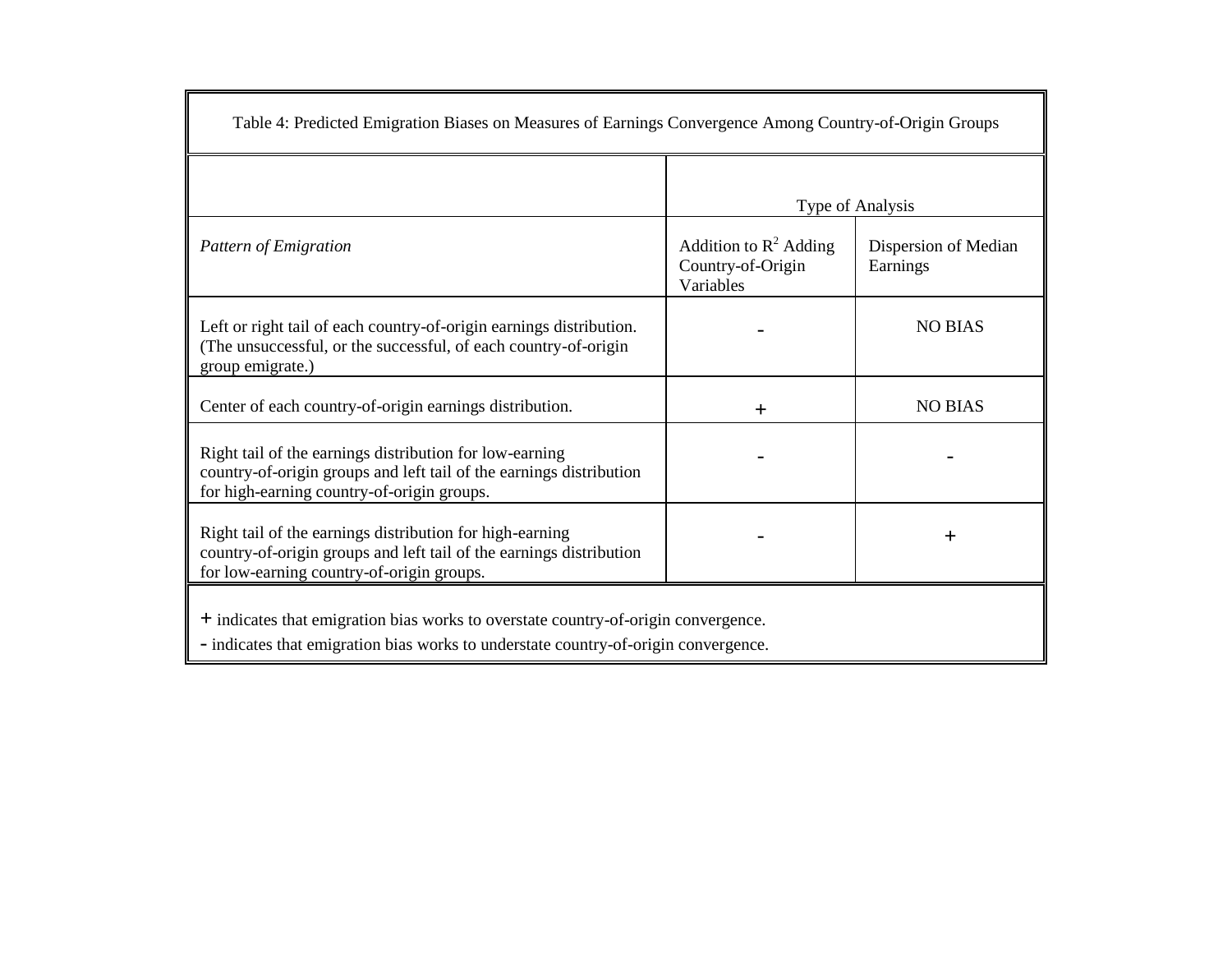| Table 5: Change in the Explanatory Power of Country of Origin: High and Low Emigration Country-of-Origin Groups<br>(Bootstrap standard errors of $R^2$ in parentheses) |                                        |                                                                                |                                                                         |                                                                                    |                                     |                                                                             |                                                                      |                                                                                    |
|------------------------------------------------------------------------------------------------------------------------------------------------------------------------|----------------------------------------|--------------------------------------------------------------------------------|-------------------------------------------------------------------------|------------------------------------------------------------------------------------|-------------------------------------|-----------------------------------------------------------------------------|----------------------------------------------------------------------|------------------------------------------------------------------------------------|
|                                                                                                                                                                        |                                        | <b>LOW EMIGRATION</b>                                                          |                                                                         |                                                                                    |                                     | <b>HIGH EMIGRATION</b>                                                      |                                                                      |                                                                                    |
| Entry Cohort,<br>Census Year                                                                                                                                           | $R^2$ for<br>human<br>capital<br>model | $R^2$ for human<br>capital model<br>with<br>country-of-<br>origin<br>variables | Change in<br>$R^2$ from<br>adding<br>country-of-<br>origin<br>variables | Percentage<br>change in $R^2$<br>from adding<br>country-of-<br>origin<br>variables | $R^2$ for human<br>capital<br>model | $R^2$ for human<br>capital model<br>with<br>country-of-<br>origin variables | Change in $R^2$<br>from adding<br>country-of-<br>origin<br>variables | Percentage<br>change in $R^2$<br>from adding<br>country-of-<br>origin<br>variables |
| 1955-59 cohort                                                                                                                                                         |                                        |                                                                                |                                                                         |                                                                                    |                                     |                                                                             |                                                                      |                                                                                    |
| At entry: 1960                                                                                                                                                         | .1108<br>(.0176)                       | .2458<br>(.0231)                                                               | .1283                                                                   | 109.2                                                                              | .0620<br>(.0141)                    | .2460<br>(.0351)                                                            | .1840                                                                | 296.7                                                                              |
| Ten years later:<br>1970                                                                                                                                               | .1109<br>(.0184)                       | .2061<br>(.0261)                                                               | .0952                                                                   | 85.8                                                                               | .1449<br>(.0247)                    | .2111<br>(.0270)                                                            | .0662                                                                | 45.7                                                                               |
| 1965-69 cohort                                                                                                                                                         |                                        |                                                                                |                                                                         |                                                                                    |                                     |                                                                             |                                                                      |                                                                                    |
| At entry: 1970                                                                                                                                                         | .0265<br>(.0078)                       | .0912<br>(.0126)                                                               | .0647                                                                   | 244.1                                                                              | .1151<br>(.0149)                    | .1943<br>(.0195)                                                            | .0792                                                                | 68.8                                                                               |
| Ten years later:<br>1980                                                                                                                                               | .0992<br>(.0064)                       | .1250<br>(.0070)                                                               | .0258                                                                   | 26.0                                                                               | .1546<br>(.0107)                    | .1914<br>(.0121)                                                            | .0368                                                                | 23.8                                                                               |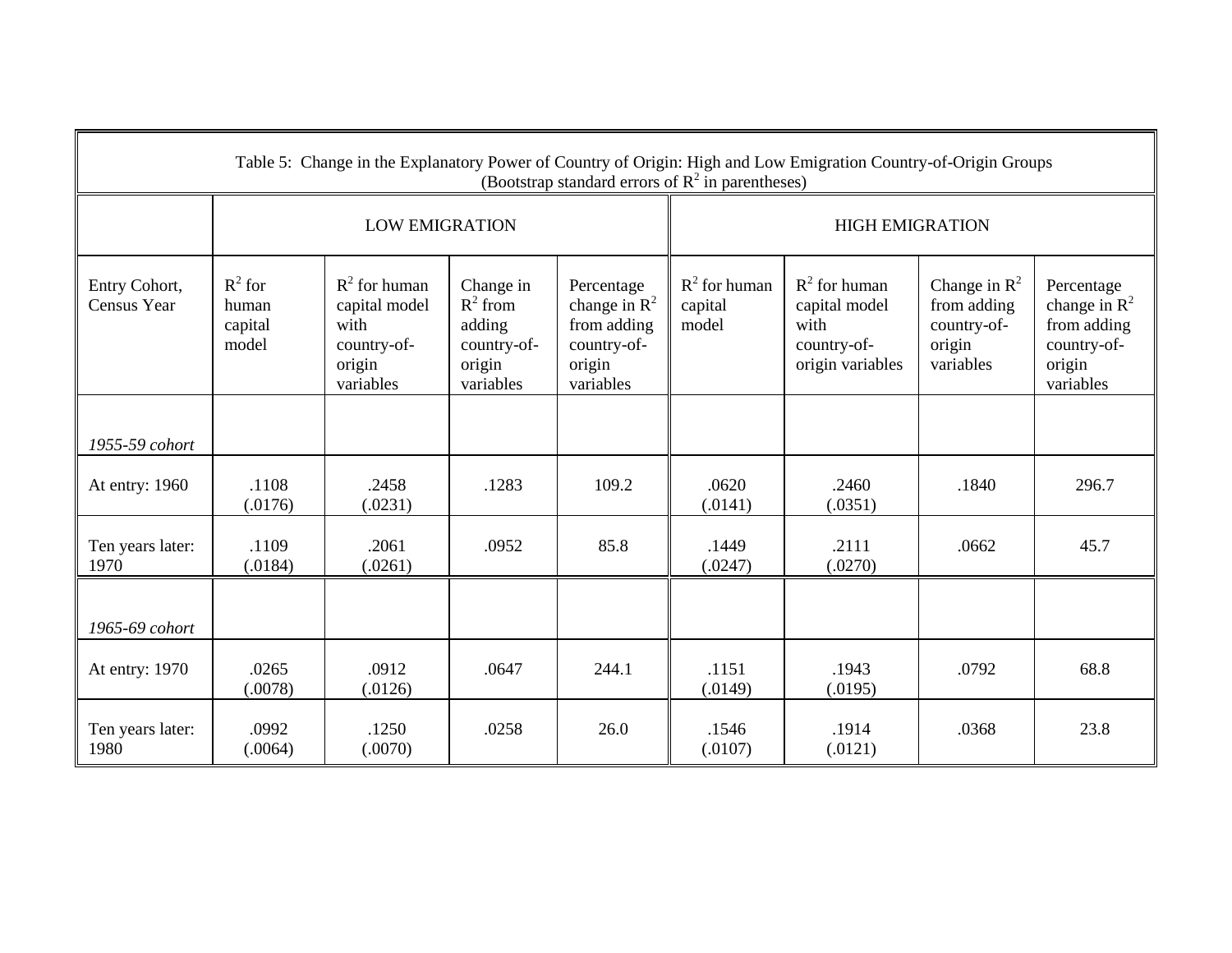| Table 6: Changes in the Dispersion of Median Earnings Across Country-of-Origin Groups Divided by High and Low Emigration |                  |                   |                  |                   |                  |                   |                        |                   |
|--------------------------------------------------------------------------------------------------------------------------|------------------|-------------------|------------------|-------------------|------------------|-------------------|------------------------|-------------------|
| (Coefficients of Variation in Percentages)<br>(Standard Error of CV in Parentheses)                                      |                  |                   |                  |                   |                  |                   |                        |                   |
|                                                                                                                          |                  |                   |                  |                   |                  |                   |                        |                   |
|                                                                                                                          |                  |                   | Low Emigration   |                   |                  |                   | <b>High Emigration</b> |                   |
|                                                                                                                          |                  |                   |                  |                   |                  |                   |                        |                   |
|                                                                                                                          | Young            | Young             | Old              | Old               | Young            | Young             | Old                    | Old               |
| 1955-59 cohort                                                                                                           | Low<br>Education | High<br>Education | Low<br>Education | High<br>Education | Low<br>Education | High<br>Education | Low<br>Education       | High<br>Education |
|                                                                                                                          |                  |                   |                  |                   |                  |                   |                        |                   |
| At entry: 1960                                                                                                           | 53.5(3.25)       | 39.1 (3.99)       | 21.6(3.42)       | 40.7(6.02)        | 22.0(4.50)       | 33.6 (3.68)       | 45.7(5.79)             | 28.6(3.83)        |
|                                                                                                                          |                  |                   |                  |                   |                  |                   |                        |                   |
| Ten years later: 1970                                                                                                    | 17.9 (0.99)      | 15.4(1.49)        | 16.8(1.30)       | 23.5(4.45)        | 12.7(2.95)       | 14.1(3.33)        | 29.2(2.78)             | 12.4(1.25)        |
|                                                                                                                          |                  |                   |                  |                   |                  |                   |                        |                   |
| Change in CV                                                                                                             | $-35.6$          | $-23.7$           | $-4.8$           | $-17.2$           | $-9.3$           | $-19.5$           | $-16.5$                | $-16.2$           |
|                                                                                                                          |                  |                   |                  |                   |                  |                   |                        |                   |
| 1965-69 cohort                                                                                                           |                  |                   |                  |                   |                  |                   |                        |                   |
|                                                                                                                          |                  |                   |                  |                   |                  |                   |                        |                   |
| At entry: 1970                                                                                                           | 22.2(1.89)       | 30.5(2.19)        | 21.3(3.57)       | 36.1(6.64)        | 29.6 (2.92)      | 25.1(1.37)        | 41.3 (2.74)            | 22.4 (2.084)      |
|                                                                                                                          |                  |                   |                  |                   |                  |                   |                        |                   |
| Ten years later: 1980                                                                                                    | 17.8(1.63)       | 19.0(1.25)        | 21.2(3.70)       | 19.5(2.33)        | 22.5(1.17)       | 13.7(1.31)        | 28.1(2.15)             | 17.0(0.98)        |
|                                                                                                                          |                  |                   |                  |                   |                  |                   |                        |                   |
| Change in CV                                                                                                             | $-4.4$           | $-11.5$           | $-0.1$           | $-16.6$           | $-7.1$           | $-11.4$           | $-13.2$                | $-5.4$            |

 $\blacksquare$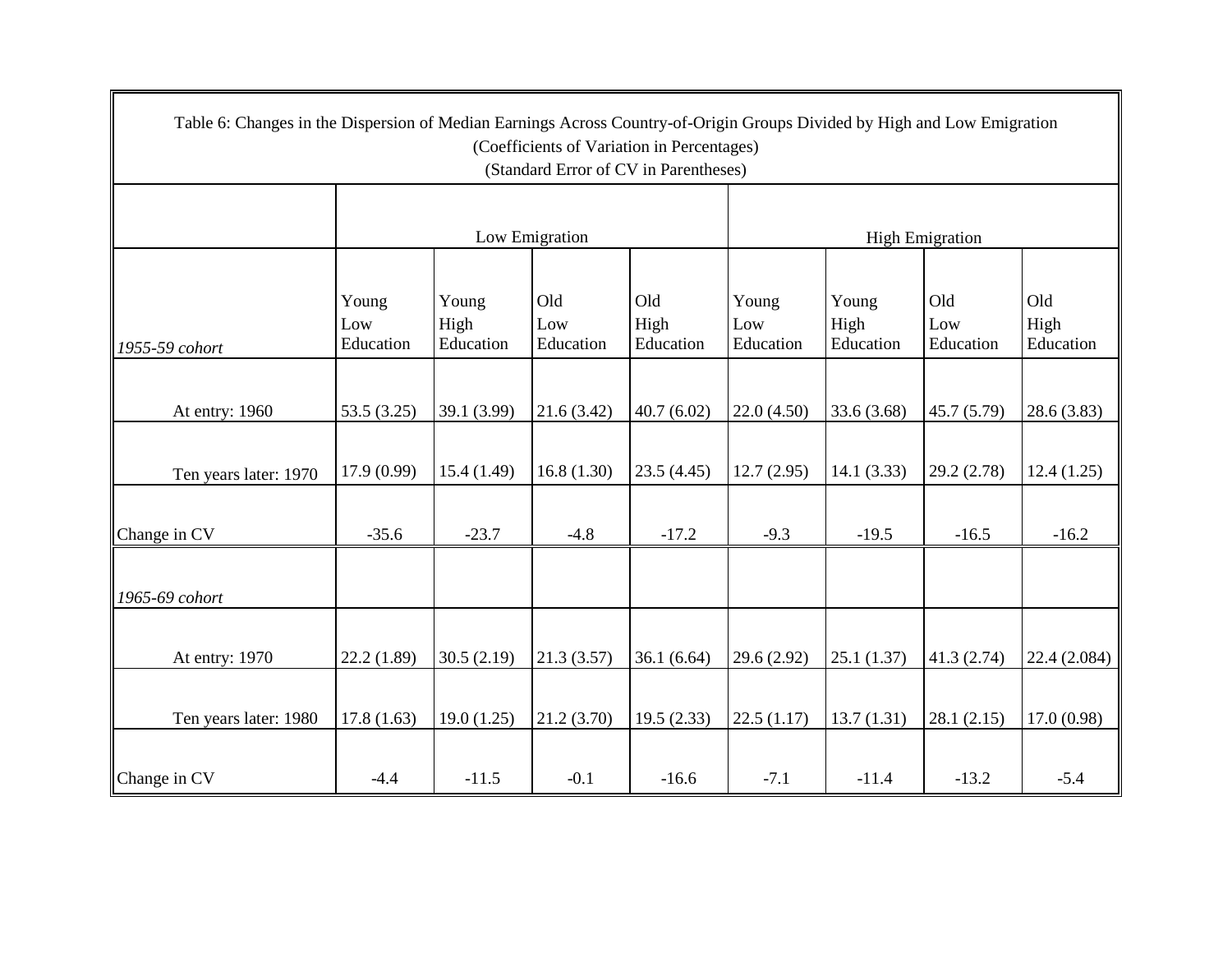| Table 7: Changes in the Explanatory Power of Country of Origin as Time in U.S. Increases<br>1980-2000 Decennial Census Data<br>(Bootstrap standard errors for $R^2$ in parentheses)                                                                                                                      |                                                |              |       |       |  |  |  |  |
|----------------------------------------------------------------------------------------------------------------------------------------------------------------------------------------------------------------------------------------------------------------------------------------------------------|------------------------------------------------|--------------|-------|-------|--|--|--|--|
| Percentage<br>$R^2$ for human<br>Change in $\mathbb{R}^2$<br>change in $R^2$<br>$R^2$ for human<br>from adding<br>capital model with<br>from adding<br>Entry Cohort, Census year<br>country-of-origin<br>country-of-orig<br>capital model<br>country-of-origin<br>in variables<br>variables<br>variables |                                                |              |       |       |  |  |  |  |
| 1975-80 cohort                                                                                                                                                                                                                                                                                           |                                                |              |       |       |  |  |  |  |
| At entry: 1980                                                                                                                                                                                                                                                                                           | 0.085(0.003)                                   | 0.165(0.004) | 0.080 | 94.80 |  |  |  |  |
| Ten years later: 1990                                                                                                                                                                                                                                                                                    | 0.192(0.005)                                   | 0.256(0.005) | 0.065 | 33.68 |  |  |  |  |
| 1985-90 cohort                                                                                                                                                                                                                                                                                           |                                                |              |       |       |  |  |  |  |
| At entry: 1990                                                                                                                                                                                                                                                                                           | 0.112(0.003)<br>90.85<br>0.213(0.004)<br>0.101 |              |       |       |  |  |  |  |
| Ten years later: 2000                                                                                                                                                                                                                                                                                    | 0.161(0.004)                                   | 0.233(0.004) | 0.072 | 44.93 |  |  |  |  |

The base model is the regression of individual log(earnings) on experience, experience squared, and education. In the second model, region/country dummies and region/country interactions with education and experience are included for Africa, Britain, Canada, China/Taiwan, Cuba, Czechoslovakia, Germany, Greece, Hungary, India, Ireland, Islamic Southwest Asia, Italy, Jamaica, Japan, Korea, Mexico, Other Asia, Oceania, Other Communist Europe, Other Non-Communist Europe, Other Central America, Philippines, Poland, Portugal, South America, and Yugoslavia.

Estimates are based on the 1980, 1990, and 2000 Census of Population Public Use Samples. A 6 percent micro-data sample is created by combining and reweighting the 5% and 1% Public Use files for each decennial census.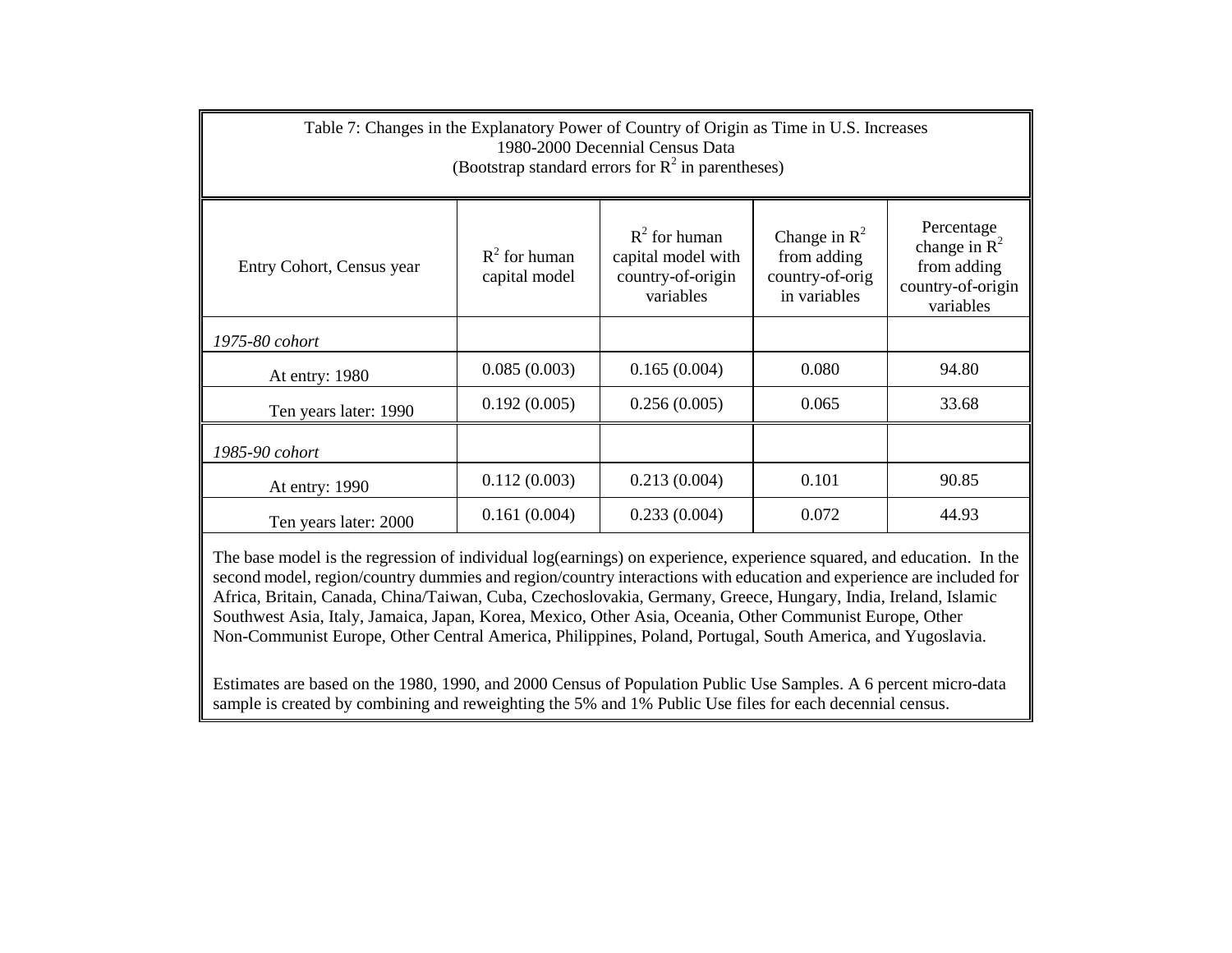| Table 8: Changes in the Dispersion of Median Earnings Across Country of Origin<br>for the 1975-80 Cohort of Immigrant Men as Time in U.S. Increases<br>1980-2000 Decennial Census Data |             |              |              |              |  |  |  |  |
|----------------------------------------------------------------------------------------------------------------------------------------------------------------------------------------|-------------|--------------|--------------|--------------|--|--|--|--|
| (Coefficients of Variation in Percentages)<br>(Weighted by Initial Cohort Size)<br>(Standard Errors of CV in Parentheses)                                                              |             |              |              |              |  |  |  |  |
| Old<br>Old<br>Young<br>Young<br>Entry Cohort, Census year<br>Low Education<br><b>High Education</b><br>Low Education<br><b>High Education</b>                                          |             |              |              |              |  |  |  |  |
| 1975-79 cohort                                                                                                                                                                         |             |              |              |              |  |  |  |  |
| 52.1 (.0500)<br>At entry: 1980<br>34.6 (.035)<br>55.1 (.0343)<br>57.6 (.0182)                                                                                                          |             |              |              |              |  |  |  |  |
| Ten years later: 1990                                                                                                                                                                  | 26.4 (.019) | 23.1 (.0127) | 28.6 (.0190) | 32.5 (.0300) |  |  |  |  |
| Change in CV                                                                                                                                                                           | $-8.2$      | $-32.0$      | $-23.5$      | $-25.1$      |  |  |  |  |
| Percentage Change in CV                                                                                                                                                                | $-23.7$     | $-58.1$      | $-45.1$      | $-43.6$      |  |  |  |  |
| 1985-89 cohort                                                                                                                                                                         |             |              |              |              |  |  |  |  |
| At entry: 1990                                                                                                                                                                         | 5.9(0.152)  | 8.4 (0.128)  | 9.2(0.392)   | 12(0.130)    |  |  |  |  |
| Ten years later: 2000                                                                                                                                                                  | 4.6(0.105)  | 5.6(0.07)    | 5.5(0.118)   | 6.9(0.141)   |  |  |  |  |
| Change in CV                                                                                                                                                                           | $-1.3$      | $-2.8$       | $-3.7$       | $-5.1$       |  |  |  |  |
| Percentage Change in CV                                                                                                                                                                | $-21.9$     | $-33$        | $-40.6$      | $-42.4$      |  |  |  |  |

Young: Aged 25-39 in the year of the first Census used in the comparison.

Old: Aged 40-54 in the year of the first Census used in the comparison.

Low Education: 1-12 years of schooling. High Education: greater than 12 years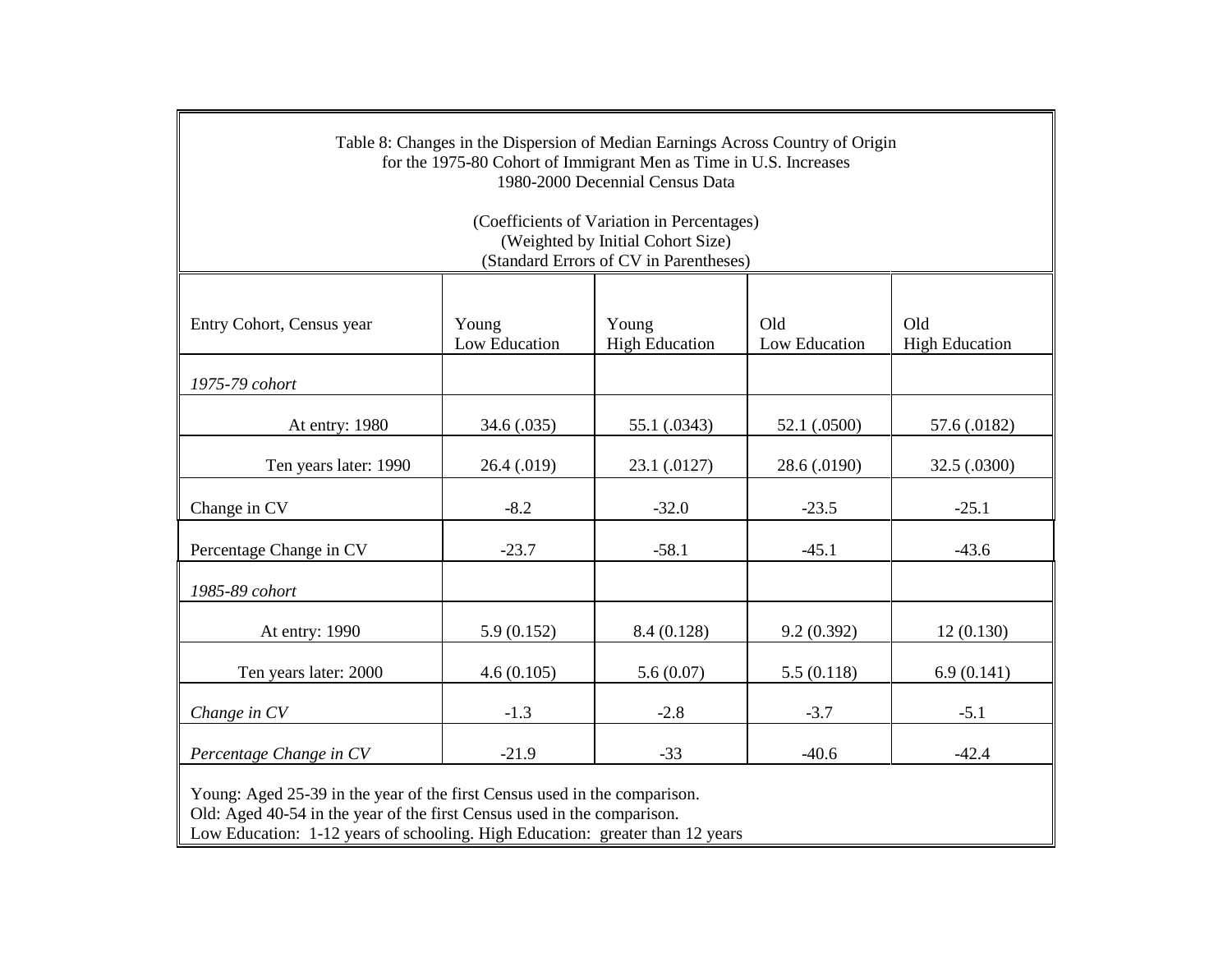

Figure 1: The Earnings Trajectories of Immigrants